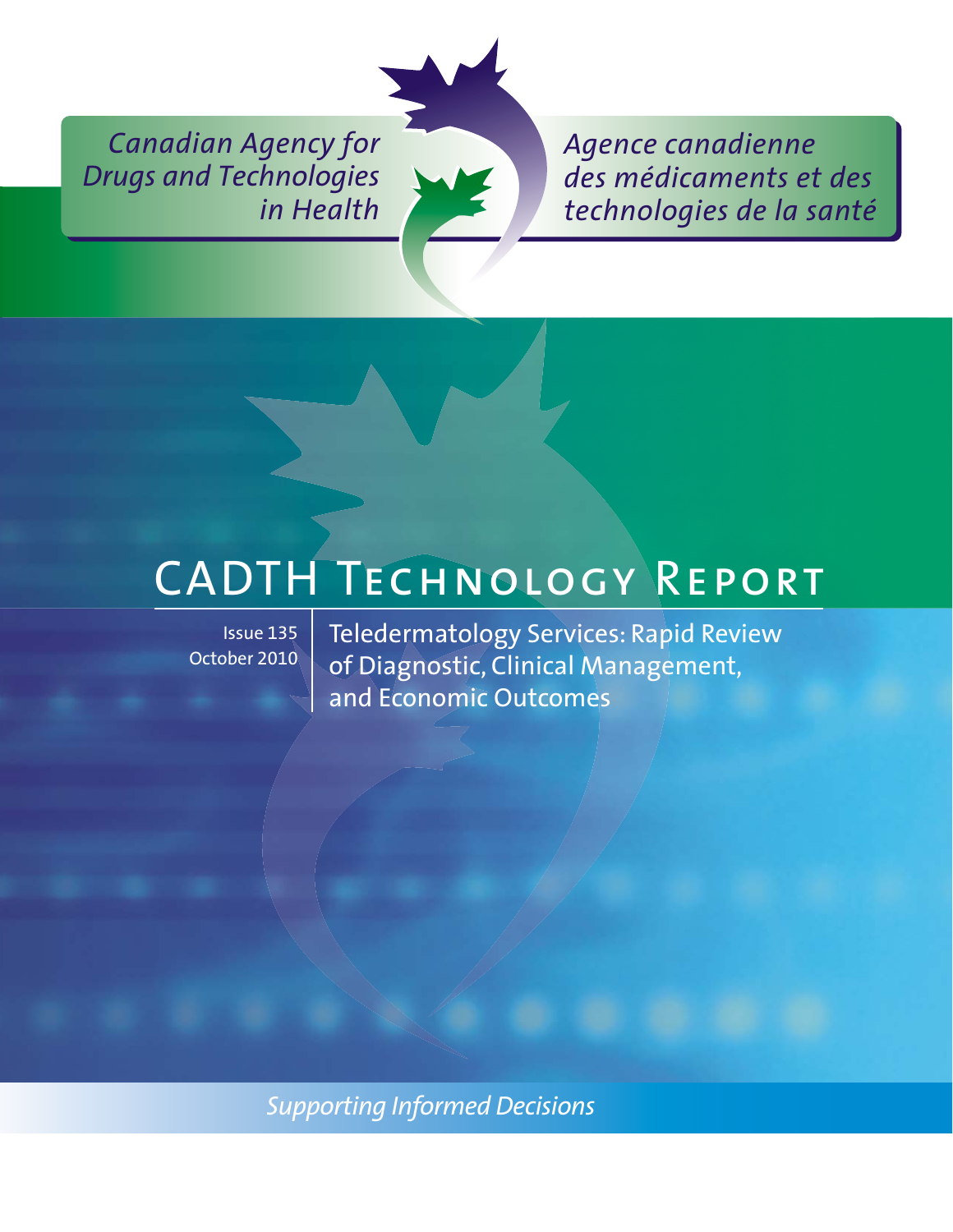**Until April 2006, the Canadian Agency for Drugs and Technologies in Health (CADTH) was known as the Canadian Coordinating Office for Health Technology Assessment (CCOHTA).**



*Cite as:* Ndegwa S, Prichett-Pejic W, McGill S. Murphy G, Prichett-Pejic W, Severn M. *Teledermatology Services: Rapid Review of Diagnostic, Clinical Management, and Economic Outcomes* [Internet]. Ottawa: Canadian Agency for Drugs and Technologies in Health; 2010 (Technology report; no. 135). [cited 2010-10-12]. Available from: [http://www.cadth.ca/media/pdf/H0502\\_Teledermatology\\_Report\\_e.pdf](http://www.cadth.ca/media/pdf/H0502_Teledermatology_Report_e.pdf)

Production of this report is made possible by financial contributions from Health Canada and the governments of Alberta, British Columbia, Manitoba, New Brunswick, Newfoundland and Labrador, Northwest Territories, Nova Scotia, Nunavut, Prince Edward Island, Saskatchewan, and Yukon. The Canadian Agency for Drugs and Technologies in Health takes sole responsibility for the final form and content of this report. The views expressed herein do not necessarily represent the views of Health Canada or any provincial or territorial government.

Reproduction of this document for non-commercial purposes is permitted provided appropriate credit is given to CADTH.

CADTH is funded by Canadian federal, provincial, and territorial governments.

Legal Deposit – 2010 Library and Archives Canada ISSN: 1922-6101 (print) ISSN: 1922-611X (online) H0502 – October 2010

PUBLICATIONS MAIL AGREEMENT NO. 40026386 RETURN UNDELIVERABLE CANADIAN ADDRESSES TO CANADIAN AGENCY FOR DRUGS AND TECHNOLOGIES IN HEALTH 600-865 CARLING AVENUE OTTAWA ON K1S 5S8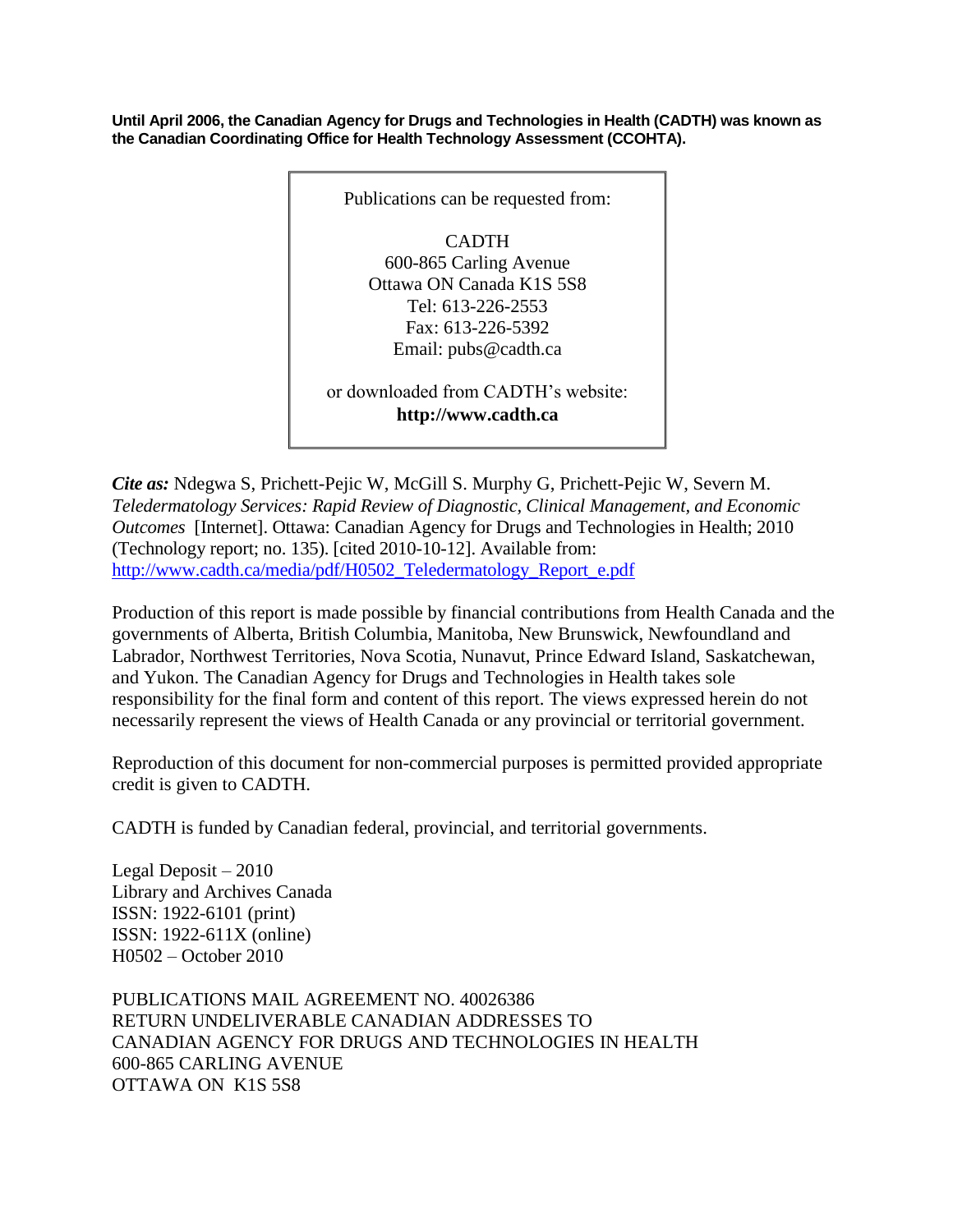### **Teledermatology Services: Rapid Review of Diagnostic, Clinical Management, and Economic Outcomes**

Sarah Ndegwa, BScPharm, MSc, Research Officer<sup>1</sup> Wendy Prichett-Pejic, BSc (Hons), Research Assistant<sup>1</sup> Sarah McGill, BSc, MLIS, Information Specialist<sup>1</sup>

October 2010

 $\overline{a}$ 

 $1$  Canadian Agency for Drugs and Technologies in Health, Ottawa, Ontario, Canada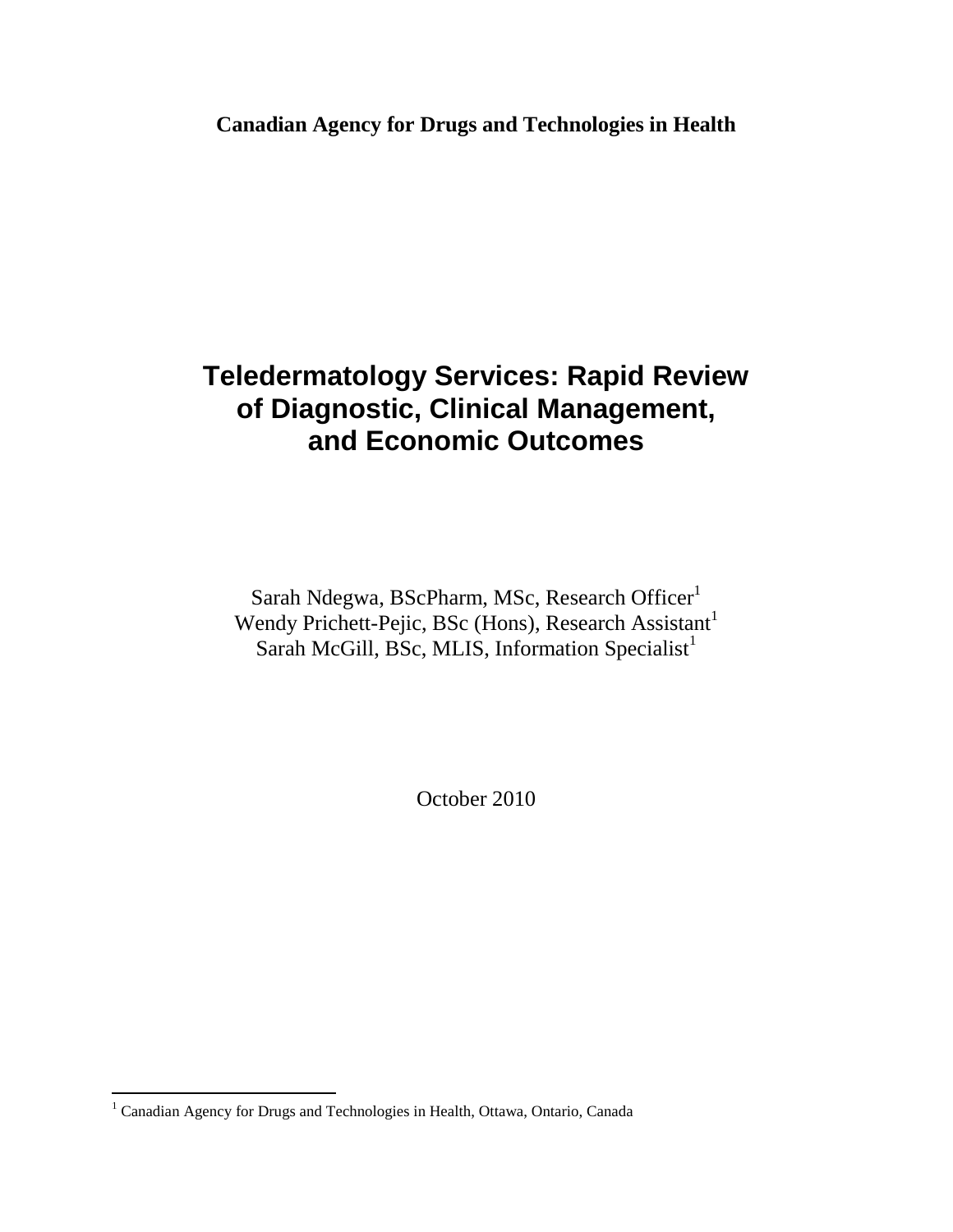# **TABLE OF CONTENTS**

| 3 <sup>1</sup> |                                                                |  |
|----------------|----------------------------------------------------------------|--|
| $\overline{4}$ |                                                                |  |
| 5 <sup>5</sup> | CONCLUSIONS AND IMPLICATIONS FOR DECISION- OR POLICY-MAKING 25 |  |
|                |                                                                |  |
|                |                                                                |  |
|                |                                                                |  |

 $\overline{\mathbf{i}}$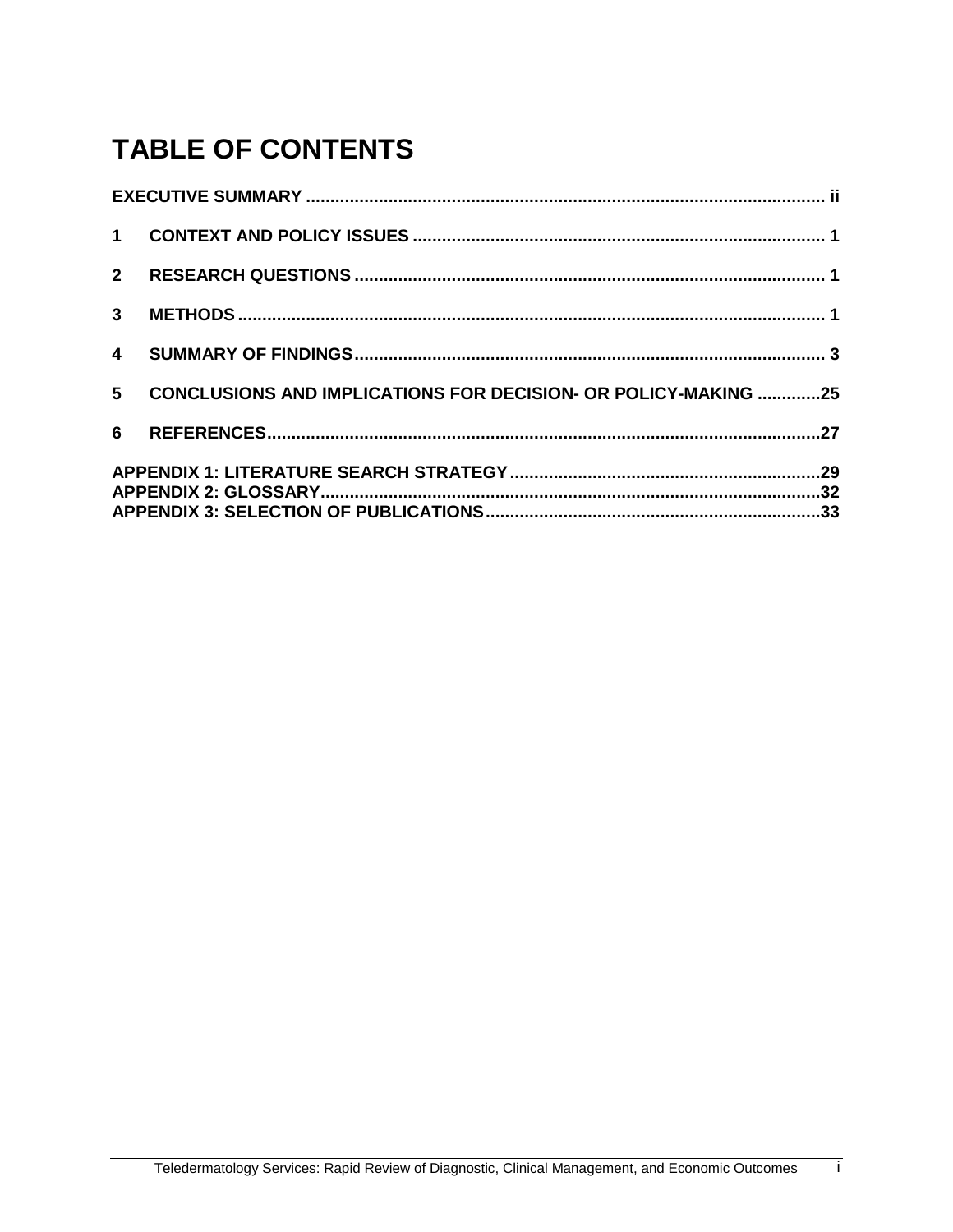### <span id="page-4-0"></span>**Reviewers**

*These individuals kindly provided comments on this report.*

#### *External Reviewers*

Richard E. Scott, BSc Hons  $(1<sup>st</sup> Class) PhD$ Associate Professor University of Calgary Calgary, AB

Stuart Peacock, BA MSc DPhil Co-Director Canadian Centre for Applied Research in Cancer Control (ARCC) Vancouver, BC

Jaggi Rao, MD FRCPC Associate Clinical Professor Dermatology Residency Program Director University of Alberta Edmonton, AB

*This report is a review of existing public literature, studies, materials and other information and documentation (collectively the "source documentation") which are available to CADTH. The accuracy of the contents of the source documentation on which this report is based is not warranted, assured or represented in any way by CADTH and CADTH does not assume responsibility for the quality, propriety, inaccuracies or reasonableness of any statements, information or conclusions contained in the source documentation.*

*CADTH takes sole responsibility for the final form and content of this report. The statements and conclusions in this report are those of CADTH and not of its Panel members or reviewers.*

#### **Conflicts of Interest**

Dr. Jaggi Rao is the founder of a store-and-forward teledermatology project called "Consult Derm".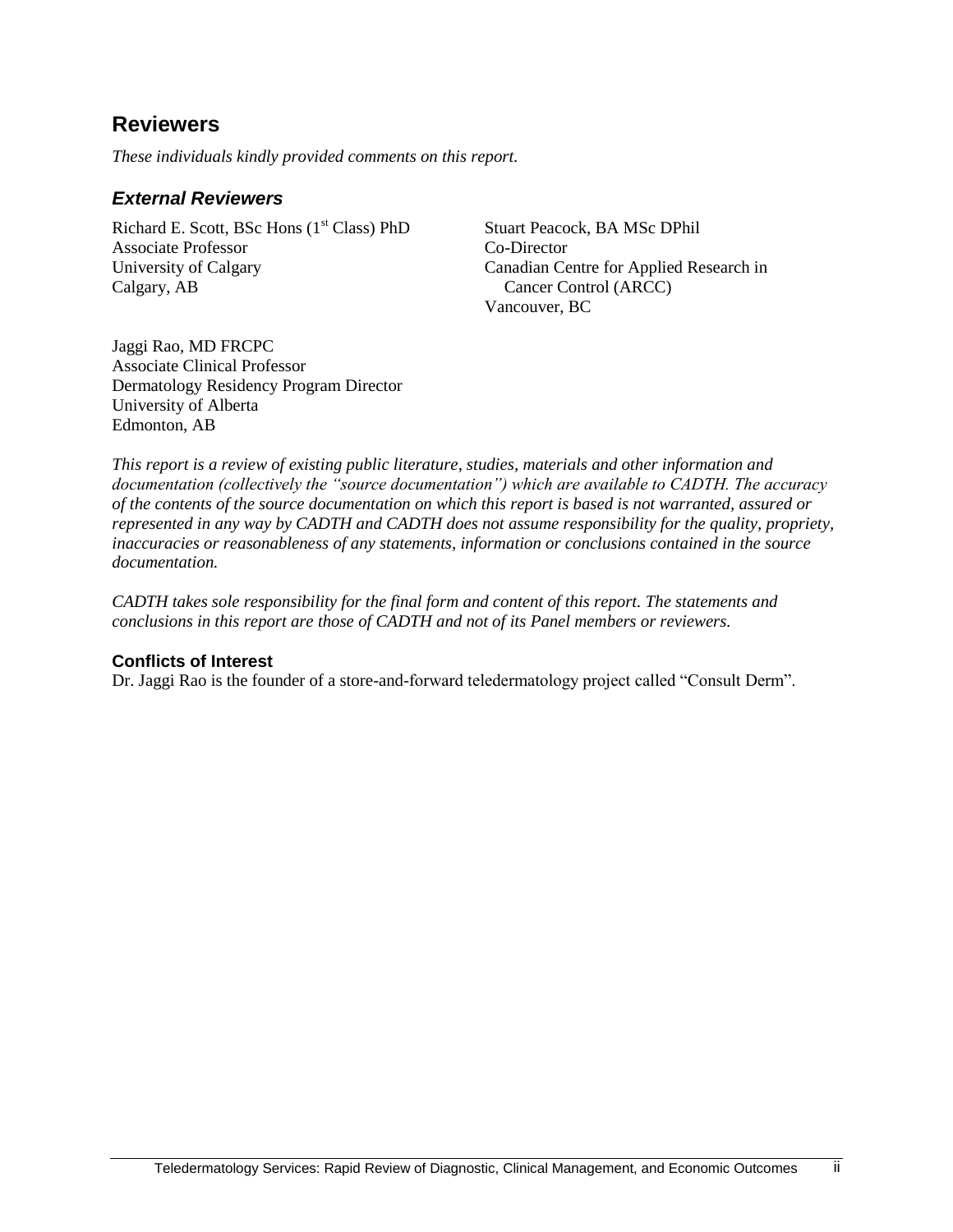## **EXECUTIVE SUMMARY**

#### **Context and Policy Issues**

The demand for specialized dermatology care has grown. In Canada, an estimated 89% of dermatologists practice in urban areas, 19% practice in a rural area, and less than 0.5% practice in remote areas. Some dermatologists practice in more than one setting. Teledermatology offers the potential to provide dermatological care to those living in rural or remote areas, to limit unnecessary referrals, and to reduce wait times for outpatient consultations. Store-and-forward (asynchronous) teledermatology is the electronic transmission of static digital images and clinical history to a dermatologist to review at a later time. Teledermoscopy involves the use of an epiluminescence microscope to create digital dermoscopic images. Live interactive (synchronous) teledermatology uses video conferencing equipment and image transmission to link the patient, referrer, and dermatologist in real time. For widespread, sustainable adoption of teledermatology services to occur, efficacy, acceptability, and economic viability need to be demonstrated. This report reviews evidence on the diagnostic, clinical management, and economic outcomes in teledermatology to guide implementation initiatives.

#### **Research Questions**

- 1. What is the diagnostic accuracy and reliability of teledermatology consultations compared with current practice in remote or rural areas?
- 2. What are the benefits of teledermatology consultations with regard to patient outcomes, wait times, avoidance of unnecessary clinic visits, patient-incurred costs, and patient satisfaction?
- 3. What are the economic impacts of teledermatology consultations to the health care system?

#### **Methods**

A literature search was conducted on key health technology assessment resources, including MEDLINE, Embase, The Cochrane Library (Issue 3, 2010), ECRI (Health Devices Gold), international health technology agencies, and a focused Internet search. The search was limited to English language articles published between January 1, 2005 and April 6, 2010. Regular alerts are current to May 11, 2010. No filters were applied to limit the retrieval by study type. One reviewer screened the titles and abstracts, and evaluated selected full-text publications for final article selection using predefined criteria. The final selection was verified by a second reviewer.

#### **Summary of Findings**

Four randomized controlled trials (RCTs) were identified. The results of one cluster randomized trial (85 general practitioners, 631 patients) indicated that store-and-forward teledermatology may reduce general practitioner referrals to a dermatologist by approximately 20%. A second RCT ( $n = 457$ ) reported high intraobserver diagnostic and treatment reliability for various dermatologic conditions when store-andforward teledermatology was compared with face-to-face consultations. Adding video conferencing to store-and-forward data did not increase the diagnostic or treatment reliability. The results from a third RCT ( $n = 698$ ) showed no statistically significant differences in clinical course for various indications when comparing store-and-forward teledermatology with clinic-based care. A fourth RCT ( $n = 208$ ) reported that store-and-forward teledermatology failed to achieve diagnostic and management equivalence compared with face-to-face consultations. Additional results from a non-randomized arm of the study suggested that digital photography and dermoscopy images were unlikely to alter the need for face-to-face consultations without affecting clinical safety in patients with suspected skin cancer. Issues in study design, low recruitment, and high attrition rates may have affected the validity of these findings.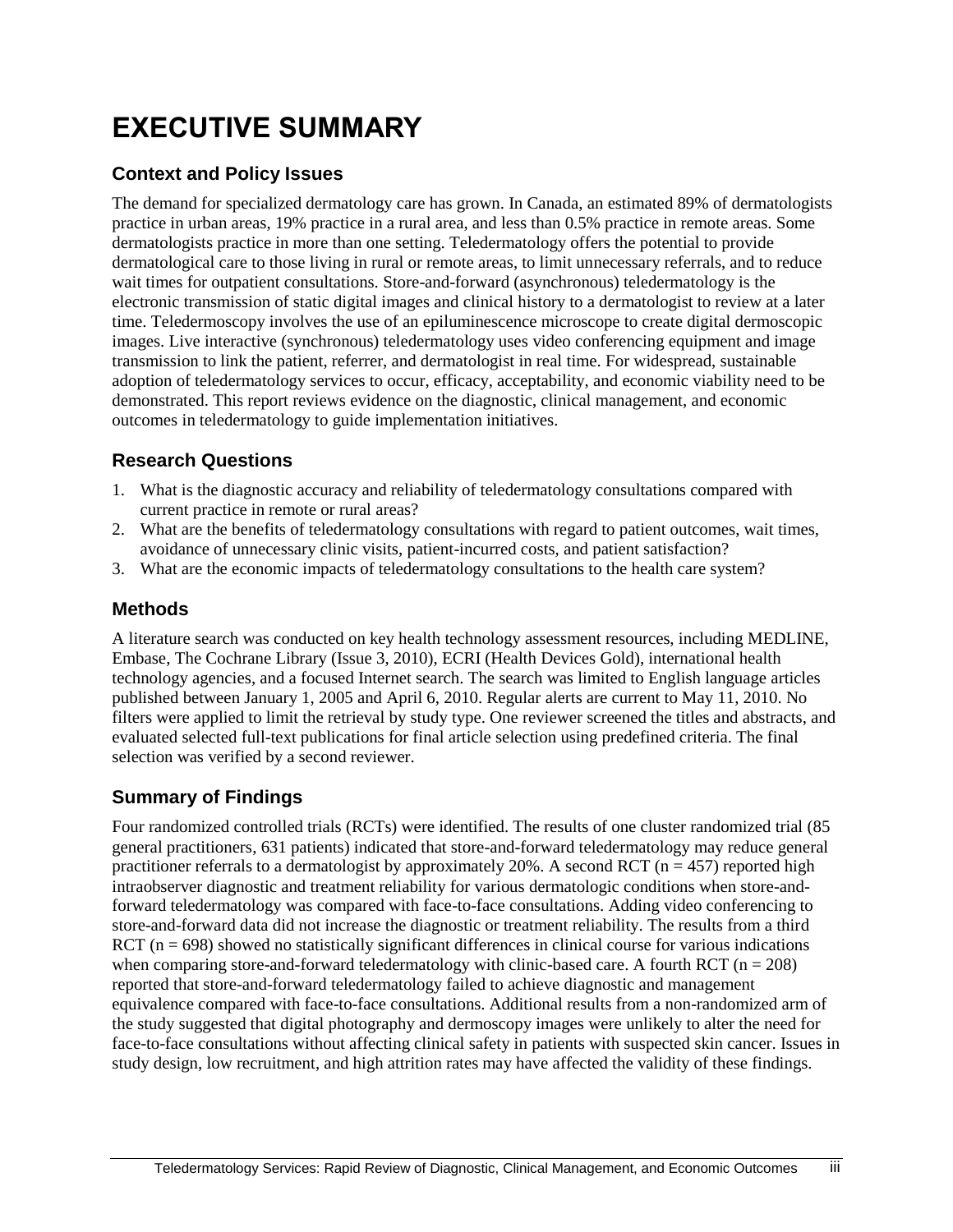Most of the eight non-randomized comparative studies that were identified assessed the reproducibility (diagnostic reliability) of teledermatology compared with itself or with face-to-face consultations. The results showed that teledermatology consultations using store-and-forward teledermatology or liveinteractive teledermatology resulted in highly reliable diagnoses and management plans that compared favorably with conventional clinic-based care. In one study, the addition of video conferencing to storeand-forward teleconsultations did not significantly improve the diagnostic or management plan agreement of store-and-forward teleconsultations compared with clinic-based care. Some studies indicated that teledermoscopy may be useful in the diagnosis of skin cancers and non-pigmented skin lesions, but not for pigmented lesions or atypical lesions.

Diagnostic accuracy was less studied because of the lack of a gold standard test that can be applied across all dermatologic diseases. Two studies reported that store-and-forward teledermatology achieved similar diagnostic accuracy compared with conventional face-to-face clinic consultations. One of these studies found that adding web camera video conferencing to store-and-forward teledermatology statistically significantly increased diagnostic accuracy compared with store-and-forward teledermatology. Two studies reported a statistically significantly lower diagnostic accuracy when store-and-forward teledermatology was compared with face-to-face diagnosis in patients with pigmented and non-pigmented lesions. Teledermatology consultations resulted in a statistically significantly higher rate of inappropriate management plans that were potentially life-threatening compared with face-to-face consultations for pigmented neoplasms. Intermediate clinical outcomes such as time to clinic attendance, time to treatment, and avoidance of unnecessary referrals were all improved with the use of teledermatology.

Four economic evaluations were identified. Two cost-effectiveness studies found store-and-forward teledermatology to be the dominant intervention from a societal perspective compared with conventional care for the management of patients with skin cancers in Spain. Both these studies assumed a public health setting with an established telecommunications infrastructure. One cost-minimization study found direct costs to be higher with store-and-forward teledermatology compared with conventional care for the management of patients with various dermatologic conditions. When the costs of lost productivity were considered, store-and-forward teledermatology was found to be cost-saving. Another cost-minimization study found live interactive teledermatology to be economically viable from the health care provider perspective for the management of various dermatologic conditions as compared with conventional care.

#### **Limitations**

Many of the identified studies were performed in experimental clinical settings with investigators preselecting lesions for evaluation. Therefore, the results may not have been representative of routine adult dermatology referrals and teledermatology systems in clinical practice. Small sample size and non-diverse study populations may have limited the generalizability of some results. Low recruitment and high attrition rates may have limited the validity of findings from RCTs. The intraobserver design of some studies may have biased results in favour of teledermatology in the absence of blinding to prevent recall bias. In one study that assessed clinical outcomes, there were several limitations in the generalizability of findings to patients with different dermatologic conditions. Most studies assessed intermediate clinical outcomes such as time to clinic attendance, time to treatment, and avoidance of unnecessary referrals. It is unclear whether improvements in intermediate clinical outcomes results in better health outcomes. None of the economic studies were conducted in Canada, thereby limiting the extent to which findings may be generalized to a Canadian setting.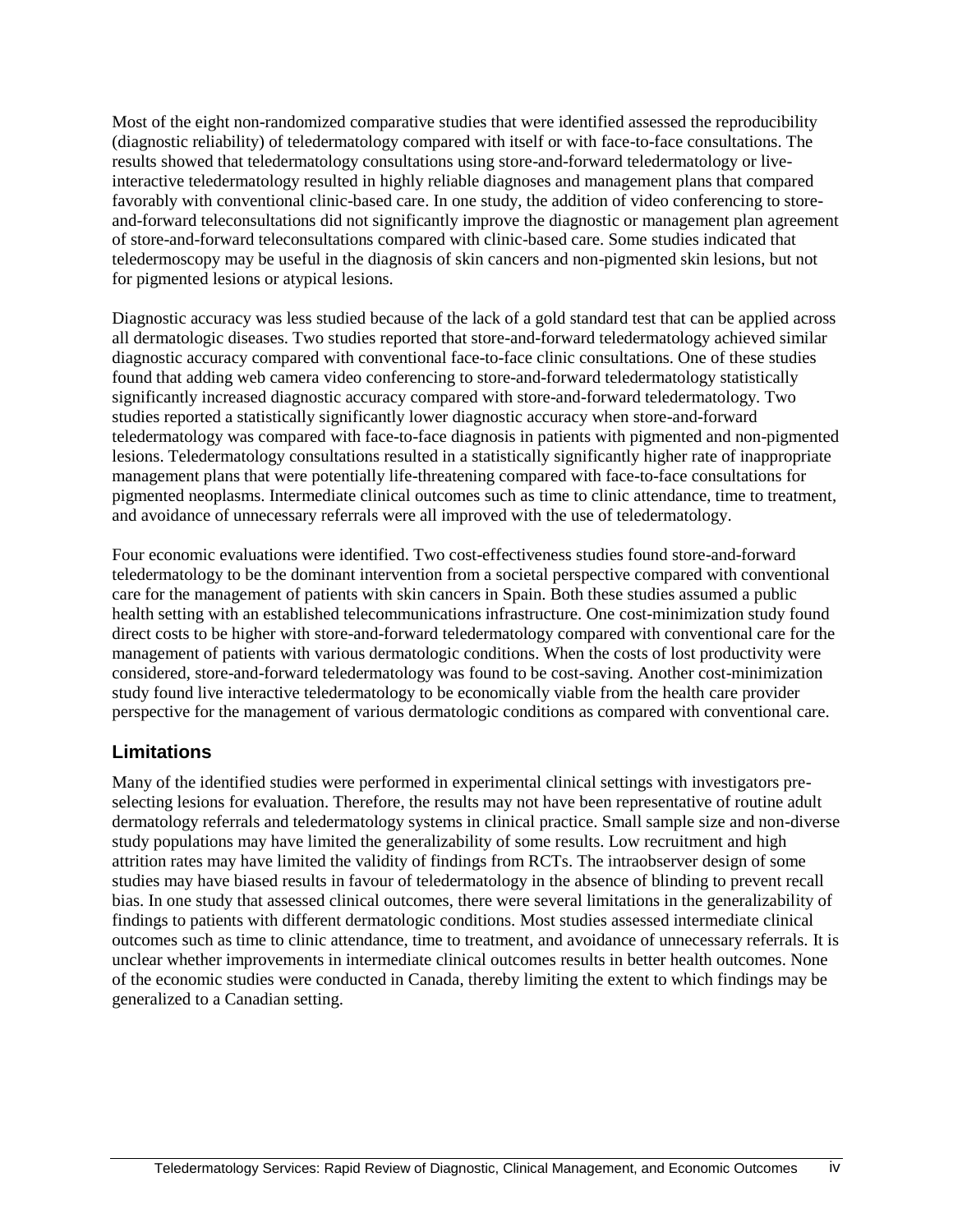#### **Conclusions and Implications for Decision- or Policy-Making**

Teledermatology may be beneficial for geographically isolated patients who would not otherwise be seen by a dermatologist. The largest body of research focuses on the diagnostic reliability of teledermatology. The evidence shows that teledermatology consultations — whether using store-and-forward, live interactive, or hybrid techniques — result in highly reliable diagnoses and management plans that compare favourably with those of conventional clinic-based care.

The evidence that store-and-forward teledermatology or teledermoscopy can be used to accurately predict disease compared to gold standard tests is conflicting. Teleconsultations were statistically significantly less accurate compared with clinic-based care in studies that exclusively used histopathology results as the reference diagnostic standard. This finding is particularly concerning in the field of skin cancer, where a misdiagnosis could lead to significant morbidity and mortality. No recent studies have assessed diagnostic accuracy when using live interactive teledermatology alone.

There is consistent evidence that teledermatology improves wait times and decreases the number of unnecessary referrals. Whether this translates into improved health outcomes for patients living in rural areas is unclear. Overall, patient satisfaction did not differ between groups receiving teledermatology or conventional clinic-based care. The concerns that were reported by general practitioners included the complexity of the teledermatology system, a time-consuming process, and an increased workload. Teleconsultant concerns included a lack of patient contact and less confidence in the diagnosis made using teledermatology.

Economic evaluations found store-and-forward teledermatology to be cost-saving from a societal perspective for the management of patients with skin cancer. It is unclear whether the implementation of teledermatology services using existing technologies would be cost-effective based on the specific geographic requirements in rural Canadian settings. There is no evidence to support the cost-effectiveness of live interactive teledermatology. Larger and more comprehensive studies assessing patient outcomes such as harm resulting from missed diagnoses or incorrect treatments in different dermatologic indications will better define the value of teledermatology and guide implementation decisions.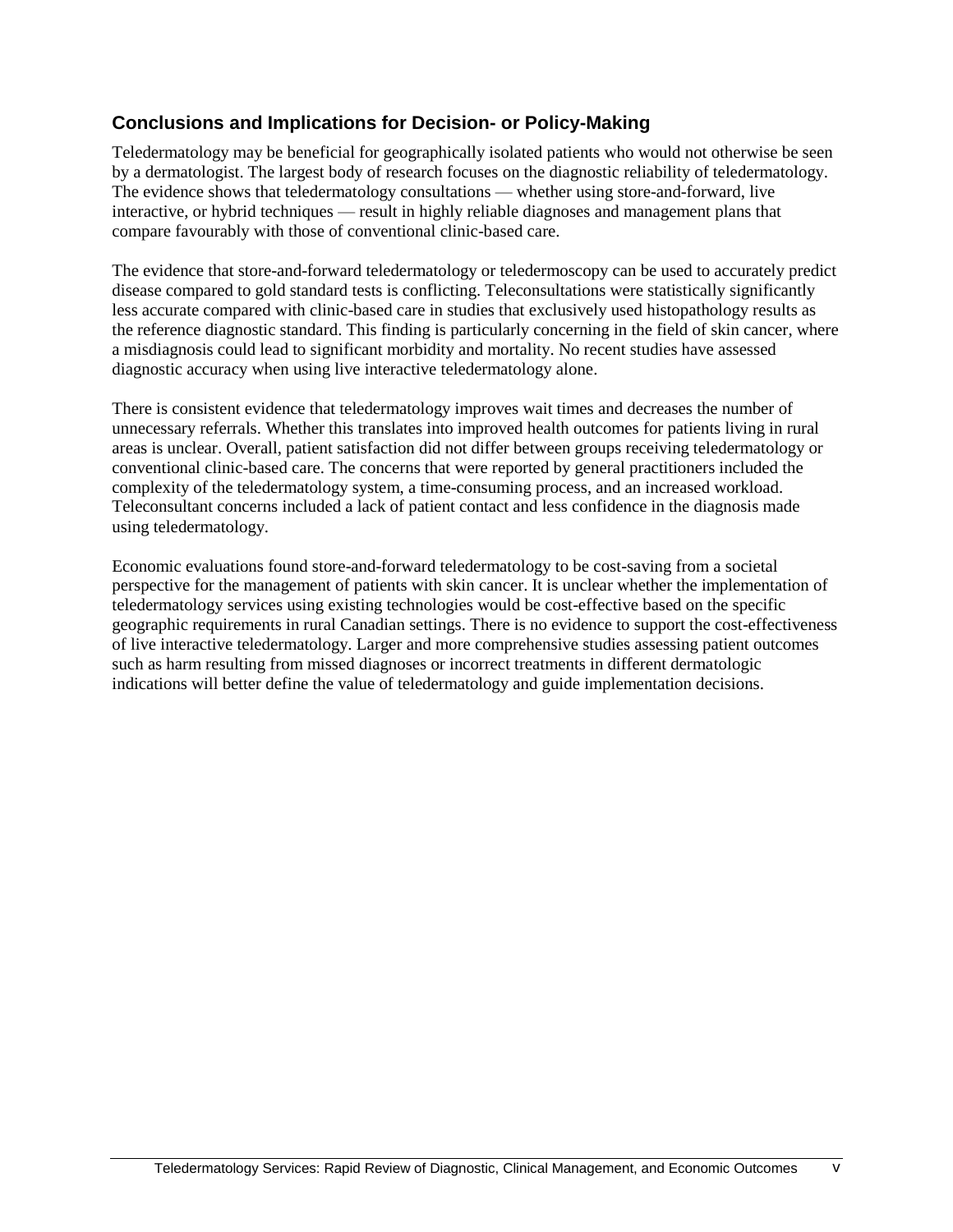# <span id="page-8-0"></span>**1 CONTEXT AND POLICY ISSUES**

The demand for specialized dermatology care has grown. The results of a 2001 survey highlight the shortage of dermatology services in rural and remote locations in Canada.<sup>1</sup> An estimated 89% of dermatologists practiced in urban areas, 19% practiced in a rural area, and less than 0.5% practiced in remote areas.<sup>1</sup> Some dermatologists practiced in more than one setting. Fifty percent of dermatologists reported that they planned to reduce their practices or retire within five years.<sup>1</sup> Teledermatology is the use of imaging and telecommunication technologies to provide dermatology services to other health professionals (usually a general practitioner) or to a patient.<sup>2</sup> Teledermatology offers the potential to provide dermatological care to those living in rural or remote areas, to limit unnecessary referrals, and to reduce wait times for outpatient consultations.<sup>3</sup>

Two consultation modalities are used in teledermatology. Store-and-forward (asynchronous) teledermatology is the electronic transmission of static digital images to a dermatologist to review at a later time.<sup>3</sup> These images are typically bundled in a consultation package that contains clinical history and demographic information. Store-and-forward teledermatology does not allow the specialist to take a direct history, palpate lesions, or communicate the purpose of management to the patient or referrer. Teledermoscopy is an application of store-and-forward teledermatology involving the use of an epiluminescence microscope to create digital dermoscopic images.<sup>4</sup> Live interactive (synchronous) teledermatology uses video conferencing equipment and image transmission to connect the patient, referrer, and dermatologist in real time.<sup>3</sup> The dermatologist and patient can verbally interact in a manner similar to a traditional clinic-based encounter. Compared with store-and-forward teledermatology, more time and a more extensive telecommunications infrastructure are needed in live interactive consultations.<sup>3</sup> Hybrid models that combine store-and-forward and live-interactive applications are also available.

For widespread, sustainable adoption of teledermatology services to occur, efficacy, acceptability, and economic viability need to be demonstrated. This report reviews evidence on the diagnostic, clinical management, and economic outcomes in teledermatology to guide implementation initiatives.

### <span id="page-8-1"></span>**2 RESEARCH QUESTIONS**

- 1. What is the diagnostic accuracy and reliability of teledermatology consultations compared with current practice in remote or rural areas?
- 2. What are the benefits of teledermatology consultations with regard to patient outcomes, wait times, avoidance of unnecessary clinic visits, patient-incurred costs, and patient satisfaction?
- 3. What are the economic impacts of teledermatology consultations to the health care system?

### <span id="page-8-2"></span>**3 METHODS**

#### **Literature search**

Peer-reviewed literature searches were conducted to obtain published literature for this review. All search strategies were developed by an Information Specialist with input from the project team.

The following bibliographic databases were searched through the Ovid interface: MEDLINE, MEDLINE In-Process & Other Non-Indexed Citations, and Embase. Parallel searches were run in PubMed and The Cochrane Library (Issue 3, 2010). The search strategy was comprised of both controlled vocabulary, such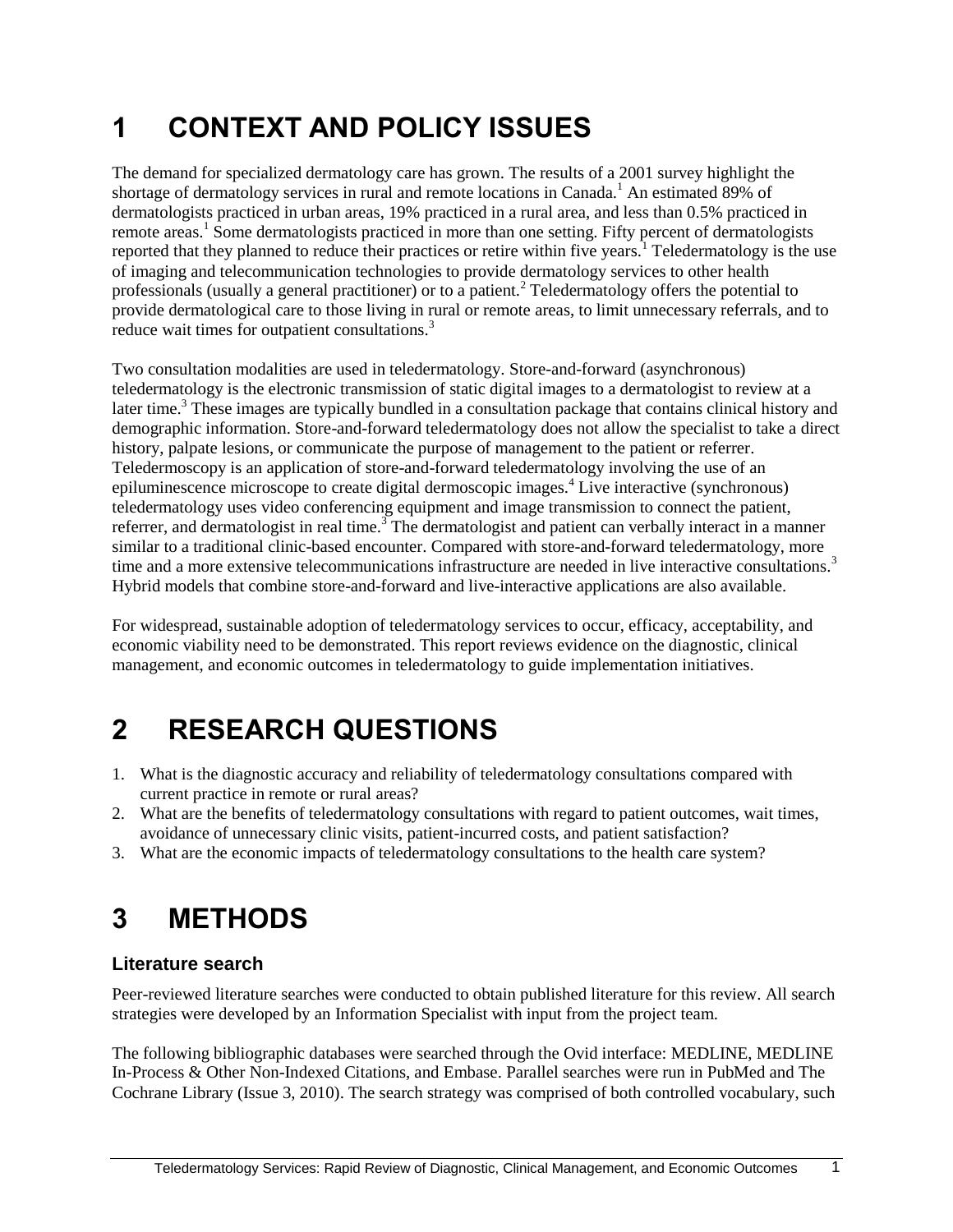as the National Library of Medicine's MeSH (Medical Subject Headings), and keywords. No filters were applied to limit the retrieval by study type. Appendix 1 shows the detailed search strategies.

The search was restricted to English language clinical articles published between January 1, 2005 and April 6, 2010. Regular alerts were established on Embase and MEDLINE, and information that was retrieved via alerts was current to May 11, 2010.

Grey literature (literature that is not commercially published) was identified by searching the websites of health technology assessment and related agencies, professional associations, and other specialized databases. Google and other Internet search engines were used to search for additional web-based materials and information. These searches were supplemented by handsearching the bibliographies and abstracts of key papers.

#### **Article selection**

One reviewer (SN) screened titles and abstracts of the search output and evaluated the selected full-text publications for final article selection using predefined inclusion and exclusion criteria. The final selection was verified by a second reviewer (WP-P).

| Population      | Adult patients living in remote or rural areas and needing consultation with<br>dermatologists for medical diagnosis and treatment initiation.                                                                                                                                               |
|-----------------|----------------------------------------------------------------------------------------------------------------------------------------------------------------------------------------------------------------------------------------------------------------------------------------------|
| Intervention    | Teledermatology technologies used for dermatologist consultation with patients or<br>general practitioner.                                                                                                                                                                                   |
| Comparator      | Face-to-face consultations or usual care.                                                                                                                                                                                                                                                    |
| <b>Outcomes</b> | Patient (morbidity, mortality, quality of life), efficiency (wait times, avoidance of<br>unnecessary dermatologist visits), diagnostic accuracy, diagnostic reliability,<br>patient satisfaction with care, provider satisfaction with teledermatology system,<br>costs, cost-effectiveness. |
| Study design    | Systematic reviews, systematic review-based meta-analyses, randomized<br>controlled trials (RCTs), non-randomized comparative studies, observational<br>studies, economic studies.                                                                                                           |

The criteria for inclusion were:

The criteria for exclusion included:

- Exploratory, feasibility, or pilot studies
- Studies assessing chronic management outcomes including wound care (for example, leg ulcers, diabetic foot), and home monitoring of dermatologic conditions
- Retrospective observational studies
- Non-comparative studies
- Studies of children exclusively
- Studies assessing technical aspects of teledermatology.

A glossary of relevant terms is provided in Appendix 2. This report was peer-reviewed by two clinical experts and one economic expert.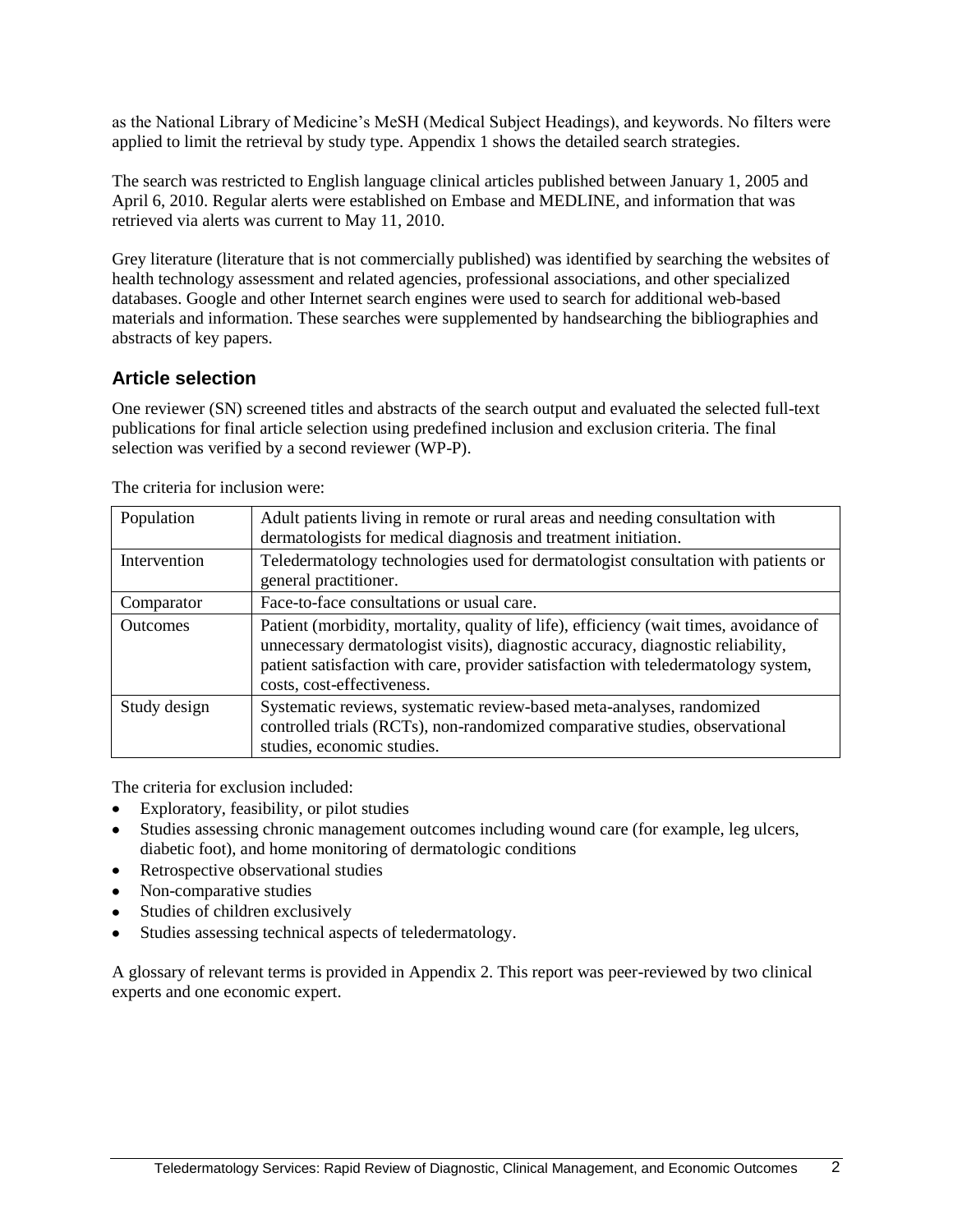### <span id="page-10-0"></span>**4 SUMMARY OF FINDINGS**

Of the 284 citations that were identified in the literature search, 214 were excluded after screening of titles and abstracts, and 70 were retrieved for full-text screening. Sixteen publications were included in this report, and the remaining 54 articles were excluded (Appendix 3). Four RCTs,  $6-9$  eight nonrandomized comparative studies,  $4,10-16$  and four economic evaluations<sup>17-20</sup> were identified. The literature search did not identify any systematic reviews or meta-analyses that fit the inclusion criteria.

#### **Randomized controlled trials**

The study objectives, methods, outcomes, and author conclusions from four RCTs<sup>6-9</sup> are summarized in Table 1.

The results of a cluster randomized trial by Eminovic et al. showed that store-and-forward teledermatology may reduce general practitioner referrals to a dermatologist for various indications by approximately 20%.<sup>6</sup> Consultations were judged as preventable if patients experienced full or partial recovery, the condition was considered treatable by a general practitioner, or the patient could not be treated. Consultations were considered to be non-preventable if advice received from the teledermatology consultation was incorrect, the services of a dermatologist were required for treatment, or the patient requested a face-to-face consultation. More than half (51.3%) of the preventable consultations were due to full or partial recovery. A minority (9%) of non-preventable consultations were due to incorrect teledermatology consultation advice. The validity of these findings is limited by a drop in recruitment due to participants not visiting a dermatologist or general practitioner after inclusion in the study or because of improper study form completion. Of 631 randomized participants, 369 (58.5%) were analyzed for preventable consultations. However, sensitivity analyses including data collected after the office visit indicated robustness of the results. This may not have been a representative sample, because some general practitioners may have been selective when inviting patients to participate in the study.

Romero et al. reported high intra-observer diagnostic and treatment reliability in an RCT comparing store-and-forward teledermatology with face-to-face consultations for various dermatologic conditions.<sup>7</sup> Adding video conferencing to store-and-forward data did not increase the diagnostic or treatment reliability. The intra-observer design may have falsely increased reliability, particularly because there was no mention of blinding to prevent recall bias.

Pak et al. compared the clinical outcomes achieved after using store-and-forward teledermatology with those observed with conventional clinic-based care in patients who were referred from US Department of Defense primary care clinics.<sup>8</sup> The results showed no statistically significant differences in clinical course for various indications based on a three-point rating scale  $(1 = \text{improved}, 2 = \text{no change}, 3 = \text{worse})$  when comparing the teledermatology and conventional groups. Several trial limitations were noted. Of 698 randomized participants, 508 (72.8%) underwent image review. The rate of withdrawal was higher among patients in the control group compared with the teledermatology group (32% versus 23%, respectively). Details regarding the dermatologic indications that were assessed were lacking. It is unlikely that the rating scale that was used in the trial would be reliable across all dermatologic conditions. Furthermore, only a fair level of inter-rater reliability (kappa  $= 0.25$ ) was achieved. The use of digital images to assess clinical course may have biased the results in favour of teledermatology. It is unclear whether these results are generalizable to non-military populations.

Bowns et al. reported that store-and-forward teledermatology failed to achieve diagnostic and management equivalence compared with face-to-face consultations.<sup>9</sup> Several trial limitations suggest that these results may not represent a valid comparison. First, the study failed to achieve the recruitment target of 892 patients as estimated based on pre-study calculations. Instead, 208 participants were recruited.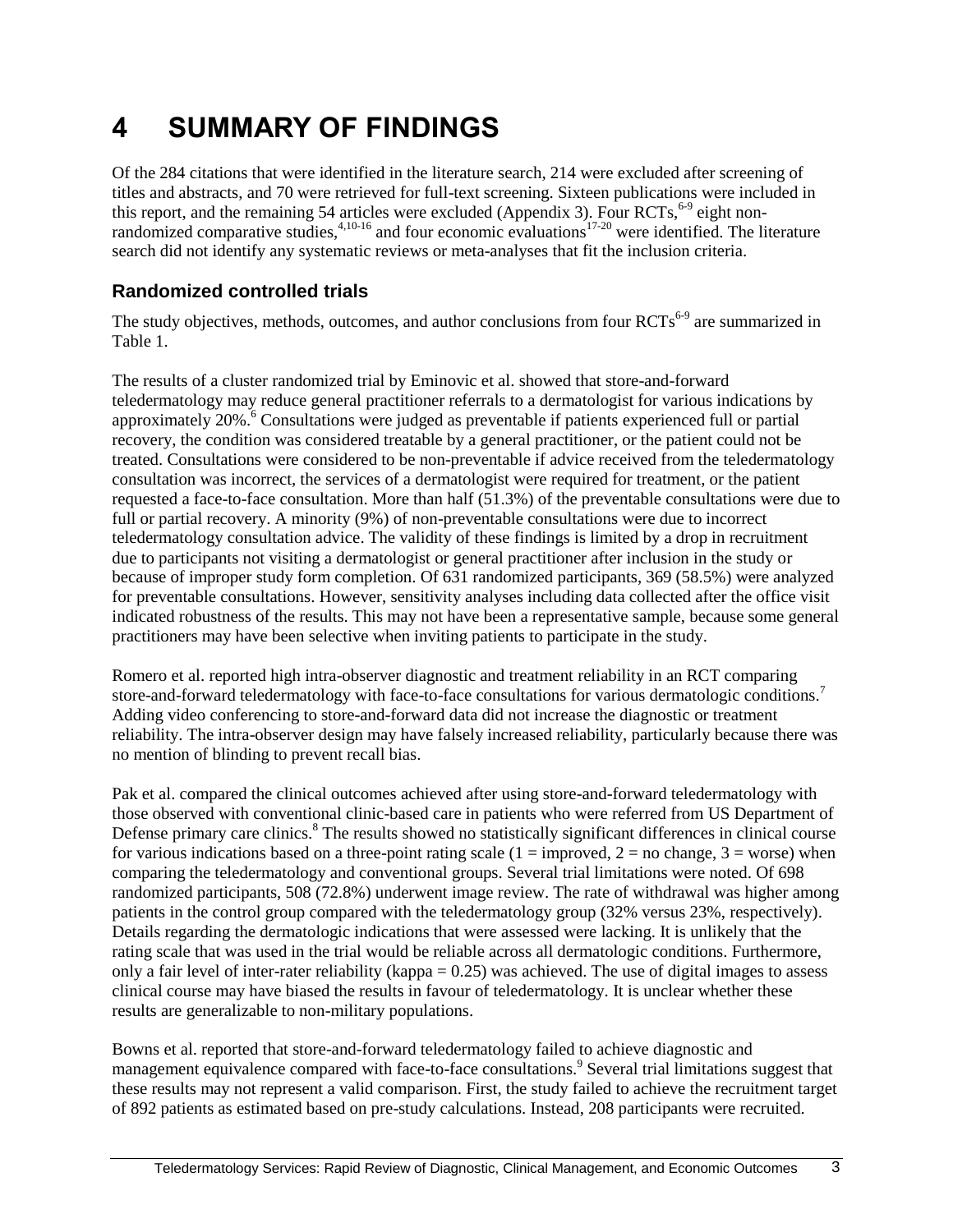Second, 165 (79.3%) randomized participants were available for analysis. The withdrawal rate was higher in the control group (24.7%) than the teledermatology group (17.1%). Third, the delay in obtaining the second opinion to determine agreement between groups (54 days longer in the intervention group) allowed the potential for the skin condition to change as a result of spontaneous resolution or interim treatment by the general practitioner. Fourth, the generalizability of these findings is questionable considering that patient groups were recruited and managed by a highly selected subgroup of general practitioners. Recruitment issues occurred at the practitioner level (a small number and proportion of general practitioners recruited most of the patients) and at the patient level (a small minority of eligible patients seem to have been recruited). The patients who were recruited may not have been representative of routine adult dermatology referrals. Additional results from patients with suspected skin cancer in a non-randomized arm of the study suggested that digital photography and dermoscopy images are unlikely to alter the need for face-to-face consultations without affecting clinical safety.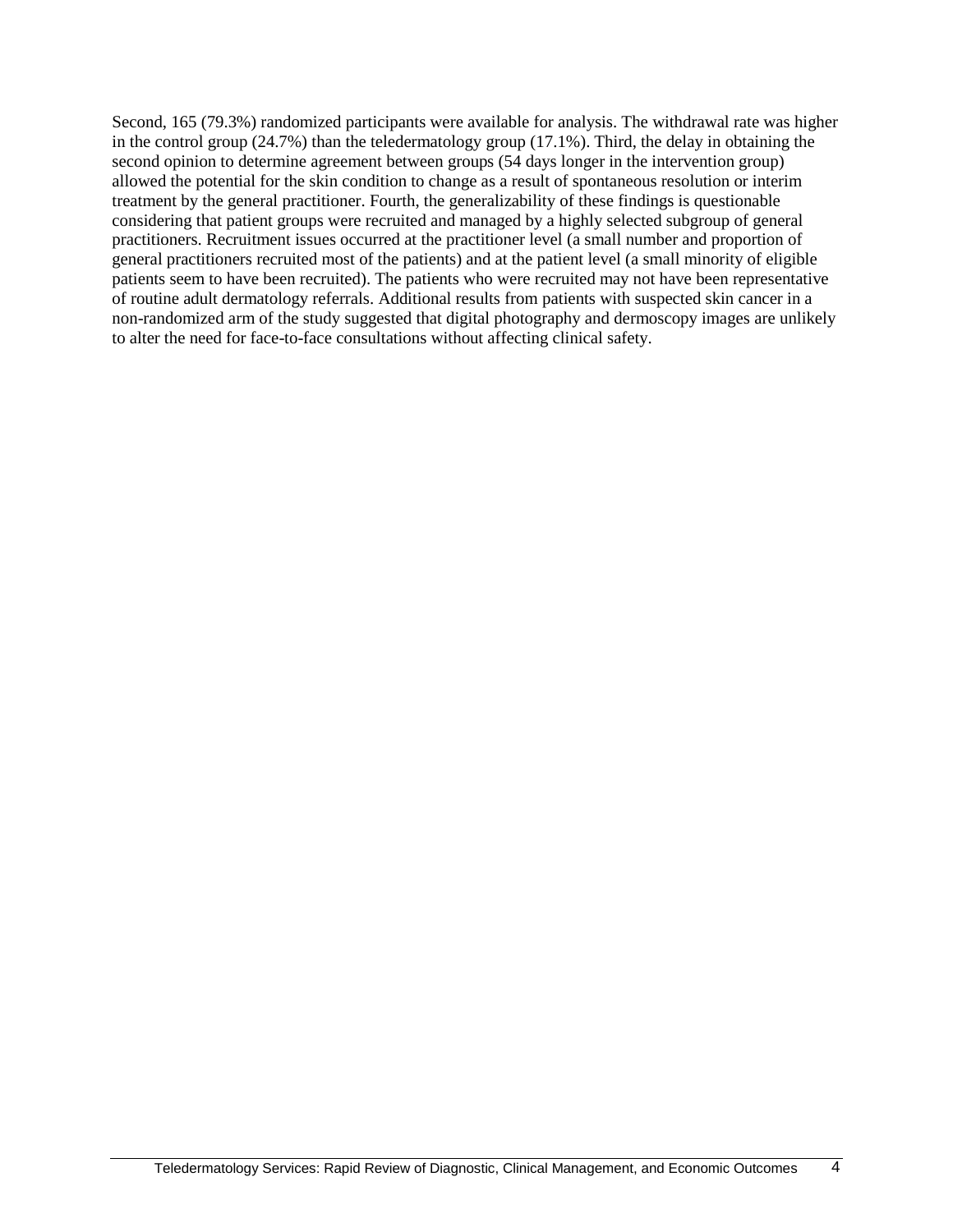| Table 1: Results from RCTs Evaluating Teledermatology                                                    |                                                                                                                                                                                                                                                                                                                                                                                                                                                                                                                                                                                                                                                                                                                                                                                                                                                                                       |                                                                                                                                                                                                                                                                                                                                                                                                                                                                                                                                                                                                                                                                                                                                                                                                                                                                  |                                                                                                     |
|----------------------------------------------------------------------------------------------------------|---------------------------------------------------------------------------------------------------------------------------------------------------------------------------------------------------------------------------------------------------------------------------------------------------------------------------------------------------------------------------------------------------------------------------------------------------------------------------------------------------------------------------------------------------------------------------------------------------------------------------------------------------------------------------------------------------------------------------------------------------------------------------------------------------------------------------------------------------------------------------------------|------------------------------------------------------------------------------------------------------------------------------------------------------------------------------------------------------------------------------------------------------------------------------------------------------------------------------------------------------------------------------------------------------------------------------------------------------------------------------------------------------------------------------------------------------------------------------------------------------------------------------------------------------------------------------------------------------------------------------------------------------------------------------------------------------------------------------------------------------------------|-----------------------------------------------------------------------------------------------------|
| <b>Objectives</b>                                                                                        | <b>Methods</b>                                                                                                                                                                                                                                                                                                                                                                                                                                                                                                                                                                                                                                                                                                                                                                                                                                                                        | <b>Outcomes</b>                                                                                                                                                                                                                                                                                                                                                                                                                                                                                                                                                                                                                                                                                                                                                                                                                                                  | <b>Author Conclusions</b>                                                                           |
| Eminovic et al. (2009) <sup>6</sup> Cluster RCT                                                          |                                                                                                                                                                                                                                                                                                                                                                                                                                                                                                                                                                                                                                                                                                                                                                                                                                                                                       |                                                                                                                                                                                                                                                                                                                                                                                                                                                                                                                                                                                                                                                                                                                                                                                                                                                                  |                                                                                                     |
| To determine if SF<br>teledermatology<br>consultations reduce<br>referrals to a<br>dermatologist by GPs. | 85 randomized GPs from 35 general<br>practices in 2 regions of The<br>Netherlands enrolled 631 patients (46<br>intervention GPs, 327 patients; 39<br>control GPs, 304 patients).<br>For SF teledermatology group, the GPs<br>took digital images and attached<br>patients' histories for teleconsultation<br>within 48 hours. Control group<br>received a referral letter and waited for<br>the clinic visits.<br>All patients visited 1 of 5<br>dermatologists at 1 month (regular<br>waiting time), irrespective of the degree<br>of recovery. SF teledermatology group<br>visited the same dermatologist who had<br>performed the teleconsultation. The<br>proportion of office visits prevented by<br>teleconsultation was determined.<br>Mean age (years)<br>SF teledermatology: $42 \pm 23$<br>Control: $44 \pm 20$<br>Male sex $(\%)$<br>SF teledermatology: 44<br>Control: 36 | <b>Preventable consultations</b><br>SF teledermatology: 78/200 (39.0%)<br>Control: 31/169 (18.3%)<br>Difference: 20.7%<br>(95% CI 8.5% to 32.9%; $p < 0.001$ )<br>Preventable consultation reason<br>SF teledermatology:<br>Full/partial recovery 40/78 (51.3%)<br>GP treatable 30/78 (38.5%)<br>Control:<br>Full/partial recovery 7/31 (22.6%)<br>GP treatable 21/31 (67.7%)<br>Non-preventable consultation reason<br>SF teledermatology:<br>Incorrect teleconsultation advice 11/122 (9.0%)<br>Dermatologist required for treatment 87/122<br>$(71.3\%)$<br>Patient request $4/122$ (3.3%)<br>Control:<br>Dermatologist required for treatment 94/138<br>$(68.1\%)$<br>Patient request 16/138 (11.6%)<br>Preventable consultation by diagnosis<br>SF teledermatology:<br>Benign skin tumour 6/27 (22.2%)<br>Eczema 15/29 (51.7%)<br>Infection $11/18$ (61.1%) | SF teledermatology<br>consultations may reduce<br>GP referrals to a clinic<br>dermatologist by 20%. |
|                                                                                                          |                                                                                                                                                                                                                                                                                                                                                                                                                                                                                                                                                                                                                                                                                                                                                                                                                                                                                       | Malignant skin tumour 0/1 (0.0%)                                                                                                                                                                                                                                                                                                                                                                                                                                                                                                                                                                                                                                                                                                                                                                                                                                 |                                                                                                     |
|                                                                                                          |                                                                                                                                                                                                                                                                                                                                                                                                                                                                                                                                                                                                                                                                                                                                                                                                                                                                                       | Psoriasis 5/11 (45.5%)                                                                                                                                                                                                                                                                                                                                                                                                                                                                                                                                                                                                                                                                                                                                                                                                                                           |                                                                                                     |
|                                                                                                          |                                                                                                                                                                                                                                                                                                                                                                                                                                                                                                                                                                                                                                                                                                                                                                                                                                                                                       | Acne 2/5 (40.0%)                                                                                                                                                                                                                                                                                                                                                                                                                                                                                                                                                                                                                                                                                                                                                                                                                                                 |                                                                                                     |
|                                                                                                          |                                                                                                                                                                                                                                                                                                                                                                                                                                                                                                                                                                                                                                                                                                                                                                                                                                                                                       | Pigmented lesion 3/7 (42.9%)                                                                                                                                                                                                                                                                                                                                                                                                                                                                                                                                                                                                                                                                                                                                                                                                                                     |                                                                                                     |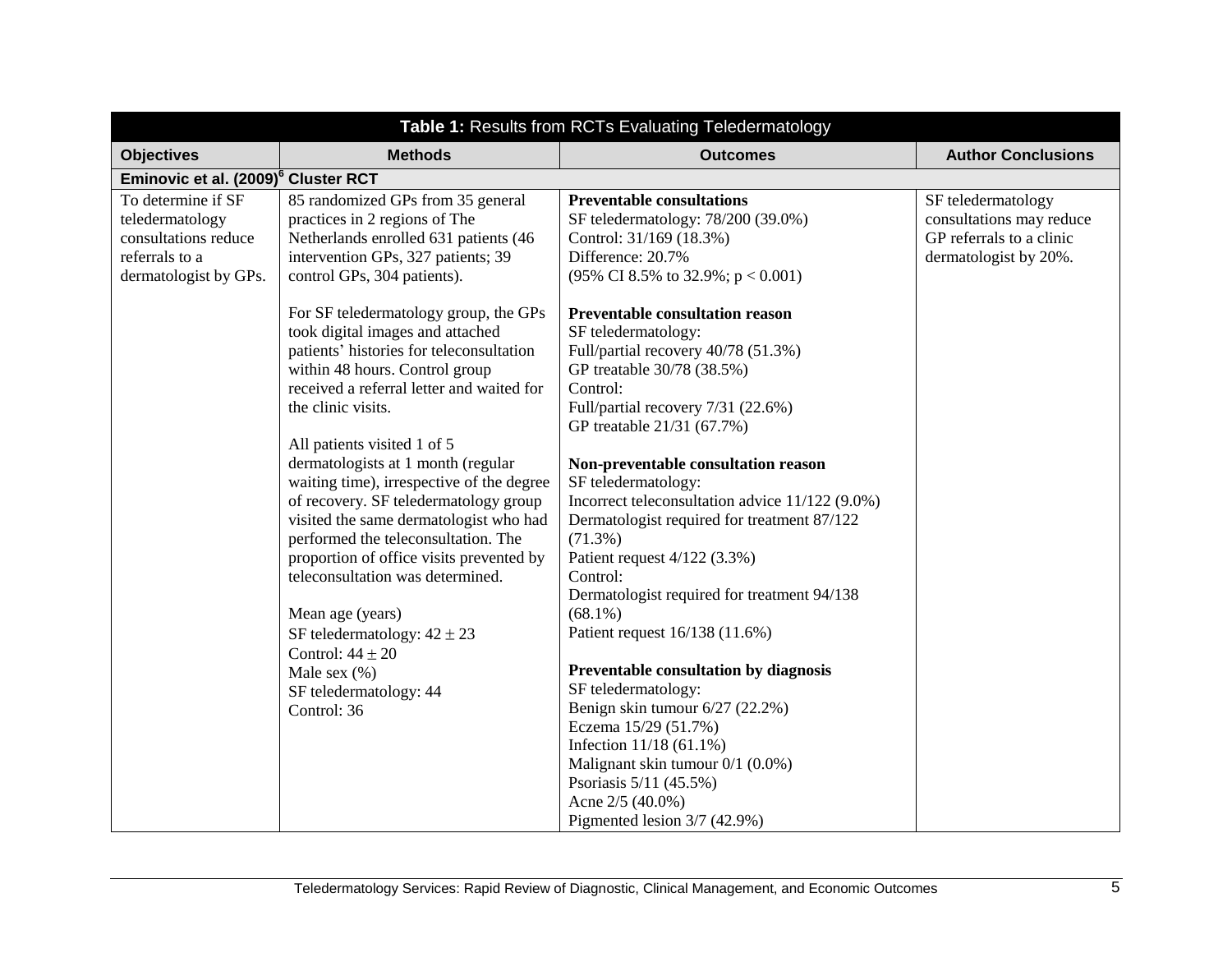| Table 1: Results from RCTs Evaluating Teledermatology                       |                                                                                                                                                                                                                                                                                                                                                                                                                                                                                                                                                                                                                                                                                                                  |                                                                                                                                                                                                                                                                                                                                                                                                                                                                                                                                                                                                                                                                                                                                                                        |                                                                                                                                                                                                                                                                                                                                                              |
|-----------------------------------------------------------------------------|------------------------------------------------------------------------------------------------------------------------------------------------------------------------------------------------------------------------------------------------------------------------------------------------------------------------------------------------------------------------------------------------------------------------------------------------------------------------------------------------------------------------------------------------------------------------------------------------------------------------------------------------------------------------------------------------------------------|------------------------------------------------------------------------------------------------------------------------------------------------------------------------------------------------------------------------------------------------------------------------------------------------------------------------------------------------------------------------------------------------------------------------------------------------------------------------------------------------------------------------------------------------------------------------------------------------------------------------------------------------------------------------------------------------------------------------------------------------------------------------|--------------------------------------------------------------------------------------------------------------------------------------------------------------------------------------------------------------------------------------------------------------------------------------------------------------------------------------------------------------|
| <b>Objectives</b>                                                           | <b>Methods</b>                                                                                                                                                                                                                                                                                                                                                                                                                                                                                                                                                                                                                                                                                                   | <b>Outcomes</b>                                                                                                                                                                                                                                                                                                                                                                                                                                                                                                                                                                                                                                                                                                                                                        | <b>Author Conclusions</b>                                                                                                                                                                                                                                                                                                                                    |
|                                                                             |                                                                                                                                                                                                                                                                                                                                                                                                                                                                                                                                                                                                                                                                                                                  | Premalignant tumour 1/4 (25.0%)<br>Control:<br>Benign skin tumour 4/34 (11.8%)<br>Eczema 6/22 (27.3%)<br>Infection 2/11 (18.2%)<br>Malignant skin tumour 0/6 (0.0%)<br>Psoriasis $0/4$ (0.0%)<br>Acne 2/10 (20.0%)<br>Pigmented lesion 3/10 (30.0%)<br>Premalignant tumor 3/12 (25.0%)<br><b>Patient satisfaction</b><br>No differences found between groups.                                                                                                                                                                                                                                                                                                                                                                                                          |                                                                                                                                                                                                                                                                                                                                                              |
| Romero et al. (2009) <sup>7</sup> RCT                                       |                                                                                                                                                                                                                                                                                                                                                                                                                                                                                                                                                                                                                                                                                                                  |                                                                                                                                                                                                                                                                                                                                                                                                                                                                                                                                                                                                                                                                                                                                                                        |                                                                                                                                                                                                                                                                                                                                                              |
| To evaluate the<br>reliability of two<br>remote consultation<br>techniques. | Patients referred to specialized care<br>from 6 local health centers in Spain<br>were randomized to 3 groups: SF<br>teledermatology ( $n = 192$ ), hybrid<br>system (SF in combination with LI web<br>camera video conferencing) ( $n = 176$ ),<br>and control ( $n = 89$ ).<br>The remote SF consultation was based<br>solely on clinical data and digital<br>photographs. In LI-SF group,<br>photographs and clinical data were<br>assessed, followed by a video<br>conferencing session via webcam with<br>both GP and patient present. No new<br>photographs could be included.<br>Two days after the remote consultation,<br>all patients were also seen by the same<br>dermatologist in a FTF consultation | <b>Diagnostic agreement</b><br>Intra-observer agreement between FTF and remote<br>consultations was high in the SF and LI-SF groups,<br>with complete agreement $> 0.85$ and disagreement<br>$< 0.08$ . Complete agreement was 0.86 for tumours,<br>0.86 for eruptions, 1.00 for acne, and 0.94 for<br>infections. There were no statistically significant<br>differences between groups ( $p = 0.34$ ).<br>One serious error from teleconsultation occurred in<br>the LI-SF group, with the incorrect diagnosis of<br>herpes simplex instead of pemphigus vulgaris.<br>Diagnostic confidence<br>In 89.3% of remote consultations, confidence in<br>diagnosis was high or very high, with no<br>statistically significant differences between groups<br>$(p = 0.44)$ . | Intra-observer diagnostic<br>and treatment reliability<br>between FTF and remote<br>consultations is high. When<br>history-taking and training<br>in digital photography is<br>standardized, a hybrid<br>system with video<br>conferencing does not<br>significantly enhance the<br>diagnostic or treatment<br>reliability of SF<br>teleconsultations alone. |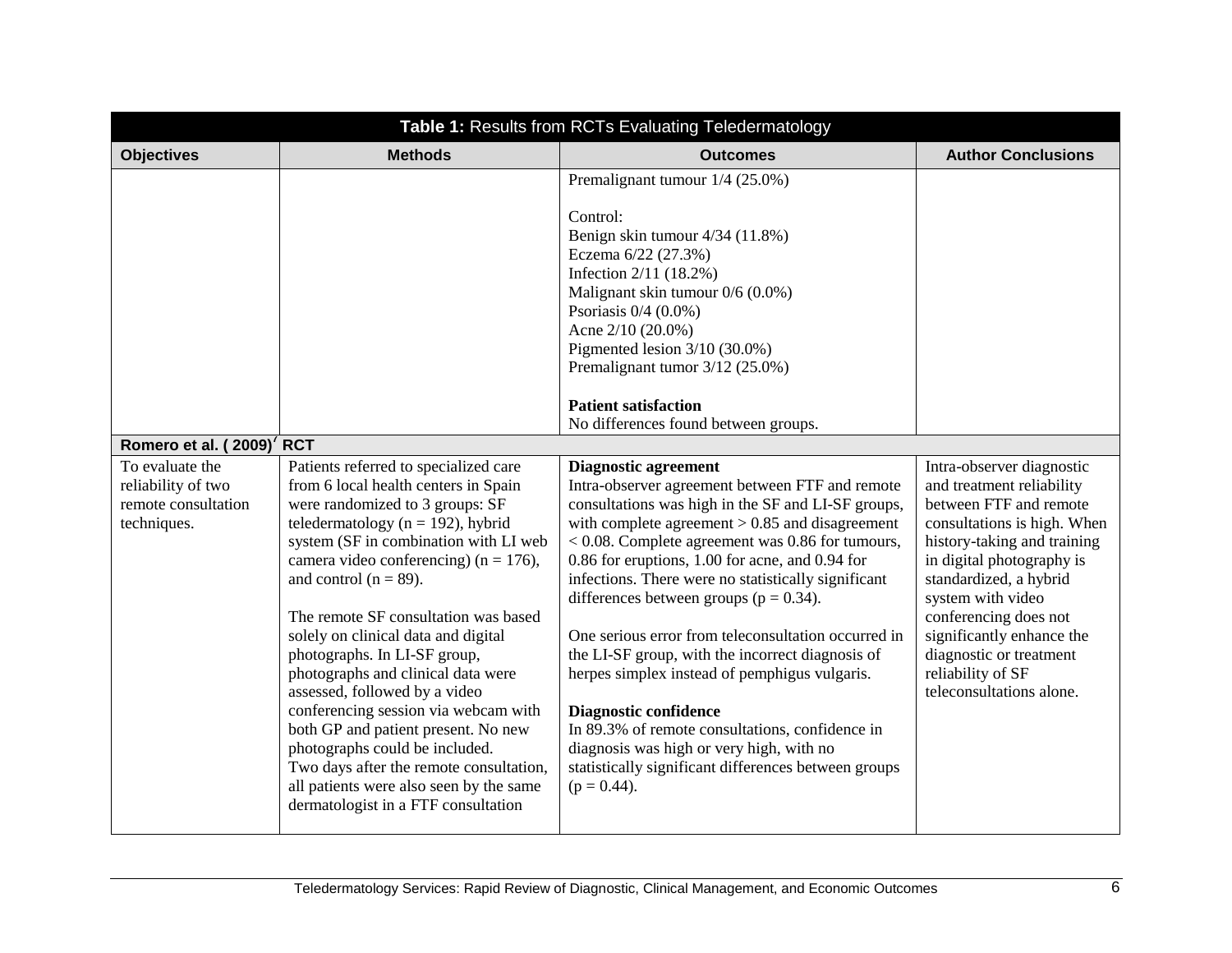| Table 1: Results from RCTs Evaluating Teledermatology                                                                               |                                                                                                                                                                                                                                                                                                                                                                                                                                                                                                                                                                                                                                                                                                                                                   |                                                                                                                                                                                                                                                                                                                                                                                                            |                                                                                                                                                                     |
|-------------------------------------------------------------------------------------------------------------------------------------|---------------------------------------------------------------------------------------------------------------------------------------------------------------------------------------------------------------------------------------------------------------------------------------------------------------------------------------------------------------------------------------------------------------------------------------------------------------------------------------------------------------------------------------------------------------------------------------------------------------------------------------------------------------------------------------------------------------------------------------------------|------------------------------------------------------------------------------------------------------------------------------------------------------------------------------------------------------------------------------------------------------------------------------------------------------------------------------------------------------------------------------------------------------------|---------------------------------------------------------------------------------------------------------------------------------------------------------------------|
| <b>Objectives</b>                                                                                                                   | <b>Methods</b>                                                                                                                                                                                                                                                                                                                                                                                                                                                                                                                                                                                                                                                                                                                                    | <b>Outcomes</b>                                                                                                                                                                                                                                                                                                                                                                                            | <b>Author Conclusions</b>                                                                                                                                           |
|                                                                                                                                     | (considered the practical reference<br>standard).<br>Two independent dermatologists<br>assessed diagnostic agreement between<br>the teledermatology and FTF<br>consultation. Diagnostic self-reported<br>confidence was rated on a Likert scale<br>from 1 (no confidence) to 5 (complete<br>confidence).<br>Mean age 36 years (range 2 months to<br>86 years), 44% male.                                                                                                                                                                                                                                                                                                                                                                          | <b>Treatment agreement</b><br>Treatment was identical for 78.5% of LI-SF and<br>85.3% of SF cases ( $p = 0.27$ ).<br>Degree of agreement between FTF and remote<br>consultation was very high, both in request for<br>diagnostic tests (concordant in 91.8% of LI-SF<br>cases and 95.9% SF cases) and in need for follow-<br>up of patients (concordant in 90.5% of LI-SF cases<br>and 95.9% of SF cases). |                                                                                                                                                                     |
| Pak et al. (2007) <sup>8</sup> RCT                                                                                                  |                                                                                                                                                                                                                                                                                                                                                                                                                                                                                                                                                                                                                                                                                                                                                   |                                                                                                                                                                                                                                                                                                                                                                                                            |                                                                                                                                                                     |
| To compare the<br>clinical outcomes of<br>SF teledermatology<br>with those following<br>conventional clinic-<br>based consultation. | Patients referred from 4 US Department<br>of Defense primary care clinics to 1 of<br>2 dermatology clinics (dermatologic<br>indications not specified) were<br>randomized to SF teledermatology<br>$(n = 351)$ or conventional clinic-based<br>consultation ( $n = 347$ ).<br>The SF teledermatology consultation<br>included a standardized history and<br>digital images. A dermatologist<br>reviewed the teledermatology<br>consultation and could either schedule a<br>clinic-based encounter, or send a<br>diagnosis and/or management plan to<br>the referring clinician.<br>Clinical outcomes were assessed by<br>obtaining a baseline set of images and a<br>second set of images 4 months later in<br>both study groups. A dermatologist | <b>Clinical course rating</b><br>SF teledermatology:<br>173/272 (64%) improved<br>89/272 (33%) no change<br>10/272 (4%) worse<br>Clinic-based:<br>154/236 (65%) improved<br>76/236 (32%) no change<br>$3/236(3%)$ worse<br>No statistically significant difference found in<br>clinical course ( $p = 0.57$ ).<br><b>Rating scale reliability</b><br>Simple agreement = $0.62$ ; K = $0.25$                | There is no difference in<br>clinical course outcomes<br>when SF teledermatology<br>consultations are compared<br>with conventional clinic-<br>based consultations. |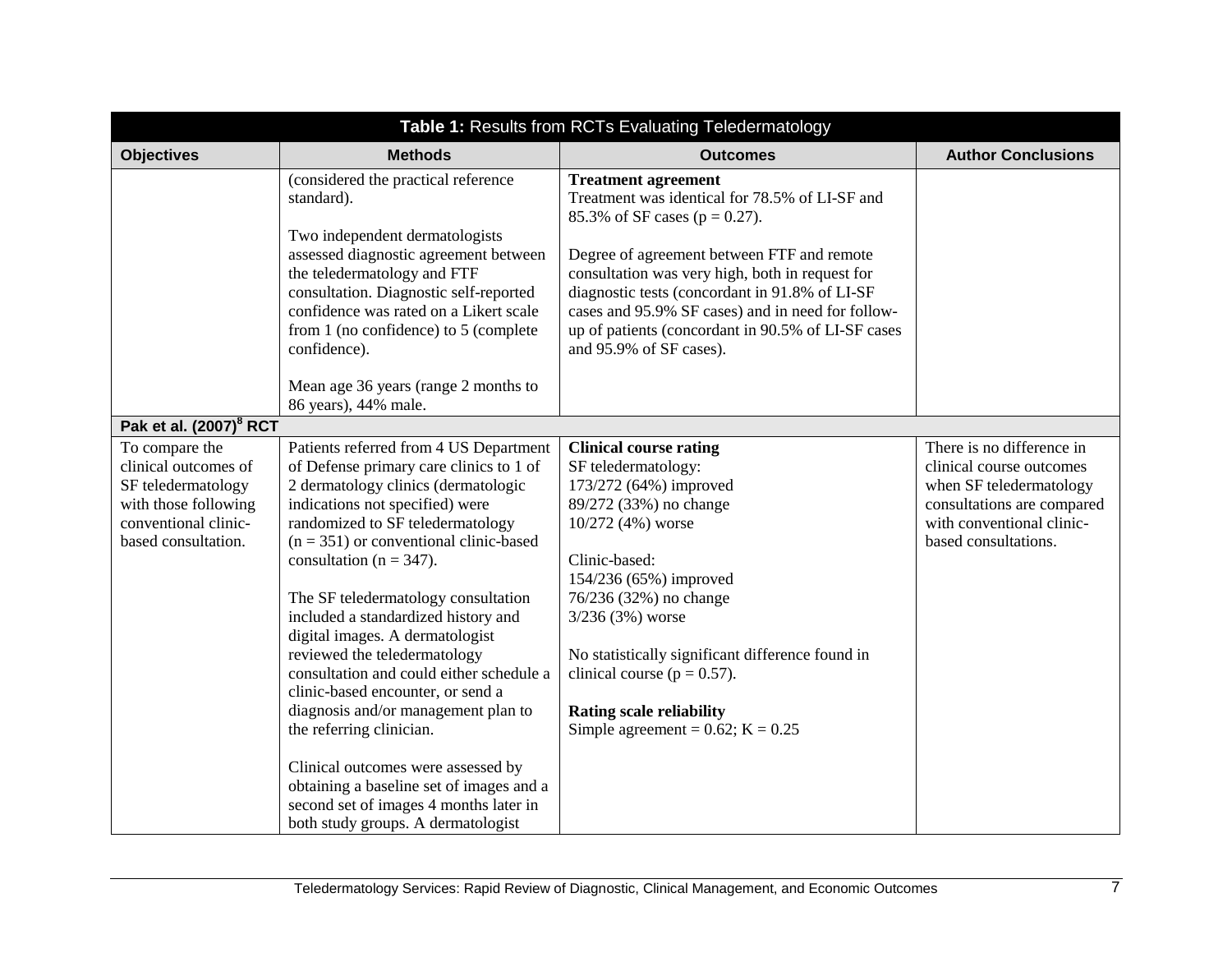| Table 1: Results from RCTs Evaluating Teledermatology                                                                                                                |                                                                                                                                                                                                                                                                                                                              |                                                                                                                                                                                                                                                                 |                                                                                                                                                                                                |
|----------------------------------------------------------------------------------------------------------------------------------------------------------------------|------------------------------------------------------------------------------------------------------------------------------------------------------------------------------------------------------------------------------------------------------------------------------------------------------------------------------|-----------------------------------------------------------------------------------------------------------------------------------------------------------------------------------------------------------------------------------------------------------------|------------------------------------------------------------------------------------------------------------------------------------------------------------------------------------------------|
| <b>Objectives</b>                                                                                                                                                    | <b>Methods</b>                                                                                                                                                                                                                                                                                                               | <b>Outcomes</b>                                                                                                                                                                                                                                                 | <b>Author Conclusions</b>                                                                                                                                                                      |
|                                                                                                                                                                      | blinded to study group assignment rated<br>clinical course using a 3-point clinical<br>course rating scale based on the images.<br>Inter-rater reliability was assessed in a<br>random sample of 50 images using an<br>independent dermatologist.                                                                            |                                                                                                                                                                                                                                                                 |                                                                                                                                                                                                |
|                                                                                                                                                                      | Mean age (years)<br>SF teledermatology: 43.6<br>Control: 46.8<br>$(p = 0.02)$<br>Male sex $(\% )$<br>SF teledermatology: 29<br>Control: 34<br>$(p = 0.17)$                                                                                                                                                                   |                                                                                                                                                                                                                                                                 |                                                                                                                                                                                                |
| Bowns et al. (2006) <sup>9</sup> RCT                                                                                                                                 |                                                                                                                                                                                                                                                                                                                              |                                                                                                                                                                                                                                                                 |                                                                                                                                                                                                |
| To compare the<br>clinical equivalence of<br>SF teledermatology<br>with conventional FTF<br>consultation in setting<br>a management plan for<br>new adult outpatient | Adults referred from 8 general practices<br>in England requiring a new consultant<br>opinion were randomized to the SF<br>teledermatology group ( $n = 111$ ) or<br>conventional control group ( $n = 97$ ).<br>For the first objective, patients in the                                                                     | <b>Diagnostic agreement</b><br>SF teledermatology: 51/92 (55%)<br>Control: 57/73 (78%)<br>Difference -23%<br>(95% CI: -36% to -8%; $p = 0.002$ )<br><b>Management agreement</b>                                                                                 | For the first objective, no<br>conclusions can be drawn<br>regarding SF<br>teledermatology due to<br>difficulties in recruitment,<br>selective loss of patients,<br>and a delay in obtaining a |
| referrals (RCT).<br>To assess the<br>equivalence of digital<br>photography with or<br>without dermoscopy<br>with conventional FTF<br>consultations for the           | teleconsultation group were managed<br>using one or more digital still images<br>and a structured electronic referral and<br>reply. The control group was managed<br>by conventional hospital outpatient<br>consultations. The main outcome<br>measure was the agreement between<br>the teleconsultation or FTF consultation | SF teledermatology: 51/92 (55%)<br>Control: 61/73 (84%)<br>Difference -28%<br>(95% CI: -40% to -14%; $p = 0.0001$ )<br>53/92 (57.6%) teledermatology cases were judged<br>to require a FTF consultation, mainly to establish a<br>diagnosis and treatment plan. | valid FTF second opinion in<br>the teleconsultation group.<br>Regarding the second<br>objective, digital<br>photography and<br>dermoscopy images are<br>unlikely to alter the need             |
| management of<br>suspected cases of<br>malignant melanoma                                                                                                            | with another blinded consultant who<br>gave a second FTF opinion. This<br>occurred the same day for patients in                                                                                                                                                                                                              | Digital photography with dermoscopy<br>Diagnostic agreement on whether or not the lesion<br>was malignant was modest (68%).                                                                                                                                     | for standard consultations<br>without sacrificing clinical<br>safety.                                                                                                                          |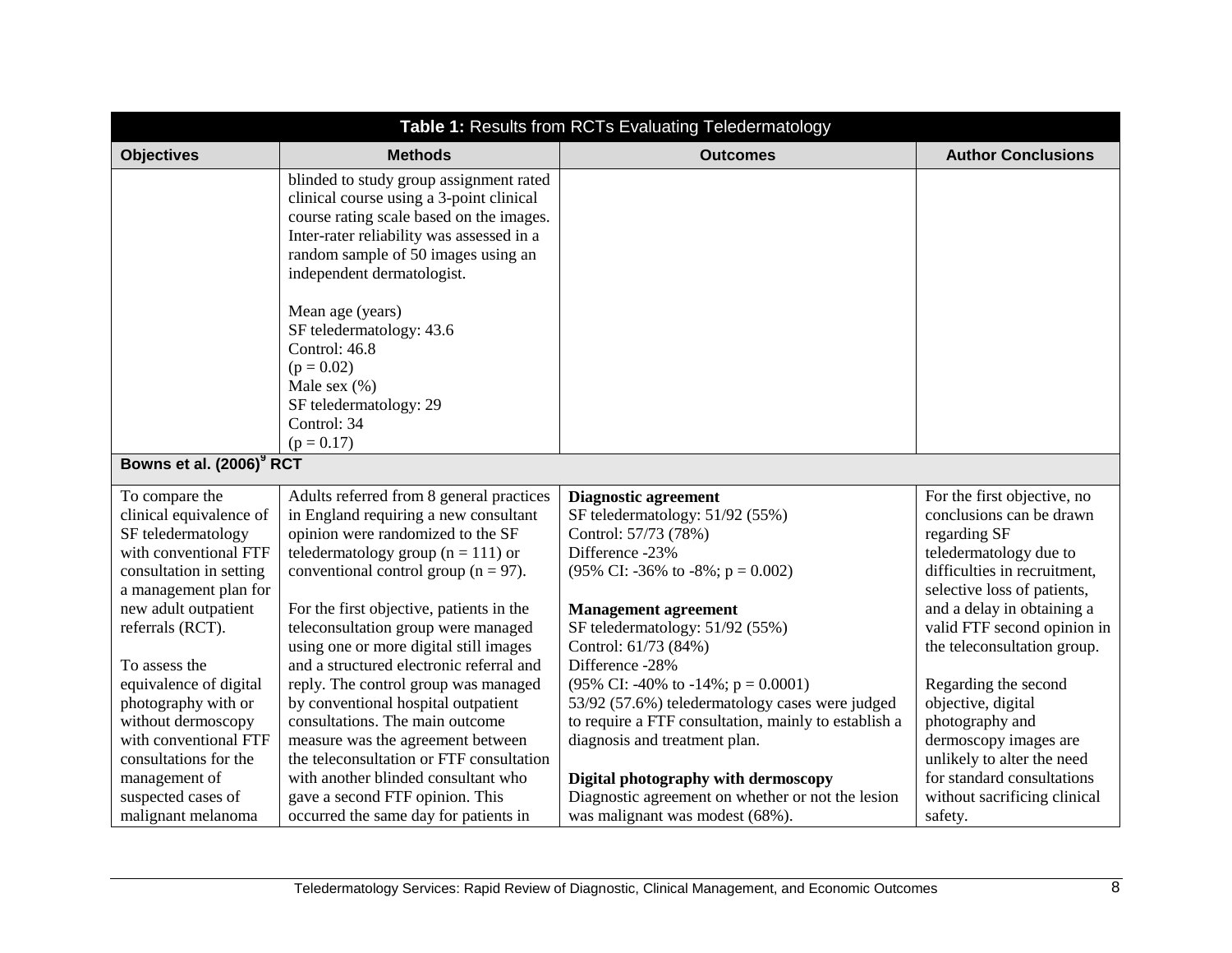| <b>Objectives</b>                                                        | <b>Methods</b>                                                                                                                                                                                                                                                                                                                                            | <b>Outcomes</b>                                                                                                                                                                                                                                                                                                                                                               | <b>Author Conclusions</b> |
|--------------------------------------------------------------------------|-----------------------------------------------------------------------------------------------------------------------------------------------------------------------------------------------------------------------------------------------------------------------------------------------------------------------------------------------------------|-------------------------------------------------------------------------------------------------------------------------------------------------------------------------------------------------------------------------------------------------------------------------------------------------------------------------------------------------------------------------------|---------------------------|
| or squamous cell<br>carcinoma (non-<br>randomized<br>comparative study). | the control group, but with a mean<br>delay of 54 days in the teleconsultation<br>group.                                                                                                                                                                                                                                                                  | The approach was highly sensitive (98%; 95% CI<br>92% to 99%), but not specific (43%; 95% CI 36%<br>to $51\%$ ).                                                                                                                                                                                                                                                              |                           |
|                                                                          | For the second objective, patients<br>$(n = 256)$ with suspicion of malignant<br>melanoma or squamous cell carcinoma                                                                                                                                                                                                                                      | Overall, 180/256 (70.3%) of cases would have<br>needed to be seen FTF.                                                                                                                                                                                                                                                                                                        |                           |
|                                                                          | were invited to have a series of digital<br>photographs with and without<br>dermoscopy, immediately before their<br>FTF consultation. A second<br>teleconsultant viewed the images and<br>outlined a diagnosis and management<br>plan. This was compared with the<br>definitive diagnosis (either final clinical<br>or histological diagnosis) of the FTF | <b>Patient satisfaction</b><br>Patient satisfaction was high in both groups (81.3%)<br>teledermatology, 89.6% control), with no<br>statistically significant difference between groups.<br>76% of patients in the teleconsultation group would<br>rather be managed by teledermatology than have to<br>wait several weeks for a clinic appointment.<br><b>GP</b> satisfaction |                           |
|                                                                          | consultation.                                                                                                                                                                                                                                                                                                                                             | $7/22$ (21%) of respondents felt satisfied with<br>teledermatology in their practice.                                                                                                                                                                                                                                                                                         |                           |
|                                                                          | Mean age (years)<br>SF teledermatology: $43.6 \pm 17.8$<br>Control: $49.7 \pm 19.8$                                                                                                                                                                                                                                                                       | Concerns included a time-consuming process,<br>increased workload, and a complex<br>teledermatology system.                                                                                                                                                                                                                                                                   |                           |
|                                                                          | $(p = 0.039)$                                                                                                                                                                                                                                                                                                                                             | <b>Consultant satisfaction</b>                                                                                                                                                                                                                                                                                                                                                |                           |
|                                                                          | Male $(\% )$ :<br>SF teledermatology: 37<br>Control: 38                                                                                                                                                                                                                                                                                                   | Teleconsultants felt teledermatology was easy to<br>use. Concerns included lack of patient contact and<br>less confidence in diagnosis.                                                                                                                                                                                                                                       |                           |
|                                                                          | $(p = 0.85)$                                                                                                                                                                                                                                                                                                                                              |                                                                                                                                                                                                                                                                                                                                                                               |                           |

CI = confidence interval; FTF = face-to-face; GP = general practitioner; K = kappa value; LI = live interactive; RCT = randomized controlled trial; SF = store-and-forward; US = United States.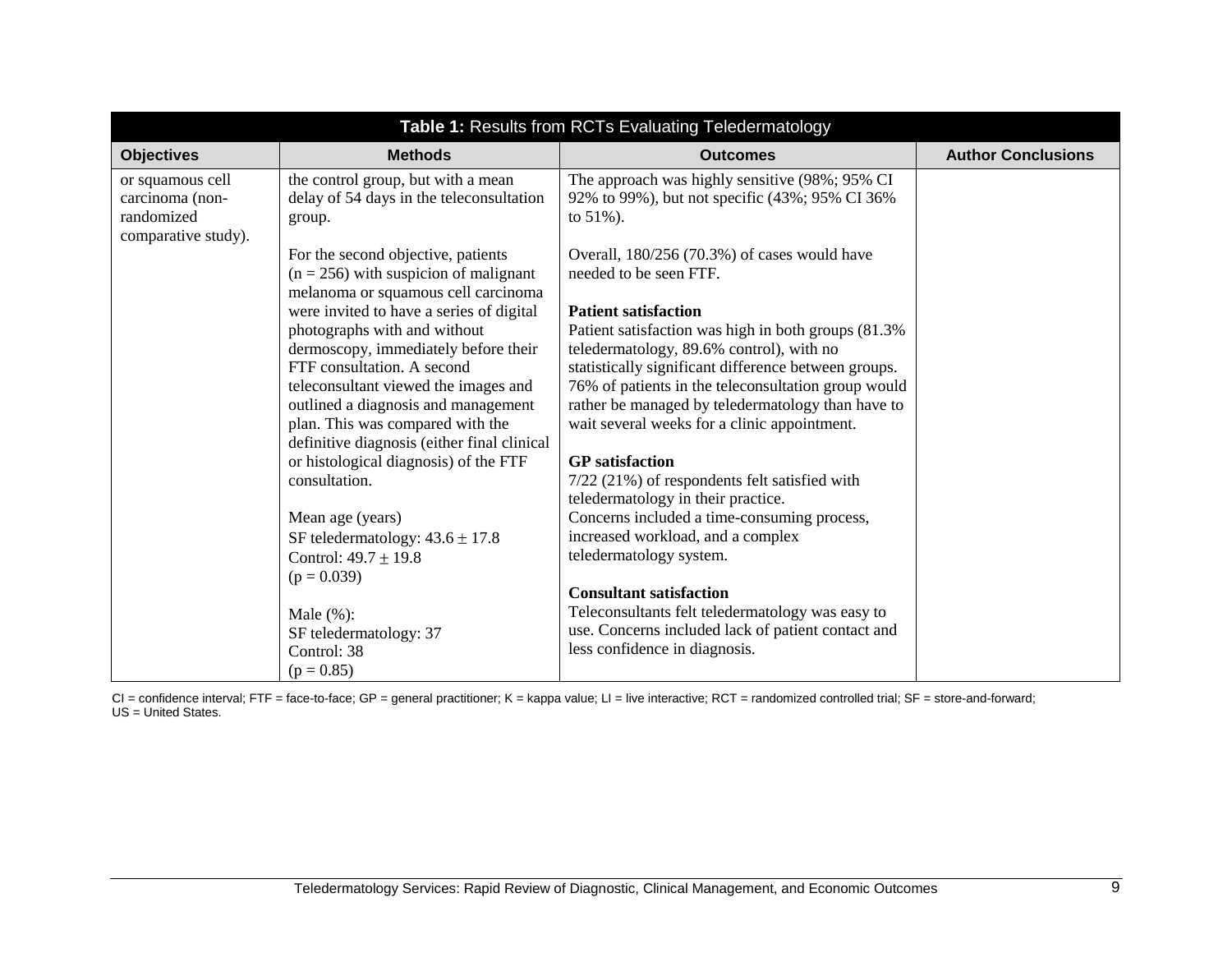#### **Non-randomized comparative studies**

The objectives, methods, outcomes, author findings, and limitations from eight selected studies<sup>4,10-16</sup> are summarized in Table 2.

Overall, most of the studies assessed the diagnostic reliability of teledermatology compared with conventional care. The results showed that teledermatology consultations, using store-and-forward teledermatology or live-interactive teledermatology, resulted in highly reliable diagnoses that compared favourably with conventional clinic-based care.<sup>13,15,16</sup> The management plan agreement for various dermatologic indications ranged from moderate to substantial.<sup>13,15</sup> In one study, the addition of video conferencing to store-and-forward teleconsultations did not significantly improve the diagnostic or management agreement of store-and-forward teleconsultations alone compared with clinic-based care.<sup>13</sup> Some studies indicated that teledermoscopy may be useful in the diagnosis of skin cancers<sup>10,14</sup> and nonpigmented skin lesions, $^{11}$  but not for pigmented lesions or atypical lesions.<sup>4,12</sup>

Diagnostic accuracy was less studied because of the lack of a gold standard test that can be applied across all dermatologic diseases.<sup>3</sup> In some studies, the authors used face-to-face, clinic-based consultations as a pragmatic gold standard. Two studies reported that store-and-forward teledermatology achieved comparable diagnostic accuracy compared with conventional face-to-face clinic consultations.<sup>15,16</sup> One of these studies found that adding web camera video conferencing to store-and-forward teledermatology statistically significantly increased diagnostic accuracy compared with store-and-forward teledermatology.<sup>16</sup> Because new photographs could be sent during the live interactive session, the results may have been biased toward the hybrid group. Conflicting evidence is reported in two studies that evaluated diagnostic accuracy using histopathology results as the reference standard in patients with pigmented and non-pigmented lesions.11,12 Both studies found store-and-forward teledermatology to be statistically significantly less accurate than face-to-face diagnosis. Despite this finding, store-and-forward teledermatology and face-to-face dermatology were equally effective in determining when lesions required biopsy or removal.<sup>11,12</sup> Teledermatology consultations resulted in a statistically significantly higher rate of inappropriate management plans that were potentially life-threatening compared with faceto-face consultations for pigmented neoplasms.<sup>12</sup> No recent information is available on the diagnostic accuracy of using live interactive teledermatology alone.

Intermediate clinical outcomes such as time to clinic attendance, time to treatment, and avoidance of unnecessary referrals (the skin condition could be managed by a general practitioner using teleconsultation advice or the patient did not need therapy and follow-up at a clinic) were all improved with the use of teledermatology.<sup>10,14,15</sup>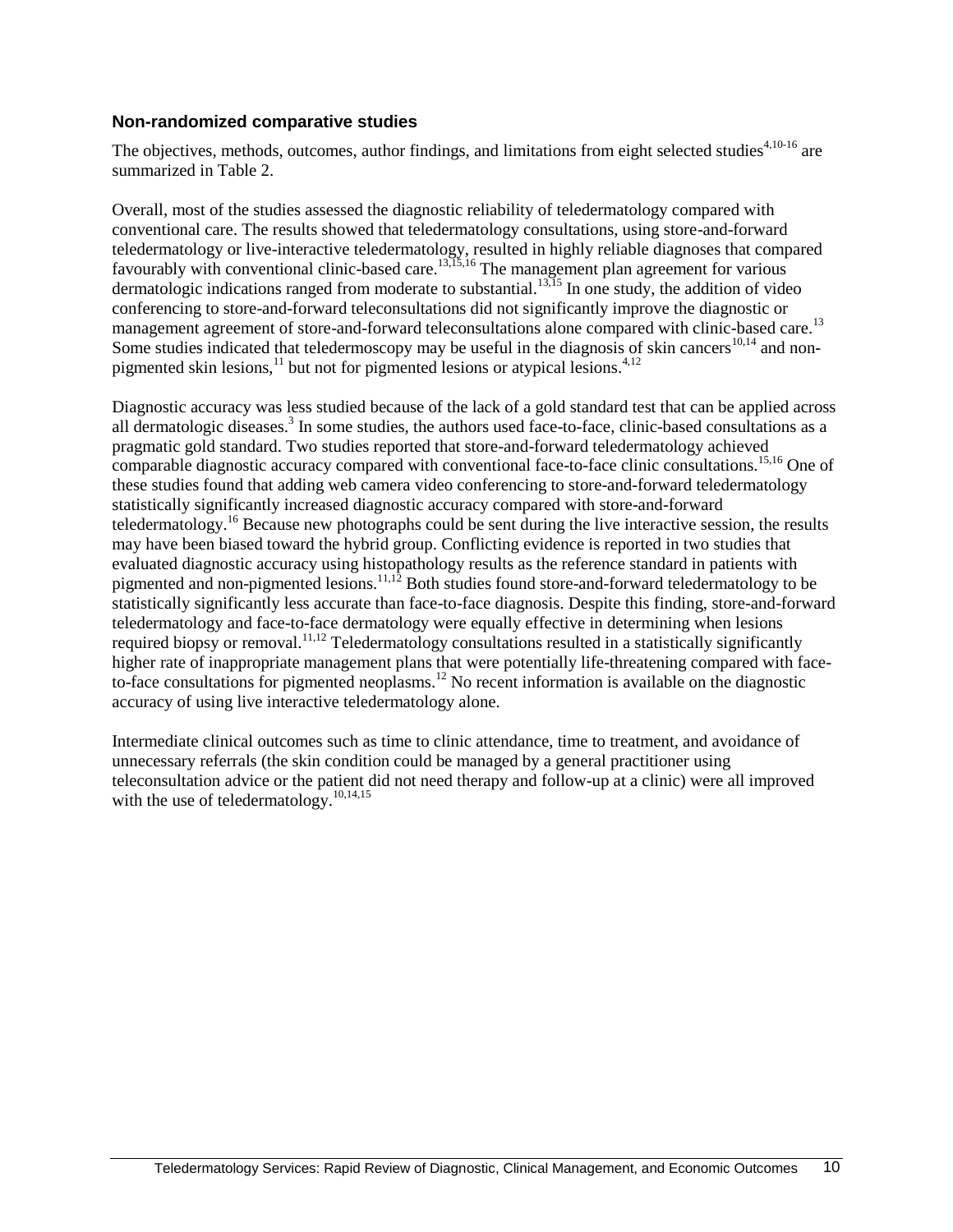| <b>Author Conclusions</b><br><b>Methods</b><br><b>Outcomes</b><br><b>Objectives</b><br>and Limitations<br>Tan et al. (2010) <sup>10</sup> Diagnostic agreement<br>Patients ( $n = 200$ ; 491 lesions) with<br>To assess<br><b>Diagnostic agreement</b><br>suspected skin cancers referred by a GP<br>597/681 (87.7%)<br>teledermoscopy as a<br>to a dermatology skin lesion clinic in<br>triage tool to improve<br>$K = 0.95$ (95% CI 0.91 to 0.98)<br>access to public<br>New Zealand.<br>and delivery.<br>hospital skin lesion<br>12 lesions were initially diagnosed as<br>clinics.<br>Digital and dermoscopic images were<br>malignant when seen FTF, but were<br><b>Limitations</b><br>taken of skin lesions. Patients were then<br>considered benign on teledermoscopy.<br>The same dermatologist<br>On histological examination, only<br>seen independently FTF by 2 of 3<br>performed the FTF and<br>dermatologists. Digital and<br>1 lesion was found to be malignant.<br>teledermoscopy consultation,<br>dermoscopic images were evaluated<br>introducing the possibility of<br>4 weeks later (to minimize recall bias)<br><b>Diagnostic accuracy</b><br>as a teledermoscopy consultation by 2<br>Teledermoscopy achieved 100%<br>of these dermatologists. All identifying<br>sensitivity and 90% specificity for<br>detecting melanoma and non-melanoma<br>data were removed.<br>skin cancers.<br>Small sample of patients<br>evaluated.<br>Teledermoscopy was compared with<br>FTF as gold standard (except where<br>Inter-observer agreement:<br>histopathologic diagnosis was<br>Teledermoscopy: 422/492 (85.9%)<br>available).<br>$K = 0.92$ (0.82 to 0.96)<br>FTF (among 3 dermatologists):<br>Range 83.5% to 89.5%<br>Age range 11 to 94 years, 37% male.<br>$(K > 0.9$ for all comparisons)<br>Avoidance of unnecessary referrals<br>Of the referrals to the lesion clinic, | Table 2: Summary of Results from Non-randomized Comparative Studies Evaluating Teledermatology |  |                                       |                                                                                                                                                                                                                      |
|-----------------------------------------------------------------------------------------------------------------------------------------------------------------------------------------------------------------------------------------------------------------------------------------------------------------------------------------------------------------------------------------------------------------------------------------------------------------------------------------------------------------------------------------------------------------------------------------------------------------------------------------------------------------------------------------------------------------------------------------------------------------------------------------------------------------------------------------------------------------------------------------------------------------------------------------------------------------------------------------------------------------------------------------------------------------------------------------------------------------------------------------------------------------------------------------------------------------------------------------------------------------------------------------------------------------------------------------------------------------------------------------------------------------------------------------------------------------------------------------------------------------------------------------------------------------------------------------------------------------------------------------------------------------------------------------------------------------------------------------------------------------------------------------------------------------------------------------------------------------------------------------------|------------------------------------------------------------------------------------------------|--|---------------------------------------|----------------------------------------------------------------------------------------------------------------------------------------------------------------------------------------------------------------------|
|                                                                                                                                                                                                                                                                                                                                                                                                                                                                                                                                                                                                                                                                                                                                                                                                                                                                                                                                                                                                                                                                                                                                                                                                                                                                                                                                                                                                                                                                                                                                                                                                                                                                                                                                                                                                                                                                                               |                                                                                                |  |                                       |                                                                                                                                                                                                                      |
|                                                                                                                                                                                                                                                                                                                                                                                                                                                                                                                                                                                                                                                                                                                                                                                                                                                                                                                                                                                                                                                                                                                                                                                                                                                                                                                                                                                                                                                                                                                                                                                                                                                                                                                                                                                                                                                                                               |                                                                                                |  |                                       |                                                                                                                                                                                                                      |
| be manageable by a GP following<br>advice from the teledermoscopy<br>consultation.                                                                                                                                                                                                                                                                                                                                                                                                                                                                                                                                                                                                                                                                                                                                                                                                                                                                                                                                                                                                                                                                                                                                                                                                                                                                                                                                                                                                                                                                                                                                                                                                                                                                                                                                                                                                            |                                                                                                |  | 136 (68%) patients were determined to | Teledermoscopy may be used as a<br>triage tool to shorten waiting lists<br>and improve health care access<br>recall bias. This was minimized<br>by a 4-week "wash out" period to<br>reduce recollection of patients. |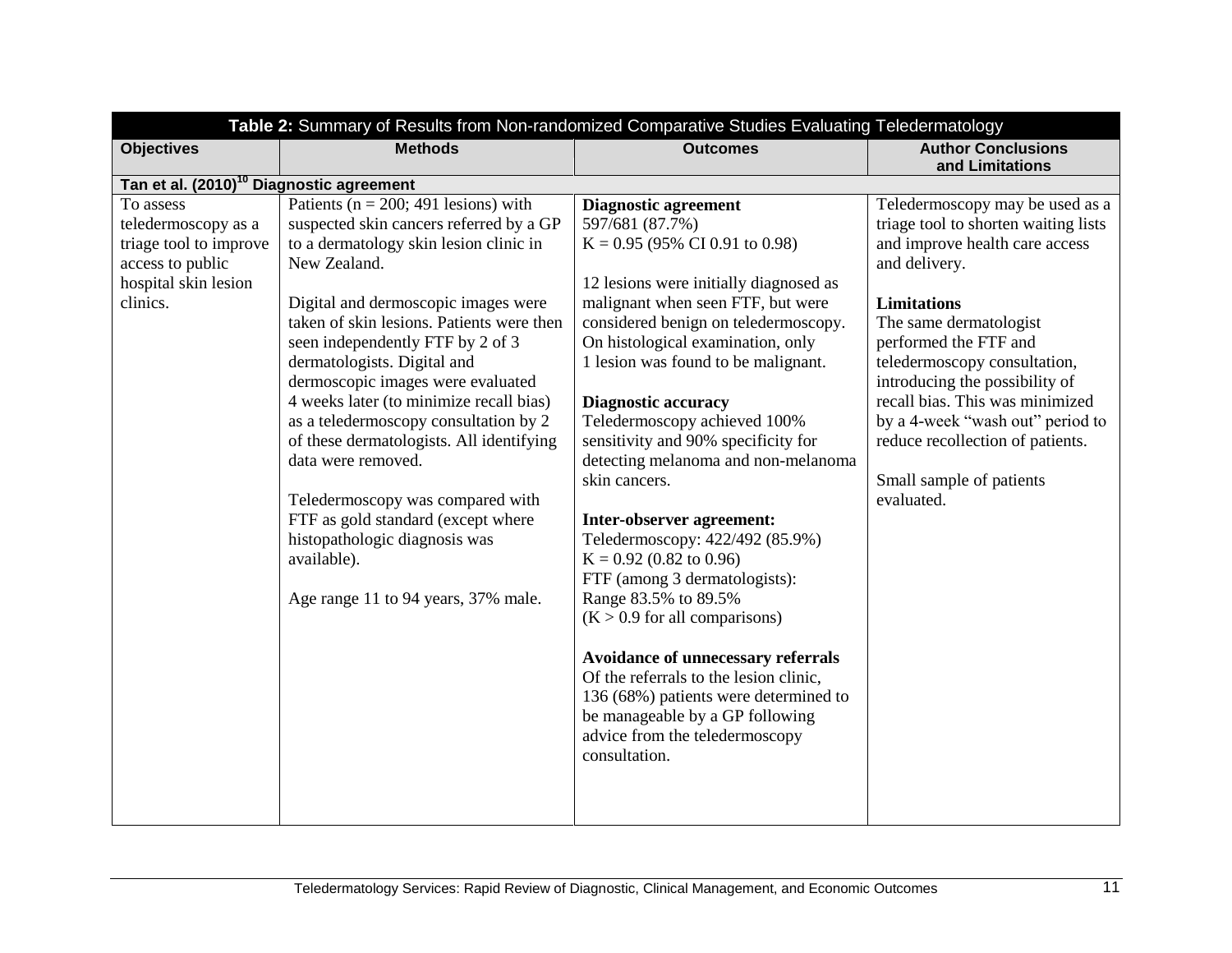|                                                                                                                                                                                                  |                                                                                                                                                                                                                                                                                                                                                                                                                                                                                                                                                                                                                                                                                                                                                                                                                                                                                                                                                                                                                                                                       | Table 2: Summary of Results from Non-randomized Comparative Studies Evaluating Teledermatology                                                                                                                                                                                                                                                                                                                                                                                                                                                                                                                                                                                                                                                                                                                                                                                                         |                                                                                                                                                                                                                                                                                                                                                                                                                                         |
|--------------------------------------------------------------------------------------------------------------------------------------------------------------------------------------------------|-----------------------------------------------------------------------------------------------------------------------------------------------------------------------------------------------------------------------------------------------------------------------------------------------------------------------------------------------------------------------------------------------------------------------------------------------------------------------------------------------------------------------------------------------------------------------------------------------------------------------------------------------------------------------------------------------------------------------------------------------------------------------------------------------------------------------------------------------------------------------------------------------------------------------------------------------------------------------------------------------------------------------------------------------------------------------|--------------------------------------------------------------------------------------------------------------------------------------------------------------------------------------------------------------------------------------------------------------------------------------------------------------------------------------------------------------------------------------------------------------------------------------------------------------------------------------------------------------------------------------------------------------------------------------------------------------------------------------------------------------------------------------------------------------------------------------------------------------------------------------------------------------------------------------------------------------------------------------------------------|-----------------------------------------------------------------------------------------------------------------------------------------------------------------------------------------------------------------------------------------------------------------------------------------------------------------------------------------------------------------------------------------------------------------------------------------|
| <b>Objectives</b>                                                                                                                                                                                | <b>Methods</b>                                                                                                                                                                                                                                                                                                                                                                                                                                                                                                                                                                                                                                                                                                                                                                                                                                                                                                                                                                                                                                                        | <b>Outcomes</b>                                                                                                                                                                                                                                                                                                                                                                                                                                                                                                                                                                                                                                                                                                                                                                                                                                                                                        | <b>Author Conclusions</b><br>and Limitations                                                                                                                                                                                                                                                                                                                                                                                            |
| Warshaw et al. $(2009)^{17}$                                                                                                                                                                     | Cross-sectional repeated-measures equivalence trial                                                                                                                                                                                                                                                                                                                                                                                                                                                                                                                                                                                                                                                                                                                                                                                                                                                                                                                                                                                                                   |                                                                                                                                                                                                                                                                                                                                                                                                                                                                                                                                                                                                                                                                                                                                                                                                                                                                                                        |                                                                                                                                                                                                                                                                                                                                                                                                                                         |
| To assess the<br>equivalence of SF<br>teledermatology with<br>or without<br>dermoscopic images<br>for the diagnosis and<br>management of non-<br>pigmented neoplasms<br>with FTF<br>dermatology. | US veterans ( $n = 728$ ) with non-<br>pigmented skin lesions were evaluated<br>by a clinic dermatologist and by an<br>independent dermatologist using SF<br>teledermatology (electronically<br>transmitted clinical digital photographs<br>and a standardized history). Both<br>generated a primary diagnosis and up to<br>2 differential diagnoses, and a<br>management plan.<br>The primary outcome was aggregated<br>diagnostic accuracy (defined as<br>agreement of the primary diagnosis or<br>any of the differential diagnoses with<br>the histopathology results) and<br>management plan accuracy (judged in<br>reference to the management plan<br>generated by a dermatology expert<br>panel based on histopathologic<br>diagnoses). Secondary outcomes<br>included evaluation of the incremental<br>effect of using polarized light<br>dermoscopy in addition to standard<br>digital images and evaluating benign<br>and malignant lesion subgroups<br>separately.<br>The equivalence analysis assessed if the<br>absolute difference in accuracy between | <b>Diagnostic accuracy</b><br>SF teledermatology was not equivalent<br>and statistically inferior to FTF<br>dermatology for both aggregated and<br>primary diagnoses for all lesions and<br>benign or malignant subgroups.<br>When dermoscopic images were used,<br>the aggregated diagnostic accuracy was<br>statistically significantly better<br>compared with using digital images<br>alone ( $p = 0.0017$ ) but still statistically<br>inferior to FTF dermatology, with the<br>exception of the malignant lesion<br>subgroup.<br>For the malignant lesion subgroup<br>$(n = 383)$ , the addition of dermoscopic<br>images yielded equivalent diagnostic<br>accuracy with FTF.<br><b>Management plan accuracy</b><br>SF teledermatology and FTF<br>dermatology were equivalent.<br>The addition of dermoscopic images did<br>not significantly improve management<br>plan accuracy ( $p = 0.47$ ) | SF teledermatology and FTF<br>dermatology were equally<br>effective in determining when a<br>non-pigmented lesion required<br>biopsy or removal even though<br>the diagnostic accuracy of SF<br>teledermatology was inferior to<br>FTF dermatology.<br>The addition of dermoscopic<br>images plays an important role in<br>the diagnosis of malignant non-<br>pigmented lesions.<br><b>Limitations</b><br>Non-diverse study population. |
|                                                                                                                                                                                                  | teledermatology and clinic-based<br>dermatology was less than 10%                                                                                                                                                                                                                                                                                                                                                                                                                                                                                                                                                                                                                                                                                                                                                                                                                                                                                                                                                                                                     |                                                                                                                                                                                                                                                                                                                                                                                                                                                                                                                                                                                                                                                                                                                                                                                                                                                                                                        |                                                                                                                                                                                                                                                                                                                                                                                                                                         |
|                                                                                                                                                                                                  |                                                                                                                                                                                                                                                                                                                                                                                                                                                                                                                                                                                                                                                                                                                                                                                                                                                                                                                                                                                                                                                                       |                                                                                                                                                                                                                                                                                                                                                                                                                                                                                                                                                                                                                                                                                                                                                                                                                                                                                                        |                                                                                                                                                                                                                                                                                                                                                                                                                                         |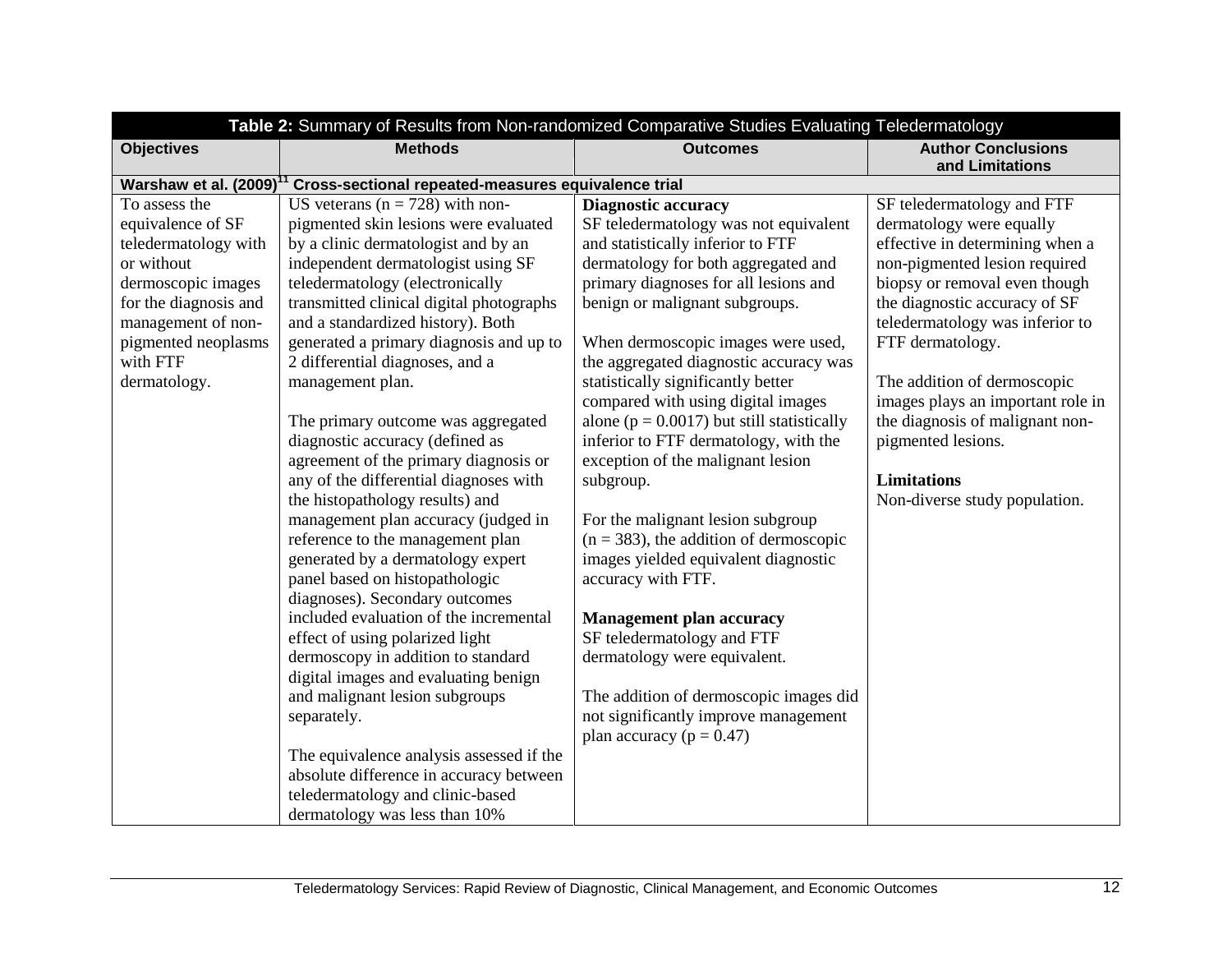|                                 | Table 2: Summary of Results from Non-randomized Comparative Studies Evaluating Teledermatology |                                                                                |                                                                   |
|---------------------------------|------------------------------------------------------------------------------------------------|--------------------------------------------------------------------------------|-------------------------------------------------------------------|
| <b>Objectives</b>               | <b>Methods</b>                                                                                 | <b>Outcomes</b>                                                                | <b>Author Conclusions</b><br>and Limitations                      |
|                                 | (95% CI for the difference in accuracy                                                         |                                                                                |                                                                   |
|                                 | lies entirely within $+/- 10\%$ ). Statistical                                                 |                                                                                |                                                                   |
|                                 | significance for the difference was also                                                       |                                                                                |                                                                   |
|                                 | tested (95% CI lies below zero).                                                               |                                                                                |                                                                   |
|                                 | Mean age 71 years (range 21 to                                                                 |                                                                                |                                                                   |
|                                 | 94 years), 97.8% male.                                                                         |                                                                                |                                                                   |
| Warshaw et al. (2009)           | $\frac{2}{3}$ Cross-sectional repeated-measures equivalence trial                              |                                                                                |                                                                   |
| To assess the                   | US veterans ( $n = 542$ ) with pigmented                                                       | <b>Diagnostic accuracy</b>                                                     | SF teledermatology with or                                        |
| equivalence of SF               | skin lesions were evaluated by a clinic                                                        | SF teledermatology was not equivalent                                          | without dermoscopic images                                        |
| teledermatology with            | dermatologist and by an independent                                                            | and statistically inferior to FTF                                              | should be used with caution for                                   |
| or without                      | dermatologist using SF teledermatology                                                         | dermatology for both aggregated and                                            | patients with suspected malignant                                 |
| dermoscopic images              | (electronically transmitted clinical                                                           | primary diagnoses for all lesions and                                          | pigmented lesions.                                                |
| for the diagnosis and           | digital photographs and a standardized                                                         | benign or malignant subgroups.                                                 |                                                                   |
| management of                   | history). Both generated a primary                                                             |                                                                                | <b>Limitations</b>                                                |
| pigmented neoplasms<br>with FTF | diagnosis and up to 2 differential<br>diagnoses, and a management plan.                        | In general, the addition of dermoscopic<br>images did not significantly change | Non-diverse study population and<br>small number of melanomas for |
| dermatology.                    |                                                                                                | accuracy rates.                                                                | subgroup analysis.                                                |
|                                 | The primary outcome was aggregated                                                             |                                                                                |                                                                   |
|                                 | diagnostic accuracy (defined as                                                                | <b>Management plan accuracy</b>                                                |                                                                   |
|                                 | agreement of the primary diagnosis or                                                          | Overall, teledermatology management                                            |                                                                   |
|                                 | any of the differential diagnoses with the                                                     | plans were equivalent with FTF                                                 |                                                                   |
|                                 | histopathology results) and management                                                         | dermatology.                                                                   |                                                                   |
|                                 | plan accuracy (judged in reference to the                                                      |                                                                                |                                                                   |
|                                 | management plan generated by a                                                                 | Subgroup analysis showed that                                                  |                                                                   |
|                                 | dermatology expert panel based on                                                              | management plan accuracy with                                                  |                                                                   |
|                                 | histopathologic diagnoses). Secondary                                                          | teledermatology was statistically                                              |                                                                   |
|                                 | outcomes included evaluation of the                                                            | superior to clinic dermatology for                                             |                                                                   |
|                                 | incremental effect of using polarized                                                          | benign lesions ( $n = 418$ ) but statistically                                 |                                                                   |
|                                 | light dermoscopy or contact immersion                                                          | inferior for malignant lesions ( $n = 124$ ).                                  |                                                                   |
|                                 | dermoscopy in addition to standard                                                             | Teledermatology resulted in a                                                  |                                                                   |
|                                 | digital images and evaluating benign and                                                       | statistically significantly higher rate of                                     |                                                                   |
|                                 | malignant lesion subgroups separately.                                                         | inappropriate management plans that                                            |                                                                   |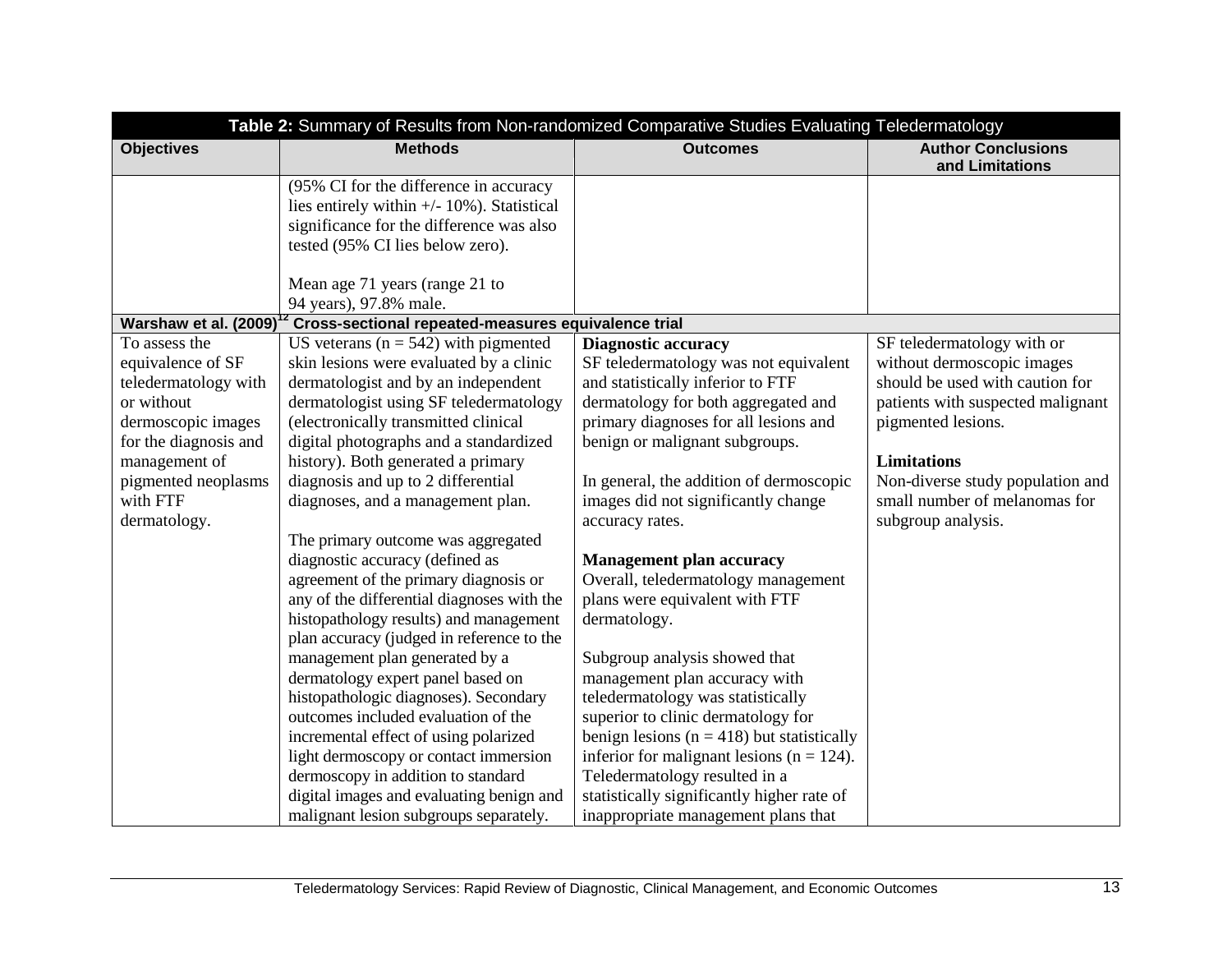| Table 2: Summary of Results from Non-randomized Comparative Studies Evaluating Teledermatology                                                                                         |                                                                                                                                                                                                                                                                                                                                                                                                                         |                                                                                                                                                                                                                                                                                                                                                                                                                                                                                                                                        |                                                                                                                                                                                                                                                                                                                                           |
|----------------------------------------------------------------------------------------------------------------------------------------------------------------------------------------|-------------------------------------------------------------------------------------------------------------------------------------------------------------------------------------------------------------------------------------------------------------------------------------------------------------------------------------------------------------------------------------------------------------------------|----------------------------------------------------------------------------------------------------------------------------------------------------------------------------------------------------------------------------------------------------------------------------------------------------------------------------------------------------------------------------------------------------------------------------------------------------------------------------------------------------------------------------------------|-------------------------------------------------------------------------------------------------------------------------------------------------------------------------------------------------------------------------------------------------------------------------------------------------------------------------------------------|
| <b>Objectives</b>                                                                                                                                                                      | <b>Methods</b>                                                                                                                                                                                                                                                                                                                                                                                                          | <b>Outcomes</b>                                                                                                                                                                                                                                                                                                                                                                                                                                                                                                                        | <b>Author Conclusions</b><br>and Limitations                                                                                                                                                                                                                                                                                              |
|                                                                                                                                                                                        | The equivalence analysis assessed if the<br>absolute difference in accuracy between<br>teledermatology and clinic-based<br>dermatology was less than 10%<br>(95% CI for the difference in accuracy<br>lies entirely within +/- 10%). Statistical<br>significance for the difference was also<br>tested (95% CI lies below zero).<br>Mean age 66 years (range 23 to                                                      | were potentially life-threatening<br>$(2.21\%)$ when compared with FTF<br>dermatology $(0.37%) (P = 0.0016)$ . This<br>was not improved by the addition of<br>dermoscopic images.<br>7/36 melanomas (19.4%) would have<br>been mismanaged via teledermatology<br>compared with 1/36 (2.8%) with FTF<br>dermatology.                                                                                                                                                                                                                    |                                                                                                                                                                                                                                                                                                                                           |
|                                                                                                                                                                                        | 94 years), 95.8% male.                                                                                                                                                                                                                                                                                                                                                                                                  |                                                                                                                                                                                                                                                                                                                                                                                                                                                                                                                                        |                                                                                                                                                                                                                                                                                                                                           |
| Edison et al. $(2008)^{13}$<br>To compare LI and<br>SF teledermatology<br>with FTF<br>consultations for<br>diagnostic and<br>management<br>agreement, and<br>diagnostic<br>confidence. | <b>Diagnostic agreement</b><br>Four dermatologists in random rotation<br>among SF, LI, and FTF care modalities<br>examined 110 new patients with various<br>dermatologic conditions referred to a<br>US dermatology clinic. Diagnostic self-<br>reported confidence was rated on a<br>Likert scale from 1 (no confidence) to 5<br>(complete confidence).<br>Average age 42 years (range 7 to 92)<br>years), 30.9% male. | Inter-observer diagnostic agreement<br>FTF, LI, and SF: 70/110 (64%)<br>FTF and LI: 88/110 (80%)<br>$K = 0.79$ (95% CI 0.75 to 0.83)<br>FTF and SF: 80/110 (73%)<br>$K = 0.71$ (95% CI 0.67 to 0.76)<br>SF and LI: 77/110 (70%)<br>$K = 0.68$ (95% CI 0.64 to 0.73)<br>There were no significant differences<br>$(p = 0.13)$ in diagnostic reliability<br>between LI and SF modalities with<br>respect to FTF standard.<br>Inter-observer complete diagnostic<br>confidence<br>FTF 96/110 (87%)<br>LI $65/110(59%)$<br>SF 60/110 (54%) | Results suggest comparable<br>diagnostic and management<br>agreement with LI or SF<br>teledermatology and FTF.<br>Dermatologists were more<br>confident with FTF examination<br>than either form of<br>teledermatology.<br><b>Limitations</b><br>No details of dermatologist<br>blinding to prevent recall bias and<br>small sample size. |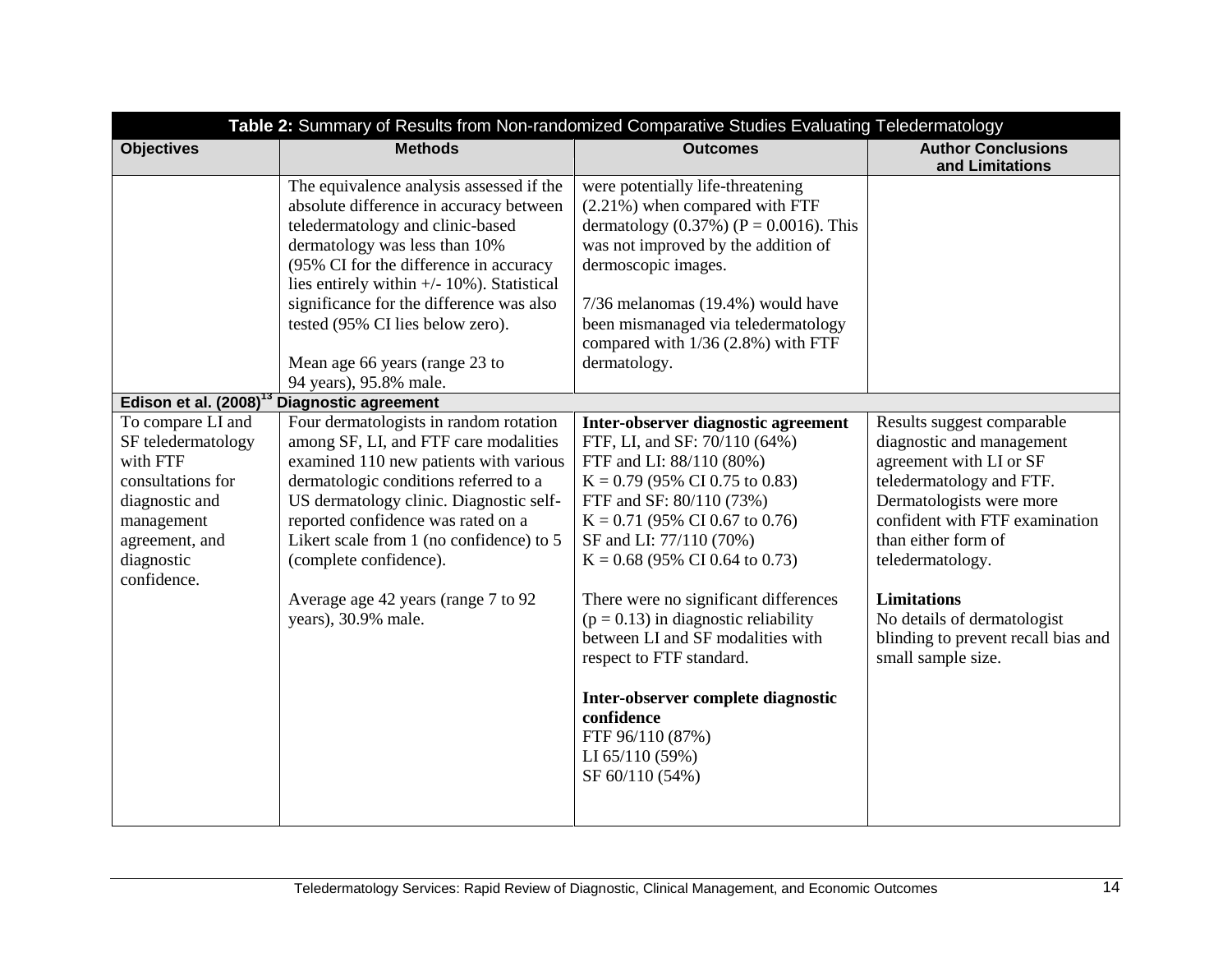| Table 2: Summary of Results from Non-randomized Comparative Studies Evaluating Teledermatology                                                |                                                                                                                                                                                                                                                                                                                       |                                                                                                                                                                                                                                                                                                                                                                                                                                         |                                                                                                                                                                                |
|-----------------------------------------------------------------------------------------------------------------------------------------------|-----------------------------------------------------------------------------------------------------------------------------------------------------------------------------------------------------------------------------------------------------------------------------------------------------------------------|-----------------------------------------------------------------------------------------------------------------------------------------------------------------------------------------------------------------------------------------------------------------------------------------------------------------------------------------------------------------------------------------------------------------------------------------|--------------------------------------------------------------------------------------------------------------------------------------------------------------------------------|
| <b>Objectives</b>                                                                                                                             | <b>Methods</b>                                                                                                                                                                                                                                                                                                        | <b>Outcomes</b>                                                                                                                                                                                                                                                                                                                                                                                                                         | <b>Author Conclusions</b><br>and Limitations                                                                                                                                   |
|                                                                                                                                               |                                                                                                                                                                                                                                                                                                                       | Diagnostic confidence for LI and SF<br>were both statistically significantly<br>lower ( $p < 0.0001$ ) than FTF, although<br>SF and LI were not significantly<br>different from each other ( $p = 0.500$ ).                                                                                                                                                                                                                             |                                                                                                                                                                                |
|                                                                                                                                               |                                                                                                                                                                                                                                                                                                                       | Inter-observer management<br>agreement<br>FTF, LI, and SF: 62/110 (56%)<br>FTF and LI: 82/110 (75%)<br>$K = 0.709$ (95% CI 0.640 to 0.778)<br>FTF and SF: 73/110 (66%)<br>$K = 0.618$ (95% CI 0.551 to 0.686)<br>SF and LI: 70/110 (64%)<br>$K = 0.585$ (95% CI 0.517 to 0.654)<br>No statistically significant differences<br>$(p = 0.150)$ in management reliability<br>between LI and SF modalities with<br>respect to FTF standard. |                                                                                                                                                                                |
| May et al. (2008) <sup>14</sup>                                                                                                               | <b>Cohort study, service evaluation</b>                                                                                                                                                                                                                                                                               |                                                                                                                                                                                                                                                                                                                                                                                                                                         |                                                                                                                                                                                |
| To evaluate SF<br>teledermatology for<br>the triage of<br>melanoma and<br>squamous cell<br>carcinoma at a<br>skin cancer clinic in<br>the UK. | 451 new patients were assessed by<br>teledermoscopy (electronic referral with<br>digital and dermoscopic images) to<br>allocate priority. Patients with suspected<br>melanoma or SCC were given an urgent<br>appointment. Data were prospectively<br>collected for 1 year and compared with<br>conventional referral. | Median clinic visit waiting time<br>Teledermoscopy:<br>Melanoma 14 days (range 1 to 34 days)<br>SCC 13.5 days (range 11 to 19 days)<br>FTF consultation:<br>Melanoma 24 days (range 6 to 59 days)<br>SCC 24 days (range 1 to 42 days)                                                                                                                                                                                                   | Teledermoscopy provides a<br>useful triage system for the<br>management of potentially<br>malignant skin lesions by<br>improving prioritization and<br>reducing waiting times. |
|                                                                                                                                               | Age and gender NR.                                                                                                                                                                                                                                                                                                    | <b>Time to treatment</b><br>Teledermoscopy:<br>Melanoma 21.5 days (range 7 to<br>47 days)                                                                                                                                                                                                                                                                                                                                               |                                                                                                                                                                                |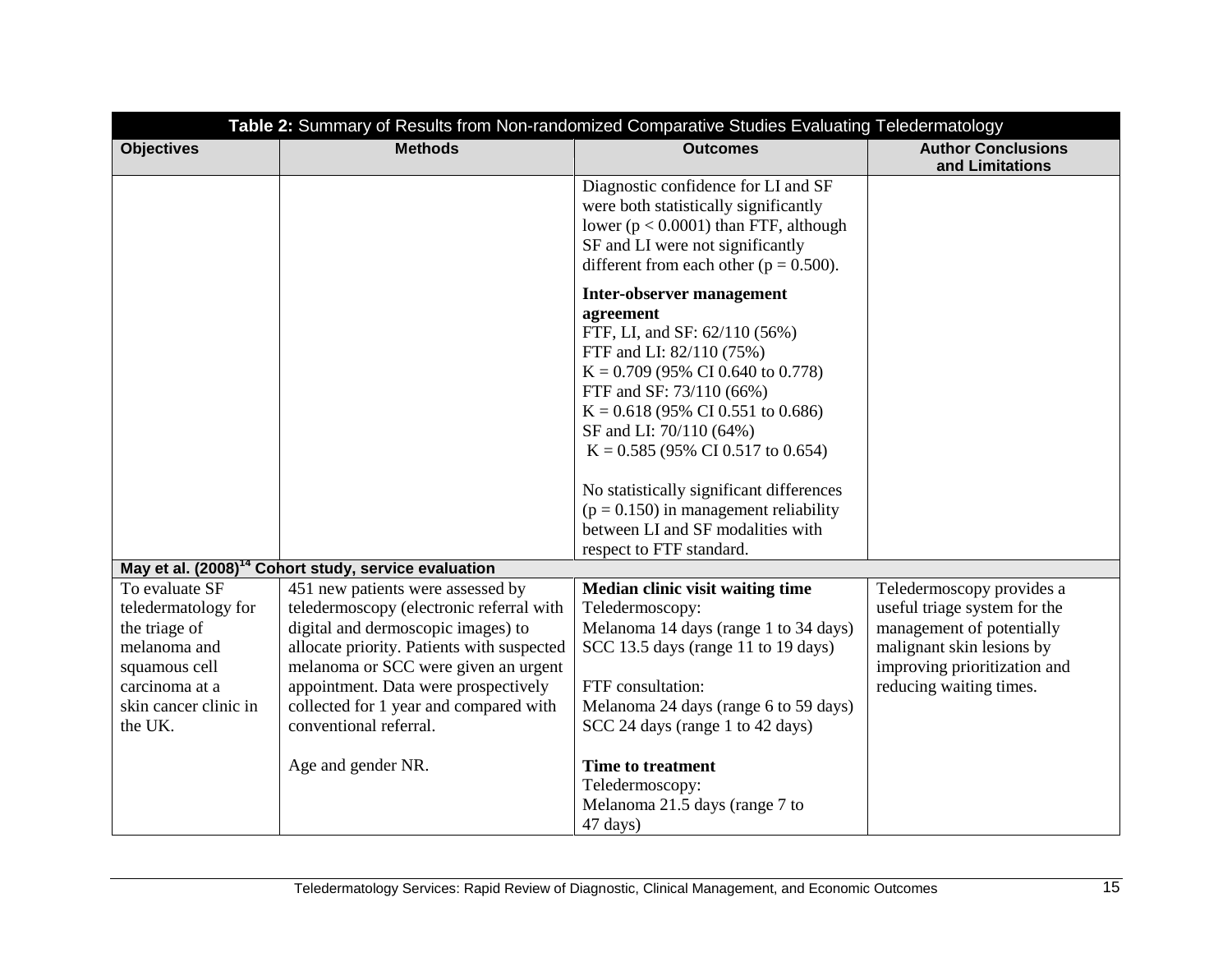| Table 2: Summary of Results from Non-randomized Comparative Studies Evaluating Teledermatology                                                                                 |                                                                                                                                                                                                                                                                                                                                                                                                                                                                                                                                                                                                                                                                                                                                                   |                                                                                                                                                                                                                                                                                                                                                                                                                                                         |                                                                                                                                                                                                                                                                                                                                                                                                                     |
|--------------------------------------------------------------------------------------------------------------------------------------------------------------------------------|---------------------------------------------------------------------------------------------------------------------------------------------------------------------------------------------------------------------------------------------------------------------------------------------------------------------------------------------------------------------------------------------------------------------------------------------------------------------------------------------------------------------------------------------------------------------------------------------------------------------------------------------------------------------------------------------------------------------------------------------------|---------------------------------------------------------------------------------------------------------------------------------------------------------------------------------------------------------------------------------------------------------------------------------------------------------------------------------------------------------------------------------------------------------------------------------------------------------|---------------------------------------------------------------------------------------------------------------------------------------------------------------------------------------------------------------------------------------------------------------------------------------------------------------------------------------------------------------------------------------------------------------------|
| <b>Objectives</b>                                                                                                                                                              | <b>Methods</b>                                                                                                                                                                                                                                                                                                                                                                                                                                                                                                                                                                                                                                                                                                                                    | <b>Outcomes</b>                                                                                                                                                                                                                                                                                                                                                                                                                                         | <b>Author Conclusions</b><br>and Limitations                                                                                                                                                                                                                                                                                                                                                                        |
|                                                                                                                                                                                |                                                                                                                                                                                                                                                                                                                                                                                                                                                                                                                                                                                                                                                                                                                                                   | SCC 56 days (range 37 to 167 days)<br>FTF consultation:<br>Melanoma 41 days (range 14 to<br>$119 \text{ days}$ )<br>SCC 73 days (range 1 to 248 days)                                                                                                                                                                                                                                                                                                   |                                                                                                                                                                                                                                                                                                                                                                                                                     |
|                                                                                                                                                                                | Fabbrocini et al. (2008) <sup>4</sup> Diagnostic agreement                                                                                                                                                                                                                                                                                                                                                                                                                                                                                                                                                                                                                                                                                        |                                                                                                                                                                                                                                                                                                                                                                                                                                                         |                                                                                                                                                                                                                                                                                                                                                                                                                     |
| To determine the<br>diagnostic reliability<br>between FTF<br>diagnosis and SF<br>teledermatology with<br>or without<br>dermoscopic images<br>for rare and atypical<br>lesions. | 44 "pink" lesions (defined as lesions<br>with poor and/or absent pigmentation,<br>absence of a regular network, and<br>$diameter < 5$ mm) were examined by<br>2 different clinic dermatologists in Italy.<br>Teledermoscopy consultations based on<br>digital and dermoscopic images were<br>performed by the same 2 clinic<br>dermatologists (the first conducted<br>28 FTF consultations and 16 tele-<br>consultations; the second conducted<br>16 FTF consultation and 28 tele-<br>consultations).<br>Inter-observer agreement was<br>determined for melanocytic lesions.<br>Diagnostic accuracy for FTF<br>consultation or teleconsultation was<br>evaluated using histopathology results<br>as the reference standard.<br>Age and gender NR. | Inter-observer diagnostic agreement<br>(melanocytic lesions)<br>Clinical diagnosis $K = 0.362$<br>Dermoscopic diagnosis $K = 0.435$<br><b>Diagnostic accuracy</b><br>FTF clinical diagnosis $K = 0.520$<br>FTF dermoscopic diagnosis $K = 0.696$<br>Teleconsultation clinical diagnosis<br>$K = 0.443$<br>Teleconsultation dermoscopic diagnosis<br>$K = 0.450$<br><b>Correct definitive diagnosis</b><br>FTF 66%<br>Teleconsultation 52%<br>(p < 0.05) | Teledermoscopy of<br>hypopigmented or non-pigmented<br>lesions does not provide a similar<br>degree of diagnostic accuracy as<br>FTF diagnosis due to the absence<br>of typical criteria. Dermoscopy<br>improves the accuracy of<br>diagnosis in FTF consultations<br>but not in teleconsultations.<br><b>Limitations</b><br>Small sample size, absence of<br>baseline clinical and demographic<br>characteristics. |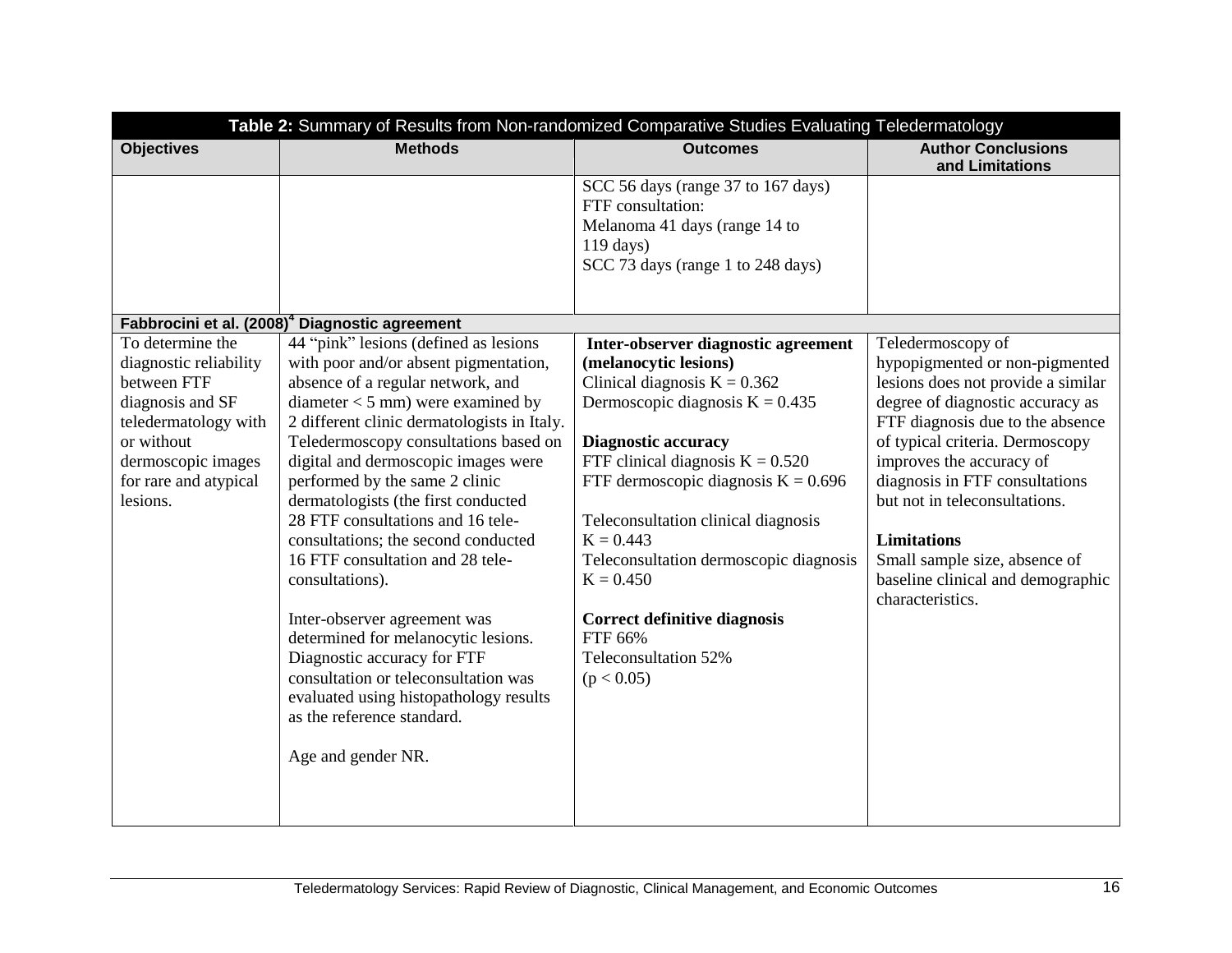|                         | Table 2: Summary of Results from Non-randomized Comparative Studies Evaluating Teledermatology |                                         |                                              |
|-------------------------|------------------------------------------------------------------------------------------------|-----------------------------------------|----------------------------------------------|
| <b>Objectives</b>       | <b>Methods</b>                                                                                 | <b>Outcomes</b>                         | <b>Author Conclusions</b><br>and Limitations |
| Moreno-Ramirez et al. ( | 2007) <sup>15</sup> Multicenter, longitudinal evaluation study                                 |                                         |                                              |
| To evaluate SF          | A referred sample of patients                                                                  | <b>Filtering percentage</b>             | SF teledermatology is an                     |
| teledermatology for     | $(n = 2,009)$ from 12 primary care                                                             | 51.20% (95% CI 49.00% to 53.40%)        | effective, accurate, reliable, and           |
| the routine triage of   | centers in southern Spain were managed                                                         |                                         | valid approach suitable to be                |
| patients with skin      | through teleconsultation at a pigmented                                                        | Mean waiting interval to attend clinic  | integrated into routine                      |
| cancer.                 | lesion and skin cancer clinic.                                                                 | SF teledermatology:                     | management of patient referrals              |
|                         |                                                                                                | 12.31 days (95% CI 8.22 to 16.40 days)  | in skin cancer and pigmented                 |
|                         | A random sample of patients ( $n = 403$ )                                                      | Letter referral:                        | lesion clinics.                              |
|                         | managed through teleconsultation were                                                          | 88.62 days (95% CI 38.42 to 138.62)     |                                              |
|                         | referred to the FTF clinic and compared                                                        | days)                                   | <b>Limitations</b>                           |
|                         | with patients routinely referred to the                                                        | (p < 0.001)                             | Random subsamples of the                     |
|                         | FTF clinic ( $n = 882$ ) for diagnostic                                                        |                                         | referred population were used for            |
|                         | accuracy. Clinical and dermoscopical                                                           | <b>Cancer detection rates</b>           | reliability, accuracy, and validity          |
|                         | examination or histopathological results                                                       | Malignant melanoma:                     | assessments, which may not be                |
|                         | were considered the gold standards.                                                            | 1 in 49.89 patients (2.02%; 95% CI      | representative of true patient               |
|                         |                                                                                                | 1.10% to 2.94%)                         | population.                                  |
|                         | Filtering percentage (per cent of                                                              | Any malignant or premalignant lesion:   |                                              |
|                         | patients not referred to FTF clinic),                                                          | 1 in 3.71 patients (27.94%; 95% CI      |                                              |
|                         | waiting intervals compared to those                                                            | 24.98% to 30.90%)                       |                                              |
|                         | managed through the conventional letter                                                        |                                         |                                              |
|                         | referral system, and skin cancer                                                               | Avoidance of unnecessary referrals      |                                              |
|                         | detection rates following                                                                      | Of the patients referred to the clinic, |                                              |
|                         | teledermatology-based triage were                                                              | 71.21% had cutaneous lesions that       |                                              |
|                         | evaluated as effectiveness indicators.                                                         | required surgical or medical therapy or |                                              |
|                         | Management options were limited to                                                             | periodic follow-up at the clinic. The   |                                              |
|                         | "referral" or "non-referral" of patients                                                       | remaining 28.79% did not require any    |                                              |
|                         | to the FTF clinic.                                                                             | intervention and were discharged from   |                                              |
|                         |                                                                                                | the clinic (unnecessary referrals).     |                                              |
|                         | Intra-observer agreement was evaluated                                                         | Intra-observer agreement                |                                              |
|                         | in a random sample $(n = 1,589)$ of                                                            | Diagnosis $K = 0.95$                    |                                              |
|                         | teleconsultations in 2 sessions 3 to 12                                                        | (95% CI 0.94 to 0.96)                   |                                              |
|                         | months apart to lower the possibility of                                                       | Management $K = 0.91$                   |                                              |
|                         | observer bias. Inter-observer agreement                                                        | (95% CI 0.89 to 0.93)                   |                                              |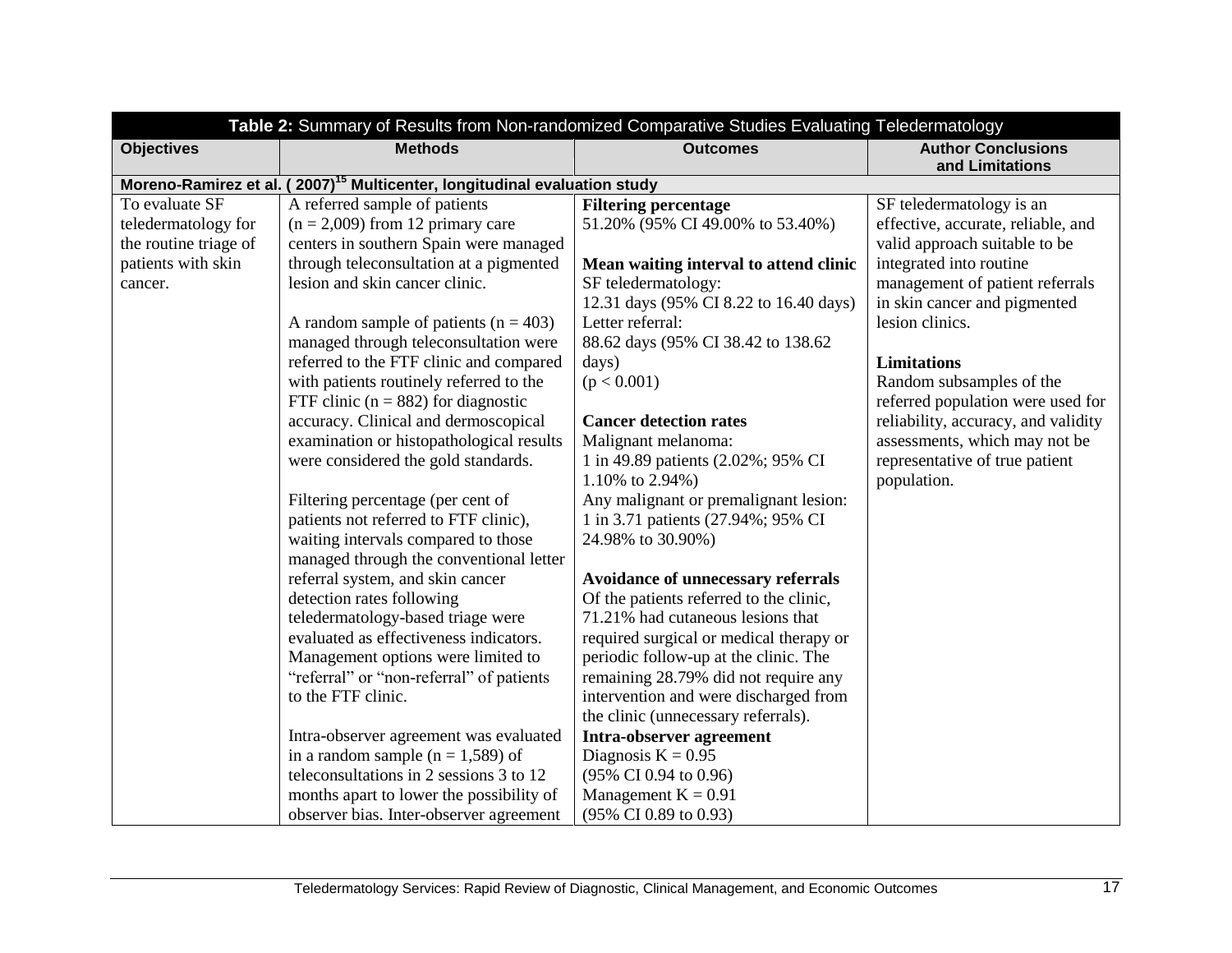|                                                       | Table 2: Summary of Results from Non-randomized Comparative Studies Evaluating Teledermatology |                                            |                                              |  |
|-------------------------------------------------------|------------------------------------------------------------------------------------------------|--------------------------------------------|----------------------------------------------|--|
| <b>Objectives</b>                                     | <b>Methods</b>                                                                                 | <b>Outcomes</b>                            | <b>Author Conclusions</b><br>and Limitations |  |
|                                                       | was evaluated in a random sample                                                               | Inter-observer agreement                   |                                              |  |
|                                                       | $(n = 340)$ of teleconsultations.                                                              | Diagnosis $K = 0.85$                       |                                              |  |
|                                                       |                                                                                                | $(95\% \text{ CI } 0.79 \text{ to } 0.91)$ |                                              |  |
|                                                       | Patient series:                                                                                | Management $K = 0.83$                      |                                              |  |
|                                                       | Average age 41.53 years (95% CI 40.55                                                          | (95% CI 0.78 to 0.88)                      |                                              |  |
|                                                       | to 42.51 years), 40.9% male.                                                                   |                                            |                                              |  |
|                                                       | FTF clinic:                                                                                    | <b>Accuracy</b>                            |                                              |  |
|                                                       | Average age 45.53 years (95% CI 44.11)                                                         | $K = 0.81$ (95% CI 0.78 to 0.84)           |                                              |  |
|                                                       | to 46.95 years), 45.4% male.                                                                   |                                            |                                              |  |
|                                                       |                                                                                                | <b>Validity</b>                            |                                              |  |
|                                                       |                                                                                                | Sensitivity 0.99 (95% CI 0.98 to 1.00)     |                                              |  |
|                                                       |                                                                                                | Specificity 0.62 (95% CI 0.56 to 0.69)     |                                              |  |
|                                                       |                                                                                                | Positive likelihood ratio 2.61             |                                              |  |
|                                                       |                                                                                                | Negative likelihood ratio 0.02             |                                              |  |
|                                                       |                                                                                                | (95% CI 0.01 to 0.08)                      |                                              |  |
| Baba et al. (2005) <sup>16</sup> Diagnostic agreement |                                                                                                |                                            |                                              |  |
| To compare the                                        | All new patients ( $n = 228$ ; 242 skin                                                        | <b>Diagnostic accuracy</b>                 | Adding web camera video                      |  |
| diagnostic accuracy                                   | lesions) admitted to a dermatology                                                             | SF teledermatology diagnostic accuracy     | conferencing to SF                           |  |
| of SF                                                 | outpatient clinic in Turkey were                                                               | of 2 teledermatologists was 81% and        | teledermatology consultations                |  |
| teledermatology with                                  | included.                                                                                      | 75%, but was statistically significantly   | enhances diagnostic accuracy and             |  |
| SF in combination                                     |                                                                                                | higher with the addition of video          | improves patient satisfaction.               |  |
| with video                                            | 2 teledermatologists (A and B)                                                                 | conferencing (90% and 82%; $p < 0.001$     |                                              |  |
| conferencing                                          | evaluated digital images and clinical                                                          | for both).                                 | <b>Limitations</b>                           |  |
| teledermatology.                                      | information by the conventional SF                                                             |                                            | New photographs were submitted               |  |
|                                                       | method and gave a single diagnosis.                                                            | The addition of video conferencing         | in the hybrid group, which may               |  |
|                                                       | Then each communicated with the                                                                | statistically significantly increased      | have biased the results.                     |  |
|                                                       | patient via web cameras and gave a                                                             | diagnostic accuracy compared with SF       |                                              |  |
|                                                       | single diagnosis. New images were sent                                                         | teledermatology alone for                  | Although a variety of diagnostic             |  |
|                                                       | if the quality of previous ones was                                                            | papulosquamous lesions (60% versus         | methods (including potassium                 |  |
|                                                       | considered inadequate. Dermatologist A                                                         | 80%; $p = 0.008$ and 60% versus 73%;       | hydroxide testing, Wood's lamp               |  |
|                                                       | then performed an FTF examination of                                                           | $p < 0.001$ ) and eczematous lesions (70%  | examination, and patch tests of              |  |
|                                                       | each patient and established the gold                                                          | versus $84\%$ ; $p < 0.001$ and 52% versus | histopathology examination) were             |  |
|                                                       | standard diagnosis.                                                                            | 67%; $p < 0.001$ ).                        | used by dermatologist A to                   |  |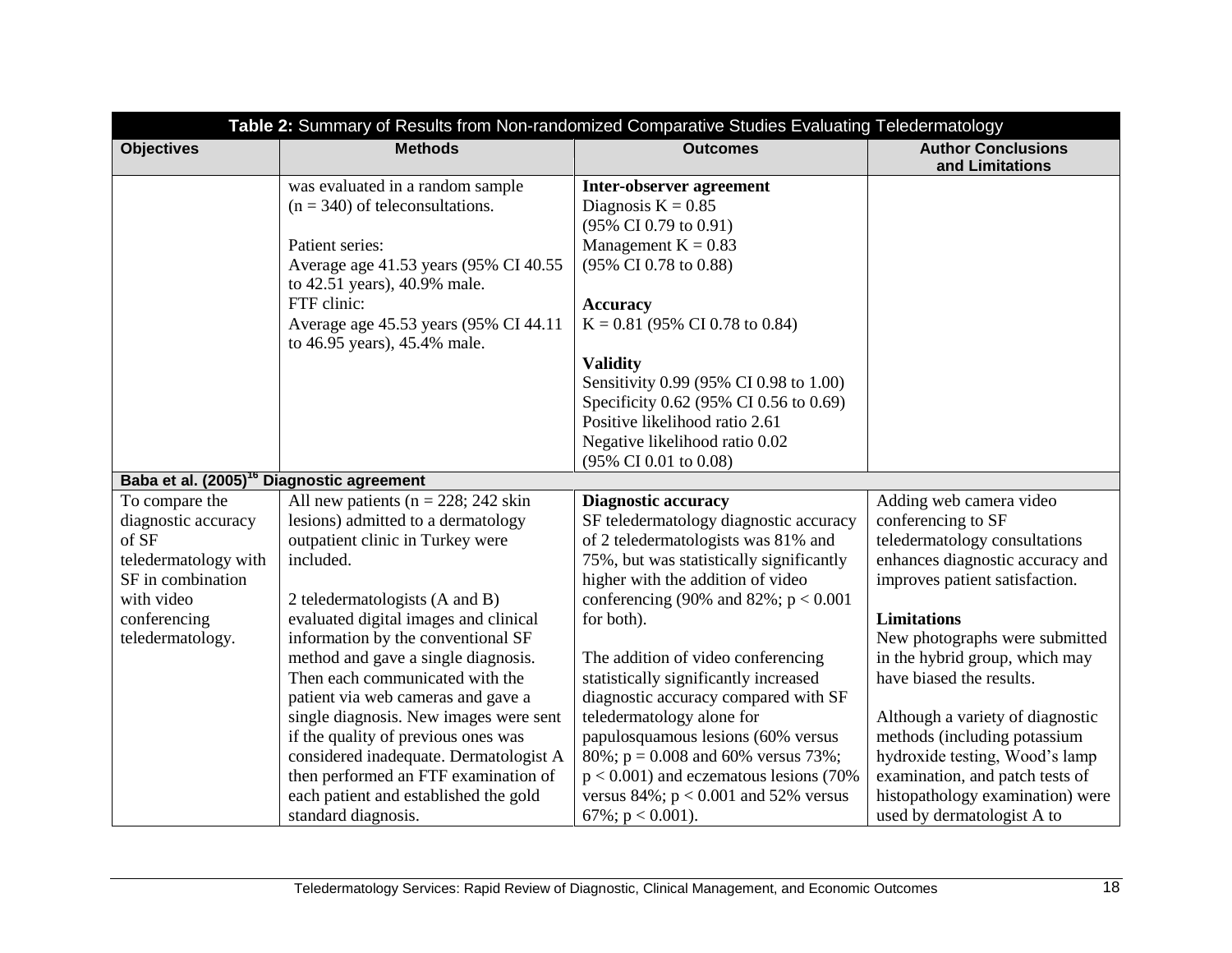| Table 2: Summary of Results from Non-randomized Comparative Studies Evaluating Teledermatology |                                                        |                                                                                                                                                                                                                                                                                                                                                                                                                                               |                                                                                                    |
|------------------------------------------------------------------------------------------------|--------------------------------------------------------|-----------------------------------------------------------------------------------------------------------------------------------------------------------------------------------------------------------------------------------------------------------------------------------------------------------------------------------------------------------------------------------------------------------------------------------------------|----------------------------------------------------------------------------------------------------|
| <b>Objectives</b>                                                                              | <b>Methods</b>                                         | <b>Outcomes</b>                                                                                                                                                                                                                                                                                                                                                                                                                               | <b>Author Conclusions</b><br>and Limitations                                                       |
|                                                                                                | Mean age 35 years (range 2 to 82)<br>years), 37% male. | Inter-observer diagnostic agreement<br>SF teledermatology:<br>$K = 0.71$ (95% CI 0.60 to 0.82)<br>SF teledermatology with video<br>conferencing:<br>$K = 0.79$ (95% CI 0.70 to 0.88)<br>No significant differences between the<br>2 methods.<br><b>Patient satisfaction</b><br>85% of subjects would accept<br>teledermatology in the future; of these,<br>82% thought consultation should<br>include video conferencing with web<br>cameras. | establish the gold diagnosis,<br>methods for blinding to prevent<br>recall bias were not reported. |

CI =confidence interval; FTF = face-to-face; GP = general practitioner; K = kappa value; LI = live interactive; mm = millimetres; NR = not reported; SF = store-and-forward; SCC = squamous cell carcinoma; UK = United Kingdom; US = United States.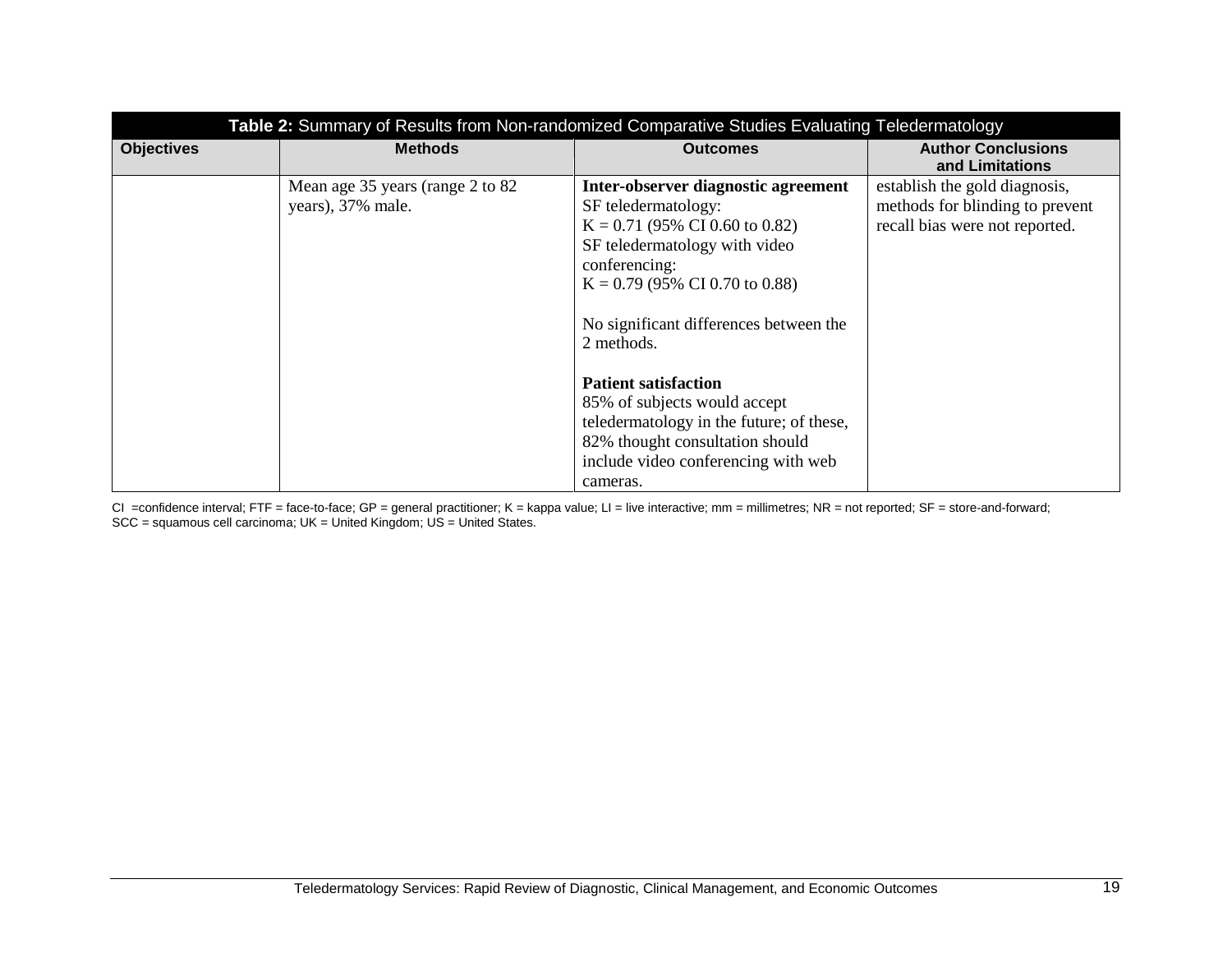#### **Economic evaluations**

The results and characteristics (including analysis type, perspective, patient population, and included The results and characteristics (including analysis  $y_1y_2$ ,  $y_2z_3y_4z_5z_6z_7$ ,  $y_1$  are summarized in Table 3. A cost-effectiveness study assesses the differences in costs and the differences in effectiveness between two interventions. The results are often reported as an incremental cost-effectiveness ratio (ICER).<sup>21</sup> An intervention is considered to be dominant if it improves effectiveness outcomes at lower costs relative to the alternative intervention.<sup>21</sup> A cost-minimization analysis is performed to determine which intervention is less costly when the effectiveness of the two interventions is considered to be equivalent.<sup>21</sup>

Two cost-effectiveness studies found store-and-forward teledermatology to be the dominant intervention from a societal perspective compared with conventional care for the management of patients with skin cancers in Spain.<sup>17,18</sup> Both studies assumed a public health setting with an established telecommunications infrastructure. A sensitivity analysis in one study<sup>17</sup> found that teledermatology was no longer dominant when extra costs were associated with the set-up and maintenance of a communication network used exclusively for teledermatology. A sensitivity analysis was not done in the second cost-effectiveness study,<sup>18</sup> making it difficult to determine the robustness of the results.

One cost-minimization study found direct costs to be higher with store-and-forward teledermatology compared with conventional care for the management of patients with various dermatologic conditions.<sup>19</sup> When the costs for lost productivity were considered, store-and-forward teledermatology was found to be cost-saving. This study was limited by the assumption of equal effectiveness based on results from one RCT,<sup>8</sup> the exclusion of travel costs because of the study perspective, cost estimations partially relying on patient-reported data, and lack of a sensitivity analysis. Another cost-minimization study found live interactive teledermatology using real time video conferencing to be economically viable from the health care provider perspective for the management of various dermatologic conditions compared with conventional care.<sup>20</sup> The results from a sensitivity analysis indicated that, in addition to providing specialist care that would otherwise be unavailable or difficult to obtain in remote areas, teledermatology could provide competitive dermatologist compensation (US\$197 an hour compared with US\$153 for conventional clinics). The study made the assumption that the diagnostic quality of the two interventions was equivalent, but did not provide evidence to support this claim. Because of the study perspective, patient-related costs were not included in the analysis.

Overall, these results may not be generalizable to the specific geographic requirements and public health care funding of a Canadian setting.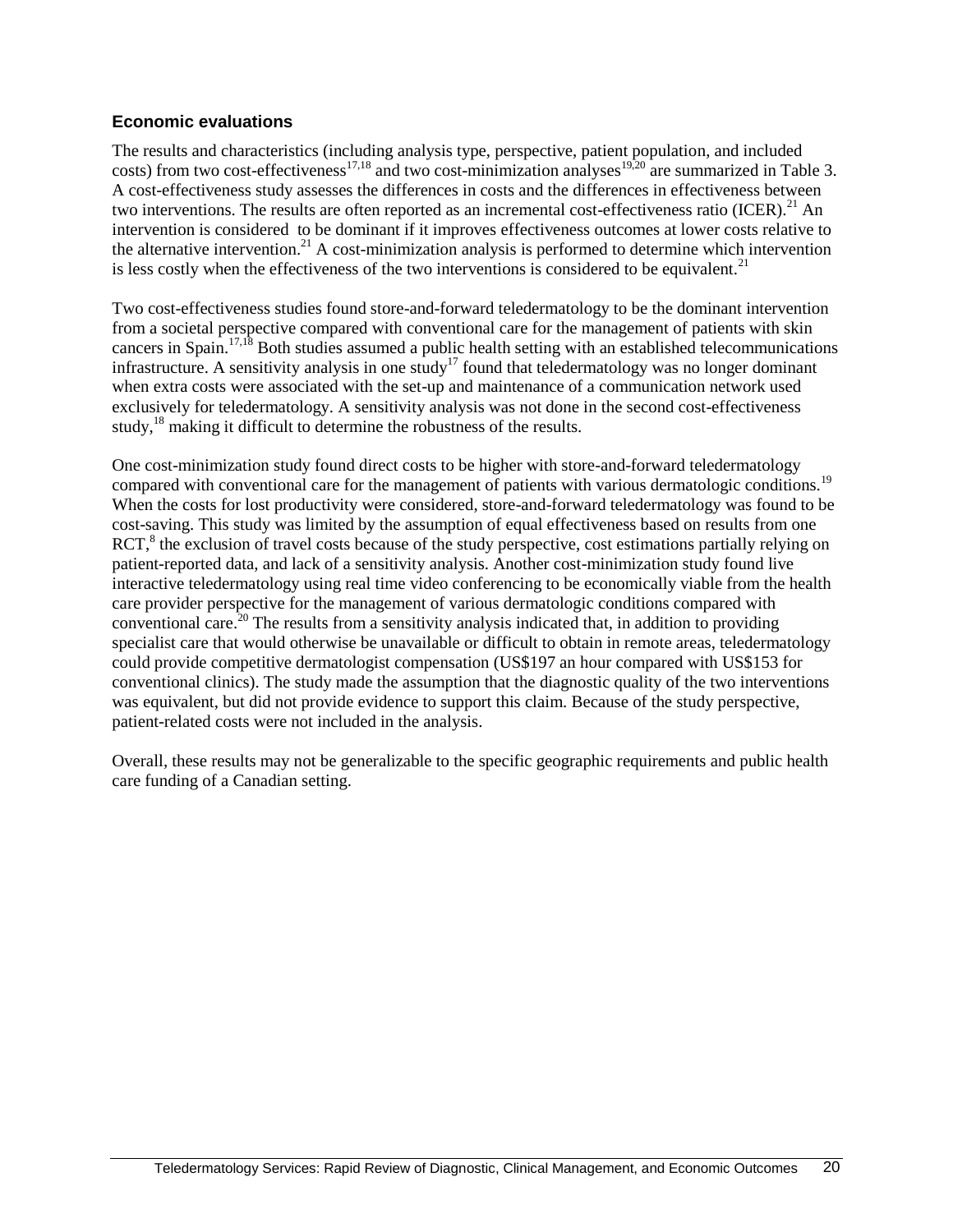| Table 3: Summary of Results from Economic Evaluations of Teledermatology |                                                                                                                                                                                                                                                                                                                              |                                                                                                                                                                                                                                                                                                                                                                                                                                          |                                                                                                                                                                                                                                                                                                      |                                                                                                                                                                                                                                                                                                                                                                                      |
|--------------------------------------------------------------------------|------------------------------------------------------------------------------------------------------------------------------------------------------------------------------------------------------------------------------------------------------------------------------------------------------------------------------|------------------------------------------------------------------------------------------------------------------------------------------------------------------------------------------------------------------------------------------------------------------------------------------------------------------------------------------------------------------------------------------------------------------------------------------|------------------------------------------------------------------------------------------------------------------------------------------------------------------------------------------------------------------------------------------------------------------------------------------------------|--------------------------------------------------------------------------------------------------------------------------------------------------------------------------------------------------------------------------------------------------------------------------------------------------------------------------------------------------------------------------------------|
| <b>Study</b><br><b>Parameter</b>                                         | Moreno-Ramirez et al.,<br>200917                                                                                                                                                                                                                                                                                             | Ferrándiz et al., 2008 <sup>18</sup>                                                                                                                                                                                                                                                                                                                                                                                                     | Pak et al., 2009 <sup>19</sup>                                                                                                                                                                                                                                                                       | Armstrong et al., 2007 <sup>20</sup>                                                                                                                                                                                                                                                                                                                                                 |
| Country                                                                  | Spain                                                                                                                                                                                                                                                                                                                        | Spain                                                                                                                                                                                                                                                                                                                                                                                                                                    | <b>United States</b>                                                                                                                                                                                                                                                                                 | <b>United States</b>                                                                                                                                                                                                                                                                                                                                                                 |
| <b>Analysis</b><br><b>Type</b>                                           | Cost-effectiveness                                                                                                                                                                                                                                                                                                           | Cost-effectiveness                                                                                                                                                                                                                                                                                                                                                                                                                       | Cost-minimization                                                                                                                                                                                                                                                                                    | Cost-minimization                                                                                                                                                                                                                                                                                                                                                                    |
| Perspective                                                              | Societal                                                                                                                                                                                                                                                                                                                     | Societal                                                                                                                                                                                                                                                                                                                                                                                                                                 | Department of Defense                                                                                                                                                                                                                                                                                | Health care provider                                                                                                                                                                                                                                                                                                                                                                 |
| <b>Patient</b>                                                           | Patients with suspected skin                                                                                                                                                                                                                                                                                                 | Patients with non-                                                                                                                                                                                                                                                                                                                                                                                                                       | Patients with various                                                                                                                                                                                                                                                                                | Patients with various                                                                                                                                                                                                                                                                                                                                                                |
| Population                                                               | cancers.                                                                                                                                                                                                                                                                                                                     | melanoma skin cancer<br>requiring presurgical<br>management.                                                                                                                                                                                                                                                                                                                                                                             | dermatologic conditions (not<br>specified).                                                                                                                                                                                                                                                          | dermatologic conditions<br>(actinic keratosis, eczema, acne,<br>or other diseases of sebaceous<br>glands, benign neoplasm, viral<br>infections).                                                                                                                                                                                                                                     |
| <b>Intervention</b>                                                      | SF teledermatology<br>versus conventional care                                                                                                                                                                                                                                                                               | SF teledermatology versus<br>conventional care                                                                                                                                                                                                                                                                                                                                                                                           | SF teledermatology<br>versus conventional care                                                                                                                                                                                                                                                       | LI teledermatology<br>versus conventional care                                                                                                                                                                                                                                                                                                                                       |
| <b>Included</b>                                                          | <b>Fixed Costs</b>                                                                                                                                                                                                                                                                                                           | <b>Fixed Costs</b>                                                                                                                                                                                                                                                                                                                                                                                                                       | <b>Direct Costs</b>                                                                                                                                                                                                                                                                                  | Compared the costs incurred by                                                                                                                                                                                                                                                                                                                                                       |
| <b>Costs</b>                                                             | Equipment (computer,<br>digital camera).                                                                                                                                                                                                                                                                                     | Telecommunication<br>equipment.                                                                                                                                                                                                                                                                                                                                                                                                          | Dermatology consultation,<br>teledermatology consultation,<br>primary care visit, laboratory                                                                                                                                                                                                         | a functional LI teledermatology<br>clinic to the records of<br>conventional care visits at a                                                                                                                                                                                                                                                                                         |
|                                                                          | <b>Variable Costs</b><br>Preparation and submission<br>of teleconsultation at<br>primary care center,<br>evaluation of<br>teleconsultations by<br>dermatologist,<br>FTF visit at local<br>dermatologist, FTF visit at<br>skin cancer clinic, travel to<br>skin cancer clinic by<br>patient, working time lost<br>by patient. | <b>Variable Costs</b><br>Initial visit to primary care<br>center, presurgical<br>management in hospital<br>dermatology department,<br>presurgical patient<br>management in primary<br>care centre, preparation and<br>submission of<br>teleconsultation at primary<br>care center, dermatologist's<br>assessment of<br>teleconsultation, loss of<br>work time, transport for<br>patients with or without<br>impediments to travel (e.g., | tests, laboratory preparations,<br>procedures (including biopsies,<br>laser therapy, UV therapy, and<br>surgery), radiological tests, and<br>medications.<br><b>Indirect Costs</b><br>Lost productivity cost for<br>seeking treatment was included<br>as a cost borne directly by the<br>department. | dermatology clinic in a large<br>medical center. Data were<br>collected from July 2003 to<br>January 2005.<br>Teledermatology technology<br>costs (including hardware,<br>maintenance, staff training,<br>incremental network connection<br>charges), facility and personnel<br>overhead (including clinic<br>space, office staff training,<br>supplies), physician<br>compensation. |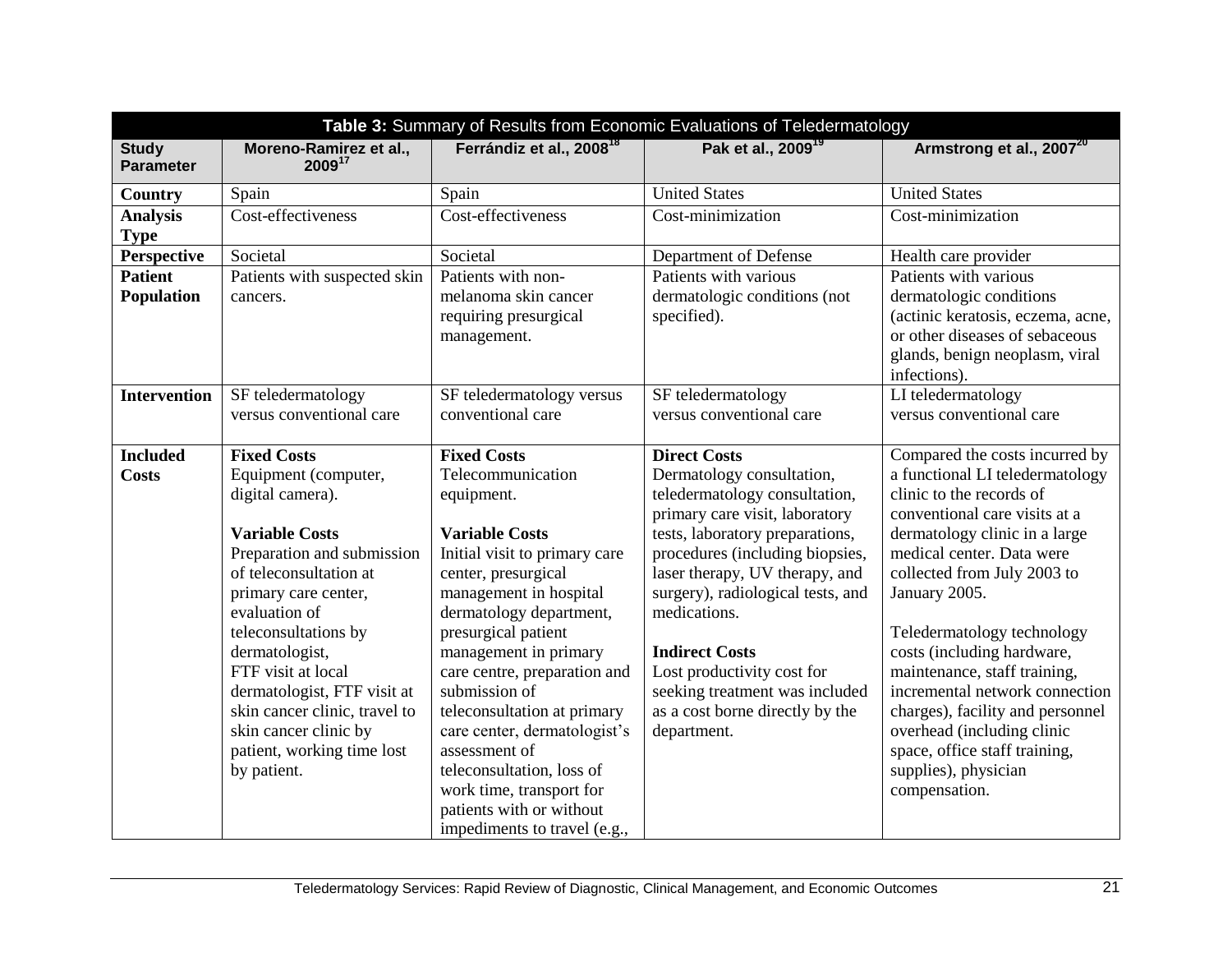| Table 3: Summary of Results from Economic Evaluations of Teledermatology |                                                                                                                |                                                                                                                                                                                                                          |                                                                                                                         |                                                                                                                                                                                                                                     |
|--------------------------------------------------------------------------|----------------------------------------------------------------------------------------------------------------|--------------------------------------------------------------------------------------------------------------------------------------------------------------------------------------------------------------------------|-------------------------------------------------------------------------------------------------------------------------|-------------------------------------------------------------------------------------------------------------------------------------------------------------------------------------------------------------------------------------|
| <b>Study</b><br><b>Parameter</b>                                         | Moreno-Ramirez et al.,<br>200917                                                                               | Ferrándiz et al., 2008 <sup>18</sup>                                                                                                                                                                                     | Pak et al., 2009 <sup>19</sup>                                                                                          | Armstrong et al., 2007 <sup>20</sup>                                                                                                                                                                                                |
|                                                                          | Telecommunication cost<br>over the intranet considered<br>negligible and not included<br>in the cost analysis. | bedridden patients requiring<br>medical transport).<br>Costs of acquiring<br>infrastructure<br>(telecommunications,<br>information technology, and<br>digital photography<br>equipment) not included in<br>the analysis. |                                                                                                                         |                                                                                                                                                                                                                                     |
| <b>Source of</b><br><b>Effective-</b><br>ness<br><b>Estimates</b>        | Non-randomized<br>comparative study <sup>15</sup><br>Time period: March 2004<br>to July 2005                   | Non-randomized<br>comparative pilot study <sup>22</sup><br>Time period: March 2005 to<br>February 2006                                                                                                                   | $RCT^8$<br>Time period: 4 months                                                                                        | Evidence for the assumption of<br>equal effectiveness between the<br>2 interventions not reported.                                                                                                                                  |
| <b>Results</b>                                                           | Average total cost per<br>patient<br>SF teledermatology:<br>€79.78<br>Conventional<br>€129.37<br>(p < 0.005)   | Average total cost per<br>patient<br>SF teledermatology:<br>€156.4<br>Conventional:<br>€278.42                                                                                                                           | Average direct cost per<br>patient<br>SF teledermatology:<br><b>US\$294</b><br>Conventional:<br><b>US\$283</b>          | <b>Total hourly operating costs</b><br>LI teledermatology:<br>US\$273.66<br>Conventional:<br>US\$346.04                                                                                                                             |
|                                                                          | Average cost for travel<br>per patient<br>SF teledermatology:<br>€6.01<br>Conventional:<br>€13.2               | Average cost for travel (no<br>impediments) per patient<br>SF teledermatology:<br>€6.34<br>Conventional:<br>€12.68                                                                                                       | Average lost productivity cost<br>per patient<br>SF teledermatology:<br><b>US\$47</b><br>Conventional:<br><b>US\$89</b> | Assuming that 4 patients were<br>evaluated by teledermatology<br>consultations each hour, the<br>hourly reimbursement for<br>teledermatology practice was<br>US\$487, which exceeded the<br>hourly operating cost of<br>US\$273.66. |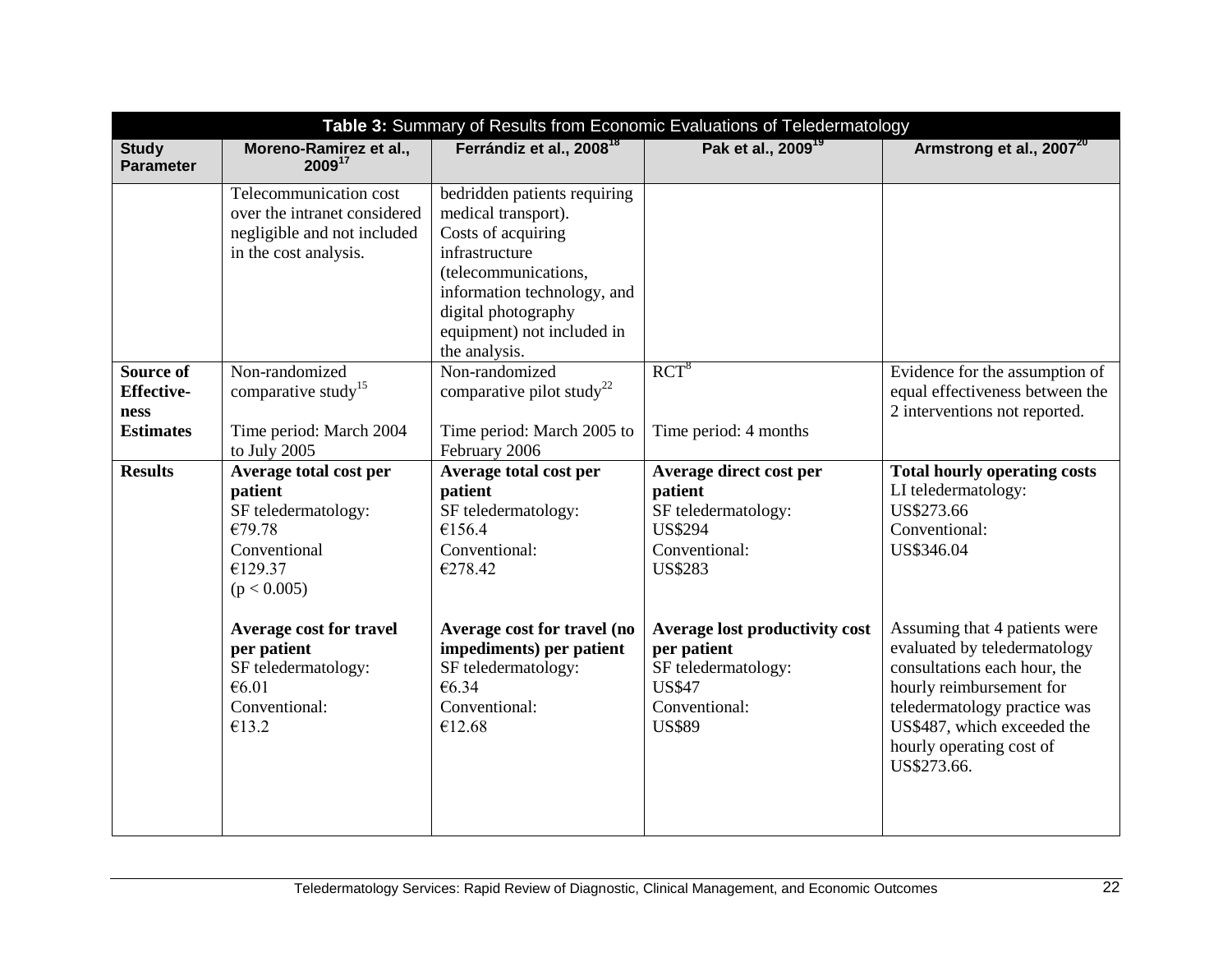| Table 3: Summary of Results from Economic Evaluations of Teledermatology |                                                                                                                                                                                                                                                                                                                                                                                                                                                                       |                                                                                                                                                                                                                                                                                                                                                                                                                                                                                                                                                                           |                                                                                                    |                                      |
|--------------------------------------------------------------------------|-----------------------------------------------------------------------------------------------------------------------------------------------------------------------------------------------------------------------------------------------------------------------------------------------------------------------------------------------------------------------------------------------------------------------------------------------------------------------|---------------------------------------------------------------------------------------------------------------------------------------------------------------------------------------------------------------------------------------------------------------------------------------------------------------------------------------------------------------------------------------------------------------------------------------------------------------------------------------------------------------------------------------------------------------------------|----------------------------------------------------------------------------------------------------|--------------------------------------|
| <b>Study</b><br><b>Parameter</b>                                         | Moreno-Ramirez et al.,<br>200917                                                                                                                                                                                                                                                                                                                                                                                                                                      | Ferrándiz et al., 2008 <sup>18</sup>                                                                                                                                                                                                                                                                                                                                                                                                                                                                                                                                      | Pak et al., 2009 <sup>19</sup>                                                                     | Armstrong et al., 2007 <sup>20</sup> |
|                                                                          | <b>Average lost productivity</b><br>cost per patient<br>SF teledermatology:<br>€12.6<br>Conventional:<br>€27.5<br>Statistically significant<br>inverse relationship<br>between average unit cost<br>of teleconsultation and the<br>number of teleconsultations<br>$(p < 0.001)$ .<br><b>Average waiting interval</b><br>(days)<br>SF teledermatology:<br>12.31<br>Conventional:<br>88.62<br><b>ICER</b><br>Cost-saving of $\epsilon$ 0.65 per<br>waiting day avoided. | <b>Average cost for travel</b><br>(with impediments) per<br>patient<br>SF teledermatology:<br>€91.19<br>Conventional:<br>€182.38<br><b>Average lost productivity</b><br>cost per patient<br>SF teledermatology:<br>€17.1<br>Conventional:<br>€34.2<br><b>Mean time to surgical</b><br>intervention (days)<br>SF teledermatology:<br>26.10<br>Conventional:<br>60.57<br><b>ICER</b><br>Cost-saving of $63.54$ per<br>patient per waiting day<br>avoided.<br><b>ICER</b> in patients with<br>impediments to travel<br>Cost saving of $€4.87$ per<br>patient per waiting day | Total cost per patient:<br>SF teledermatology<br><b>US\$340</b><br>Conventional:<br><b>US\$372</b> |                                      |
|                                                                          |                                                                                                                                                                                                                                                                                                                                                                                                                                                                       | avoided.                                                                                                                                                                                                                                                                                                                                                                                                                                                                                                                                                                  |                                                                                                    |                                      |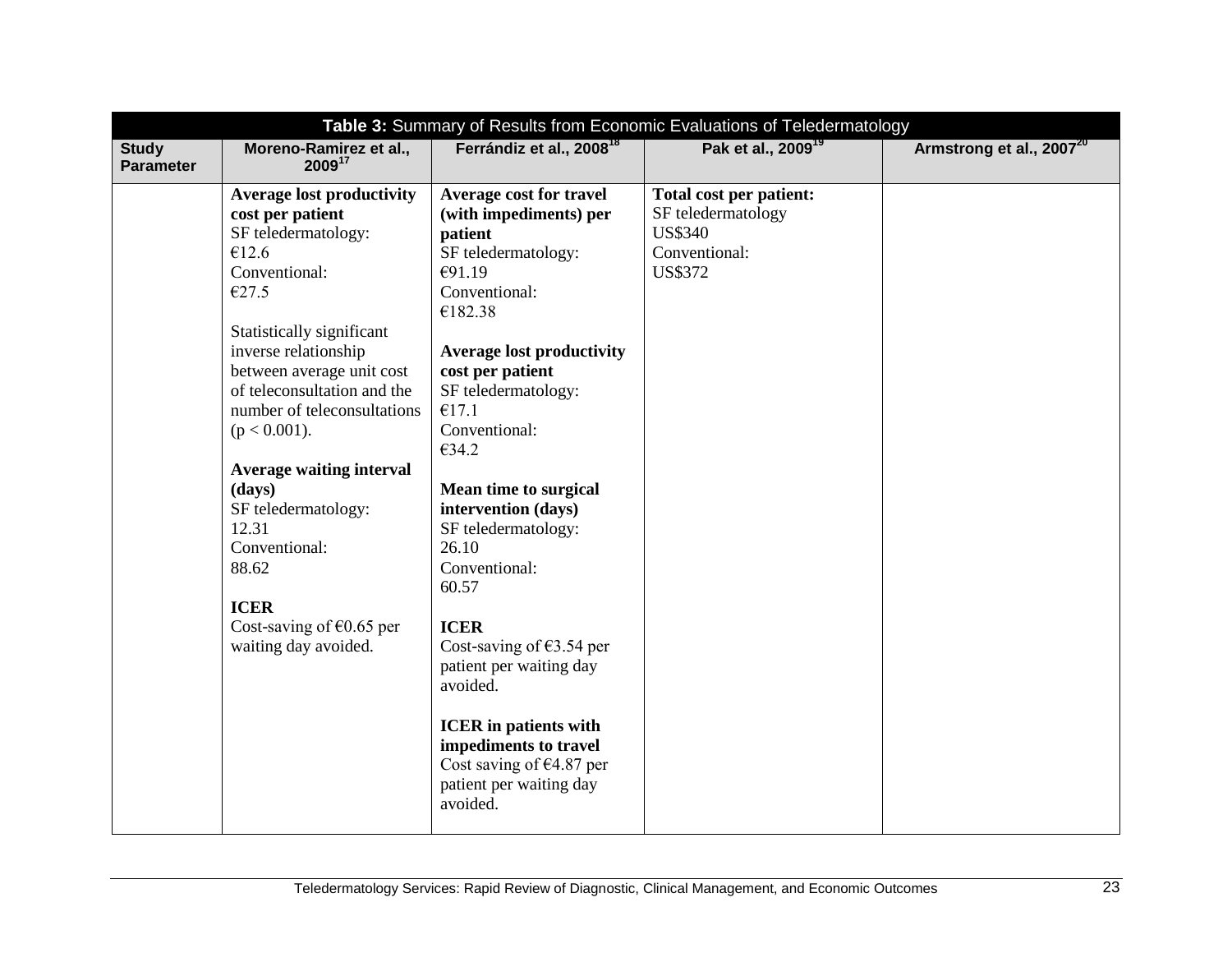|                                       | Table 3: Summary of Results from Economic Evaluations of Teledermatology                                                                                                                                                                                                                                      |                                                                                                                                                                                                                                                                             |                                                                                                                                                                                                               |                                                                                                                                                                                                                                                                                                                                                                                                      |
|---------------------------------------|---------------------------------------------------------------------------------------------------------------------------------------------------------------------------------------------------------------------------------------------------------------------------------------------------------------|-----------------------------------------------------------------------------------------------------------------------------------------------------------------------------------------------------------------------------------------------------------------------------|---------------------------------------------------------------------------------------------------------------------------------------------------------------------------------------------------------------|------------------------------------------------------------------------------------------------------------------------------------------------------------------------------------------------------------------------------------------------------------------------------------------------------------------------------------------------------------------------------------------------------|
| <b>Study</b><br><b>Parameter</b>      | Moreno-Ramirez et al.,<br>200917                                                                                                                                                                                                                                                                              | Ferrándiz et al., 2008 <sup>18</sup>                                                                                                                                                                                                                                        | Pak et al., 2009 <sup>19</sup>                                                                                                                                                                                | Armstrong et al., 2007 <sup>20</sup>                                                                                                                                                                                                                                                                                                                                                                 |
| <b>Sensitivity</b><br><b>Analysis</b> | Teledermatology remained<br>dominant when the number<br>of skin cancer clinic visits<br>avoided was cut in half.<br>Teledermatology was no<br>longer dominant when extra<br>costs were associated with<br>the set-up and maintenance<br>of a communication<br>network used exclusively<br>by teledermatology. | <b>ICER</b> in patients without<br>impediments to travel<br>Cost saving of $63.10$ per<br>patient per waiting day<br>avoided.<br>Not conducted.                                                                                                                             | Not conducted.                                                                                                                                                                                                | Three separate one-way<br>sensitivity analyses showed<br>that, for the cost of<br>teledermatology consultations<br>to equal that of conventional<br>clinics, the cost of<br>teledermatology could increase<br>by 9.3-fold, dermatologists<br>working at the teledermatology<br>practice could be compensated<br>up to US\$197 an hour<br>(compared with US\$153 for<br>conventional clinics), or the |
|                                       |                                                                                                                                                                                                                                                                                                               |                                                                                                                                                                                                                                                                             |                                                                                                                                                                                                               | cost of teledermatology clinic<br>space could reach US\$57 an<br>hour.                                                                                                                                                                                                                                                                                                                               |
| <b>Author</b><br><b>Conclusions</b>   | SF teledermatology is cost-<br>effective for managing<br>referrals in skin cancer<br>clinics in a public health<br>system equipped with an<br>intranet.                                                                                                                                                       | SF teledermatology is cost-<br>effective for remote pre-<br>surgical planning and<br>preparation in patients with<br>non-melanoma skin cancer<br>in a public health setting<br>with an already established<br>telecommunications<br>infrastructure (corporate<br>intranet). | From a Department of Defense<br>perspective, SF teledermatology<br>is a cost-saving strategy<br>compared with conventional<br>consultation when costs<br>associated with lost<br>productivity are considered. | From a health care provider<br>perspective, LI teledermatology<br>can be an economically viable<br>means of providing<br>dermatological care to remote<br>areas.                                                                                                                                                                                                                                     |

FTF = face-to-face; ICER = incremental cost-effectiveness ratio; LI = live interactive; RCT = randomized controlled trial; SF = store-and-forward; US = United States; UV = ultraviolet.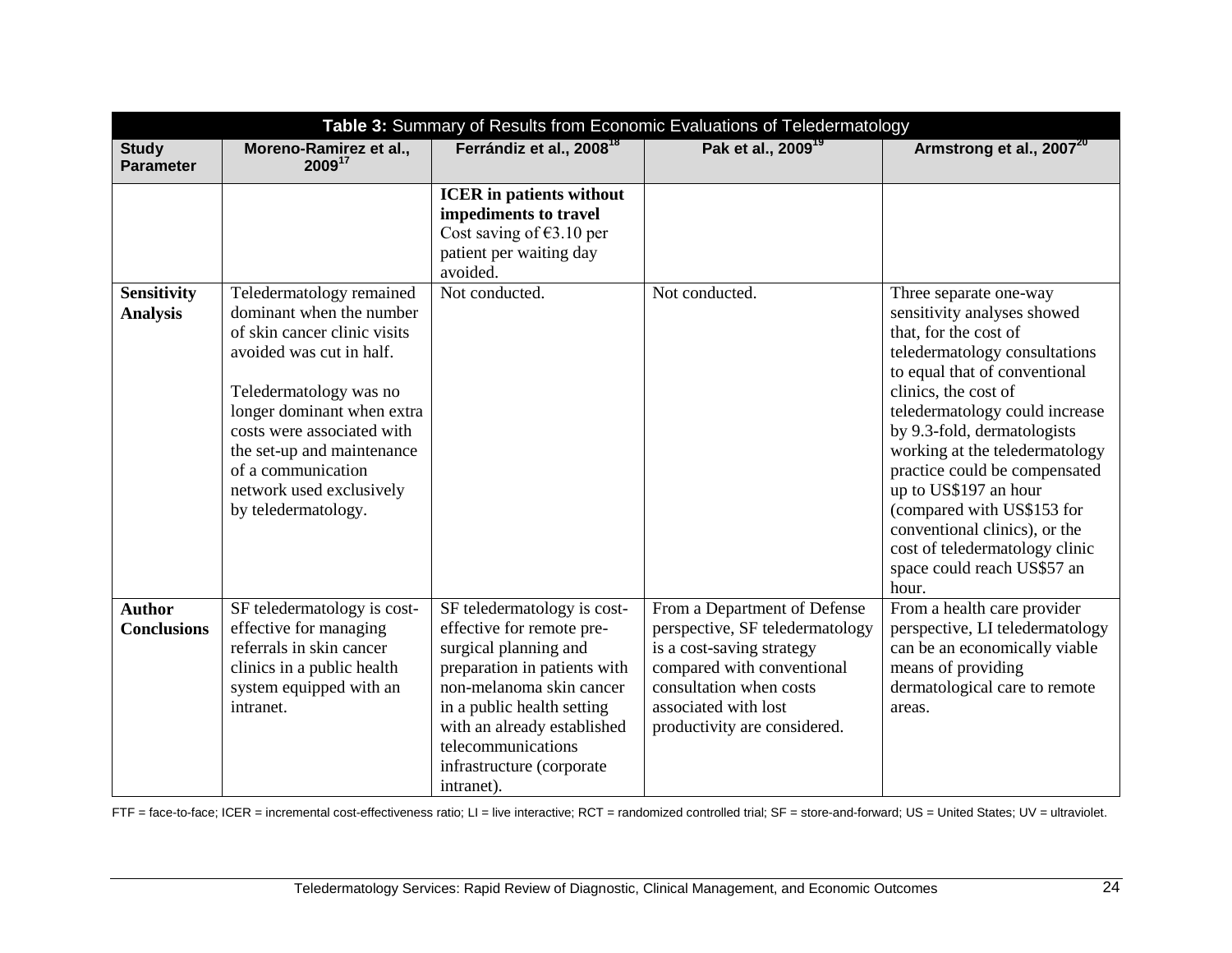#### **Limitations**

The following limitations were noted in the studies that were described in this review:

- Many of the identified studies were performed in experimental clinical settings, with investigators pre-selecting lesions for evaluation. Therefore, the results may not have been representative of routine adult dermatology referrals and teledermatology systems in clinical practice.
- $\bullet$ Small sample size and non-diverse study populations may have limited the generalizability of some results.
- Low recruitment and high attrition rates may have limited the validity of findings from RCTs.
- The intraobserver design of some studies may have biased results in favor of teledermatology in the absence of blinding to prevent recall bias.
- One study assessed clinical outcomes. There were several limitations in the generalizability of findings to patients with different dermatologic conditions. Most studies assessed intermediate clinical outcomes such as time to clinic attendance, time to treatment, and avoidance of unnecessary referrals. It is unclear whether or not improvements in intermediate clinical outcomes results in better health outcomes.
- None of the economic studies were conducted in Canada. It is unclear whether the implementation of teledermatology services would be cost-effective based on the geographic needs and public health care funding in Canada.

### <span id="page-32-0"></span>**5 CONCLUSIONS AND IMPLICATIONS FOR DECISION- OR POLICY-MAKING**

Based on the results of recent studies, teledermatology may be beneficial for geographically isolated patients who would not otherwise be seen by a dermatologist. The largest body of research focuses on the diagnostic reliability of teledermatology. Recent evidence shows that teledermatology consultations whether using store-and-forward, live interactive, or hybrid techniques — result in highly reliable diagnoses and management plans that compare favorably with those of conventional clinic-based care.

The evidence that store-and-forward teledermatology or teledermoscopy can be used to accurately predict disease compared to gold standard tests is conflicting. Teleconsultations were statistically significantly less accurate compared with clinic-based care in studies that used histopathology results as the reference diagnostic standard. This finding is particularly concerning in the field of skin cancer, where a misdiagnosis could lead to significant morbidity and mortality. No recent studies have assessed diagnostic accuracy when using live interactive teledermatology alone.

There is consistent evidence that teledermatology improves wait times and decreases the number of unnecessary referrals. Whether this finding translates into improved health outcomes for patients living in rural areas is unclear. Overall, patient satisfaction did not differ between groups receiving teledermatology or conventional clinic-based care. Some patients preferred the addition of video conferencing during the teleconsultation. In general, provider satisfaction was poorly reported. One study provided information on the general practitioner and teleconsultant experience with using teledermatology. The concerns that were reported by general practitioners included a process that was time-consuming, an increased workload, and the complexity of the teledermatology system. Teleconsultant concerns included a lack of patient contact and less confidence in the diagnosis made using teledermatology.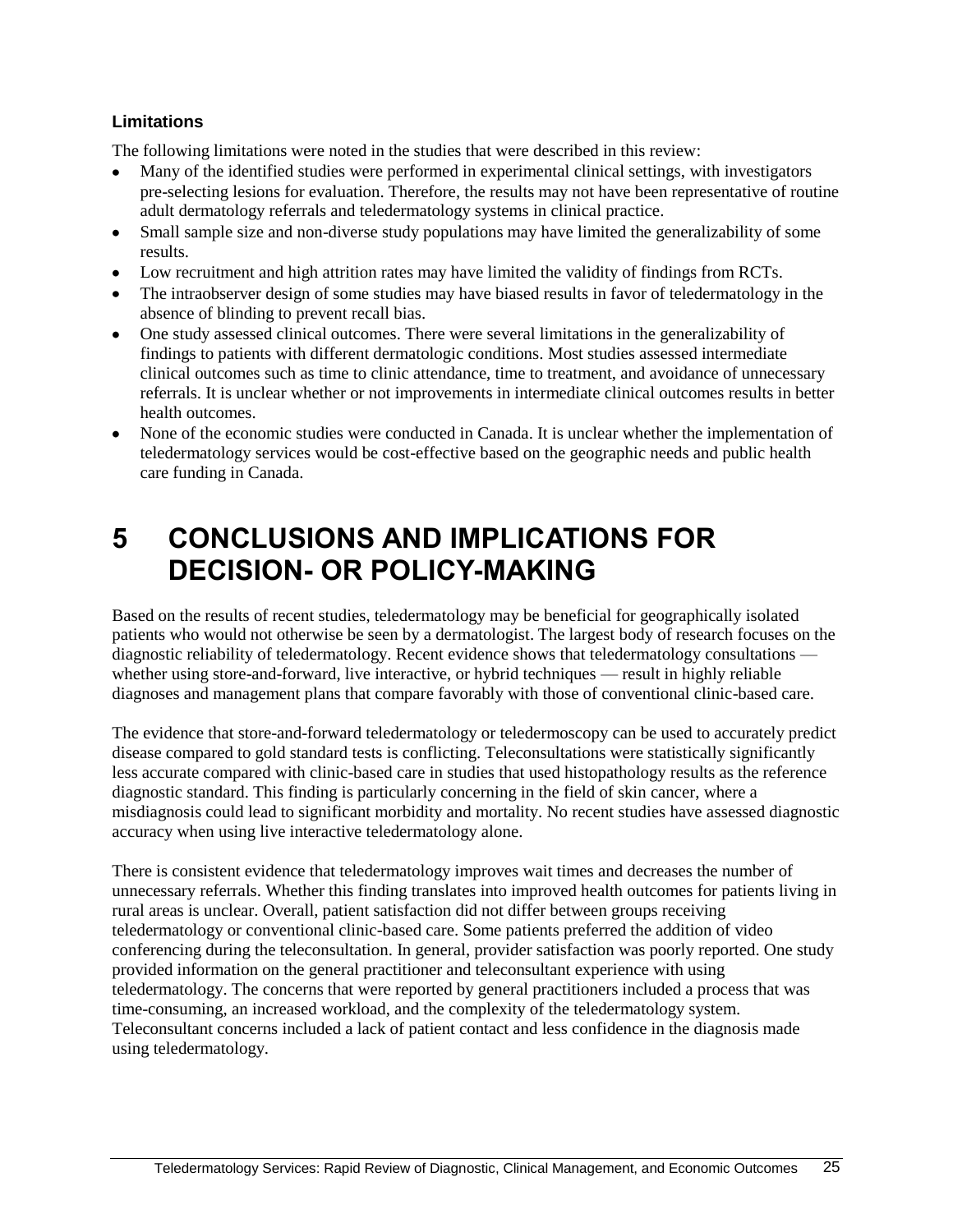Economic evaluations found store-and-forward teledermatology to be cost saving from a societal perspective for the management of patients with skin cancer. Much of the research on the economic viability of teledermatology services has become redundant as a result of evolving technologies and changing equipment costs. It is unclear whether the implementation of teledermatology services using existing technologies would be cost-effective based on the specific geographic requirements in rural Canadian settings. There is no evidence to support the cost-effectiveness of live interactive teledermatology, although one cost-minimization analysis deemed it to be an economically viable means of providing dermatological care to remote areas.

Teledermatology appears to be a feasible alternative to conventional clinic-based care across a spectrum of dermatologic conditions. There may be indications that may be less amenable to teledermatologic care if studied as distinct entities using the same set of conditions. Larger and more comprehensive studies assessing patient outcomes such as harm resulting from missed diagnoses or incorrect treatments in different dermatologic indications will better define the value of teledermatology and guide implementation decisions.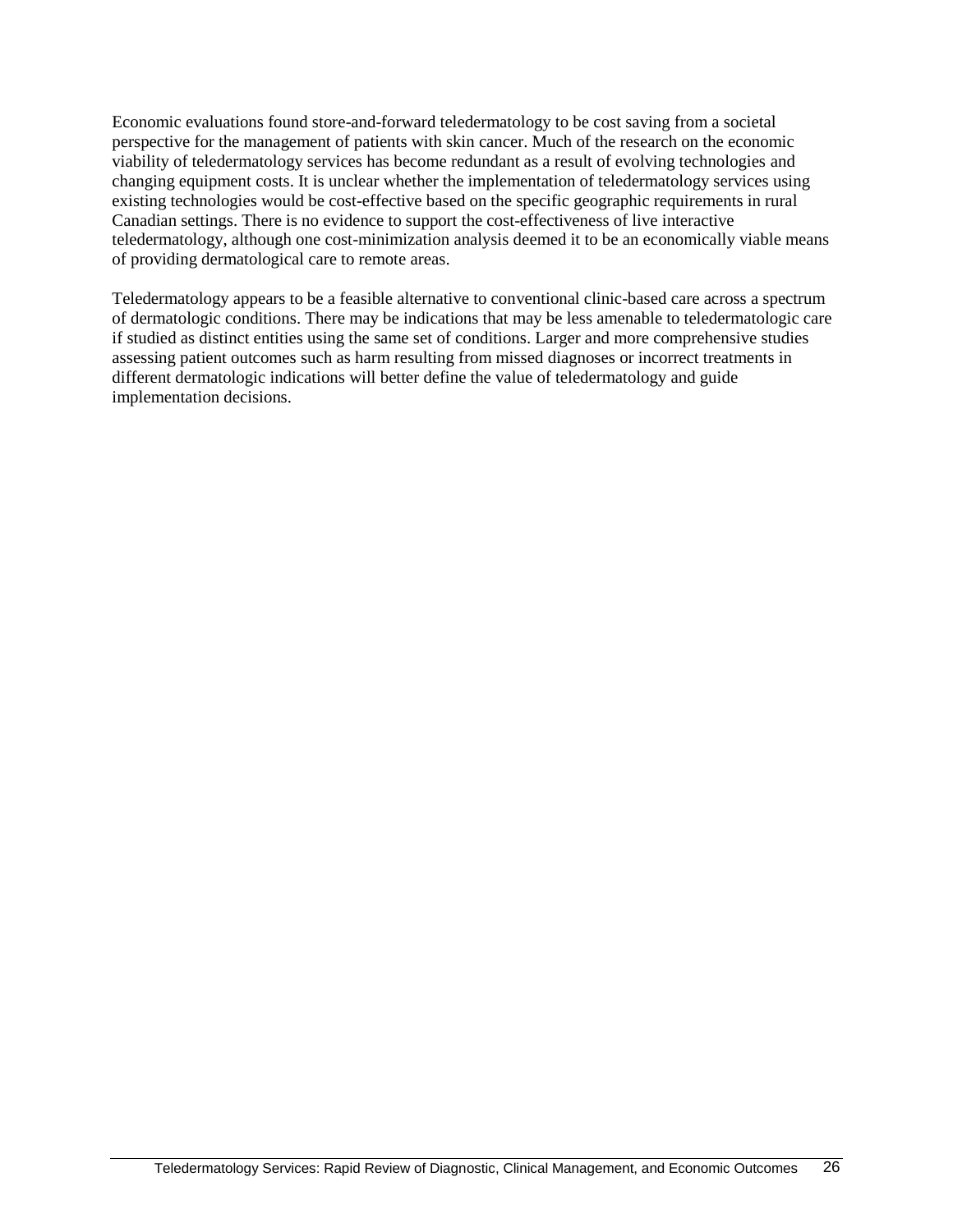### <span id="page-34-0"></span>**6 REFERENCES**

- 1. Maguiness S, Searles GE, From L, Swiggum S. The Canadian Dermatology Workforce Survey: implications for the future of Canadian dermatology--who will be your skin expert? J Cutan Med Surg. 2004 May;8(3):141-7.
- 2. Eminovic N, de Keizer NF, Bindels PJ, Hasman A. Maturity of teledermatology evaluation research: a systematic literature review. Br J Dermatol. 2007 Mar;156(3):412-9.
- 3. Whited JD. Teledermatology research review. Int J Dermatol. 2006 Mar;45(3):220-9.
- 4. Fabbrocini G, Balato A, Rescigno O, Mariano M, Scalvenzi M, Brunetti B. Telediagnosis and face-to-face diagnosis reliability for melanocytic and non-melanocytic 'pink' lesions. J Eur Acad Dermatol Venereol. 2008 Feb;22(2):229-34.
- 5. Pak HS. Implementing a teledermatology programme. J Telemed Telecare. 2005;11(6):285-93.
- 6. Eminovic N, de Keizer NF, Wyatt JC, ter Riet G, Peek N, van Weert HC, et al. Teledermatologic consultation and reduction in referrals to dermatologists: a cluster randomized controlled trial. Arch Dermatol [Internet]. 2009 May [cited 2010 May 17];145(5):558-64. Available from: [http://archderm.ama](http://archderm.ama-assn.org/cgi/content/full/145/5/558)[assn.org/cgi/content/full/145/5/558](http://archderm.ama-assn.org/cgi/content/full/145/5/558)
- 7. Romero G, Sanchez P, Garcia M, Cortina P, Vera E, Garrido JA. Randomized controlled trial comparing store-and-forward teledermatology alone and in combination with web-camera videoconferencing. Clin Exp Dermatol. 2009. Epub 2009 Oct 23.
- 8. Pak H, Triplett CA, Lindquist JH, Grambow SC, Whited JD. Store-and-forward teledermatology results in similar clinical outcomes to conventional clinic-based care. J Telemed Telecare. 2007;13(1):26-30.
- 9. Bowns IR, Collins K, Walters SJ, McDonagh AJ. Telemedicine in dermatology: a randomised controlled trial. Health Technol Assess [Internet]. 2006 Nov [cited 2010 Apr 12];10(43):iii-iiv. Available from: <http://www.hta.ac.uk/execsumm/summ1043.htm>
- 10. Tan E, Yung A, Jameson M, Oakley A, Rademaker M. Successful triage of patients referred to a skin lesion clinic using teledermoscopy (IMAGE IT trial). Br J Dermatol. 2010;162(4):803-11.
- 11. Warshaw EM, Lederle FA, Grill JP, Gravely AA, Bangerter AK, Fortier LA, et al. Accuracy of teledermatology for nonpigmented neoplasms. J Am Acad Dermatol. 2009 Apr;60(4):579-88.
- 12. Warshaw EM, Lederle FA, Grill JP, Gravely AA, Bangerter AK, Fortier LA, et al. Accuracy of teledermatology for pigmented neoplasms. J Am Acad Dermatol. 2009 Nov;61(5):753-65.
- 13. Edison KE, Ward DS, Dyer JA, Lane W, Chance L, Hicks LL. Diagnosis, diagnostic confidence, and management concordance in live-interactive and store-and-forward teledermatology compared to in-person examination. Telemed J E Health. 2008 Nov;14(9):889-95.
- 14. May C, Giles L, Gupta G. Prospective observational comparative study assessing the role of store and forward teledermatology triage in skin cancer. Clin Exp Dermatol. 2008 Nov;33(6):736-9.
- 15. Moreno-Ramirez D, Ferrandiz L, Nieto-Garcia A, Carrasco R, Moreno-Alvarez P, Galdeano R, et al. Storeand-forward teledermatology in skin cancer triage: experience and evaluation of 2009 teleconsultations. Arch Dermatol. 2007 Apr;143(4):479-84.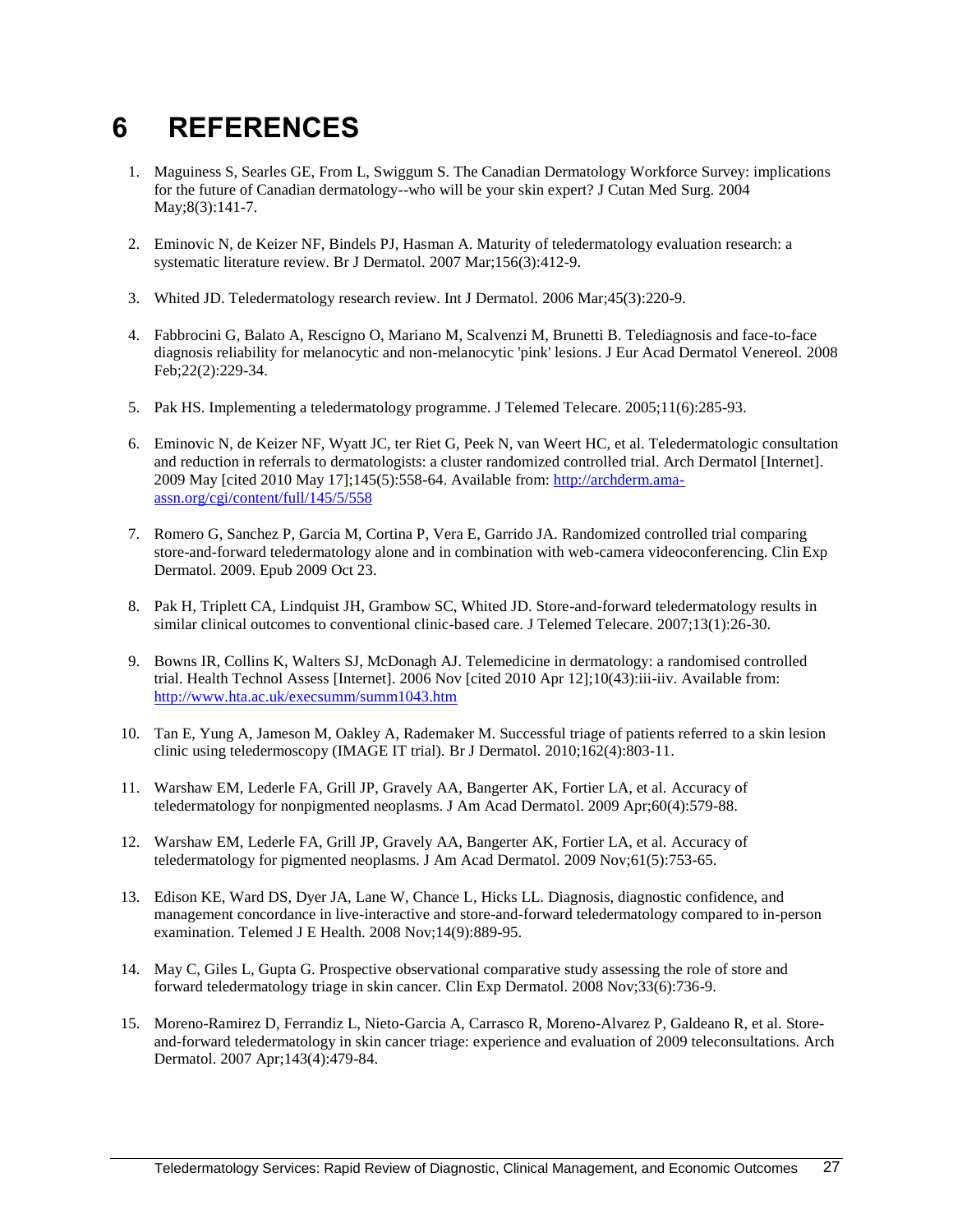- 16. Baba M, Seckin D, Kapdagli S. A comparison of teledermatology using store-and-forward methodology alone, and in combination with Web camera videoconferencing. J Telemed Telecare. 2005;11(7):354-60.
- 17. Moreno-Ramirez D, Ferrandiz L, Ruiz-de-Casas A, Nieto-Garcia A, Moreno-Alvarez P, Galdeano R, et al. Economic evaluation of a store-and-forward teledermatology system for skin cancer patients. J Telemed Telecare. 2009;15(1):40-5.
- 18. Ferrándiz L, Moreno-Ramírez D, Ruiz-de-Casas A, Nieto-García A, Moreno-Álvarez P, Galdeano R, et al. An economic analysis of presurgical teledermatology in patients with nonmelanoma skin cancer. Actas DermoSifiliograficas. 2008;99(10):795-802.
- 19. Pak HS, Datta SK, Triplett CA, Lindquist JH, Grambow SC, Whited JD. Cost minimization analysis of a store-and-forward teledermatology consult system. Telemed J E Health. 2009 Mar;15(2):160-5.
- 20. Armstrong AW, Dorer DJ, Lugn NE, Kvedar JC. Economic evaluation of interactive teledermatology compared with conventional care. Telemed J E Health. 2007 Apr;13(2):91-9.
- 21. Whited JD. Economic analysis of telemedicine and the teledermatology paradigm. Telemed J E Health. 2010 Mar;16(2):223-8.
- 22. Ferrándiz L, Moreno-Ramirez D, Nieto-Garcia A, Carrasco R, Moreno-Alvarez P, Galdeano R, et al. Teledermatology-based presurgical management for nonmelanoma skin cancer: a pilot study. Dermatol Surg. 2007 Sep;33(9):1092-8.
- 23. Landis JR, Koch GG. The measurement of observer agreement for categorical data. Biometrics. 1977 Mar;33(1):159-74.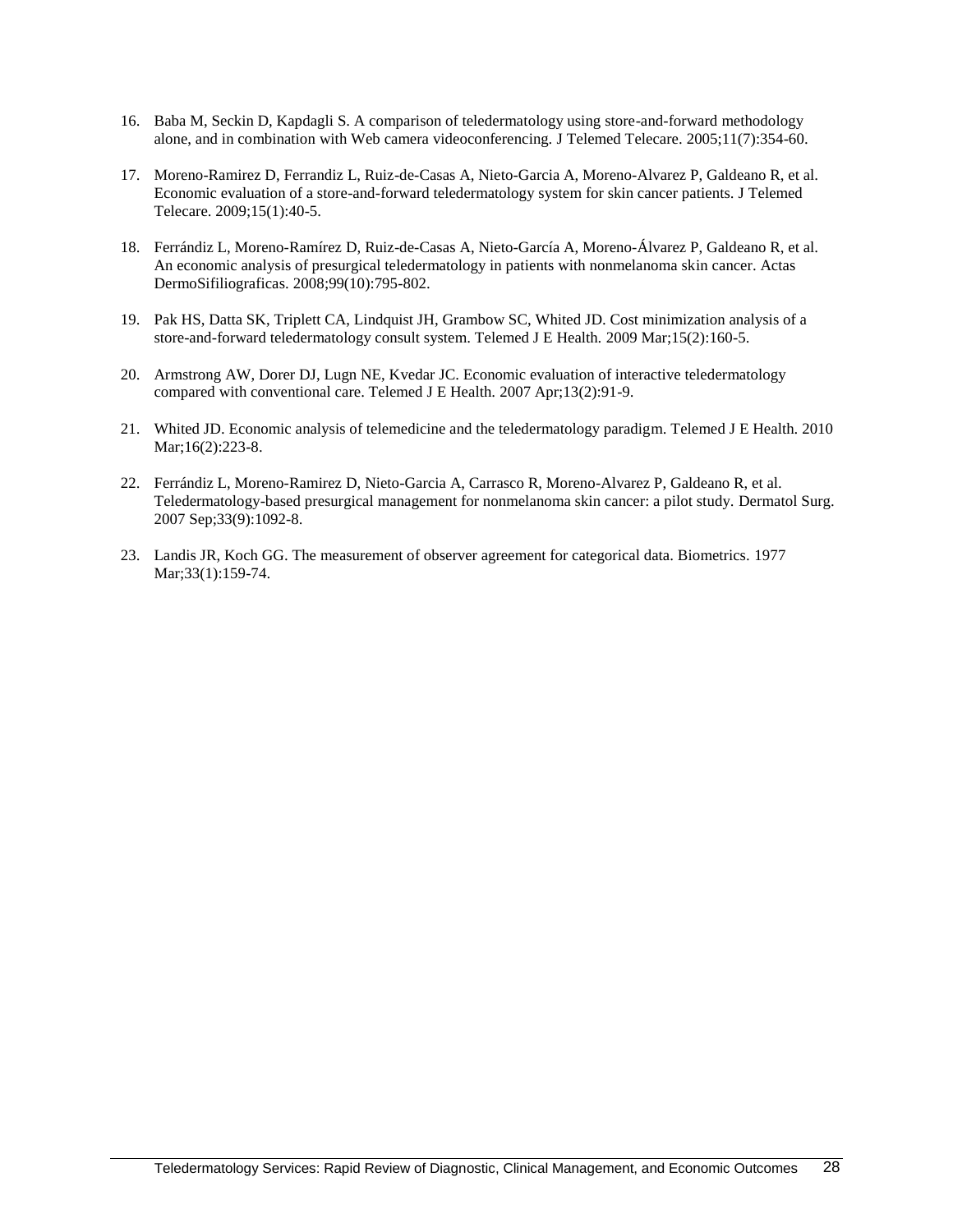# <span id="page-36-0"></span>**APPENDIX 1: LITERATURE SEARCH STRATEGY**

| <b>OVERVIEW</b>     |                                                                                         |
|---------------------|-----------------------------------------------------------------------------------------|
| Interface:          | Ovid SP                                                                                 |
| Databases:          | EMBASE <1996 to date of search>                                                         |
|                     | Ovid Medline $\langle 1950 \rangle$ to date of search                                   |
|                     | Ovid Medline In-Process & Other Non-Indexed Citations <date of="" search=""></date>     |
|                     | Note: Subject headings have been customized for each database. Duplicates between       |
|                     | databases were removed in Ovid.                                                         |
| Date of Search:     | April 6, 2010                                                                           |
| Alerts:             | Monthly search updates began April 2010 and ran until May 11, 2010.                     |
| <b>Study Types:</b> | No filters were applied to limit the retrieval by study type.                           |
| Limits:             | English language, publication years 2005 - 2010.                                        |
| <b>SYNTAX GUIDE</b> |                                                                                         |
|                     | At the end of a phrase, searches the phrase as a subject heading                        |
| <b>MeSH</b>         | <b>Medical Subject Heading</b>                                                          |
| Exp                 | Explode a subject heading                                                               |
| $\ast$              | Before a word, indicates that the marked subject heading is a primary topic;            |
|                     | or, after a word, a truncation symbol (wildcard) to retrieve plurals or varying endings |
| <b>ADJ</b>          | Requires words are adjacent to each other (in any order)                                |
| ADJ#                | Adjacency within # number of words (in any order)                                       |
| .ti                 | Title                                                                                   |
| .ab                 | Abstract                                                                                |
| .hw                 | Heading Word; usually includes subject headings and controlled vocabulary               |
| .pt                 | Publication type                                                                        |
| .jn                 | Journal name                                                                            |
| use prmz            | Limits results to the Medline database                                                  |
| use emef            | Limits results to the EMBASE database                                                   |

|                | <b>MULTI-DATABASE STRATEGY</b>                                                                                                                                                                                                     |
|----------------|------------------------------------------------------------------------------------------------------------------------------------------------------------------------------------------------------------------------------------|
| #              | <b>Strategy</b>                                                                                                                                                                                                                    |
|                | <b>Teledermatology Concept</b>                                                                                                                                                                                                     |
|                | *teledermatology/                                                                                                                                                                                                                  |
| 2              | (teledermatolog* or tele-dermatolog* or telederm or tele-derm or teledermatopatholog* or<br>teledermatopatholog* or tele-dermatopatholog* or teledermoscop* or tele-dermoscop* or<br>teledermatoscop* or tele-dermatoscop*).ti,ab. |
| $\mathcal{R}$  | 1 or 2                                                                                                                                                                                                                             |
|                | <b>Dermatology Concept</b>                                                                                                                                                                                                         |
| $\overline{4}$ | Dermatology/ use prmz                                                                                                                                                                                                              |
| 5              | *Dermatology/ use emef                                                                                                                                                                                                             |
| 6              | exp Skin diseases/ use prmz                                                                                                                                                                                                        |
| 7              | exp *skin disease/ use emef                                                                                                                                                                                                        |
| 8              | $(dermatolog* or dermatopatholog* or dermoscop*).ti,ab,in.$                                                                                                                                                                        |
| 9              | (skin disease* or skin patholog* or psoriasis or psoriatic or skin cancer* or skin tumour* or                                                                                                                                      |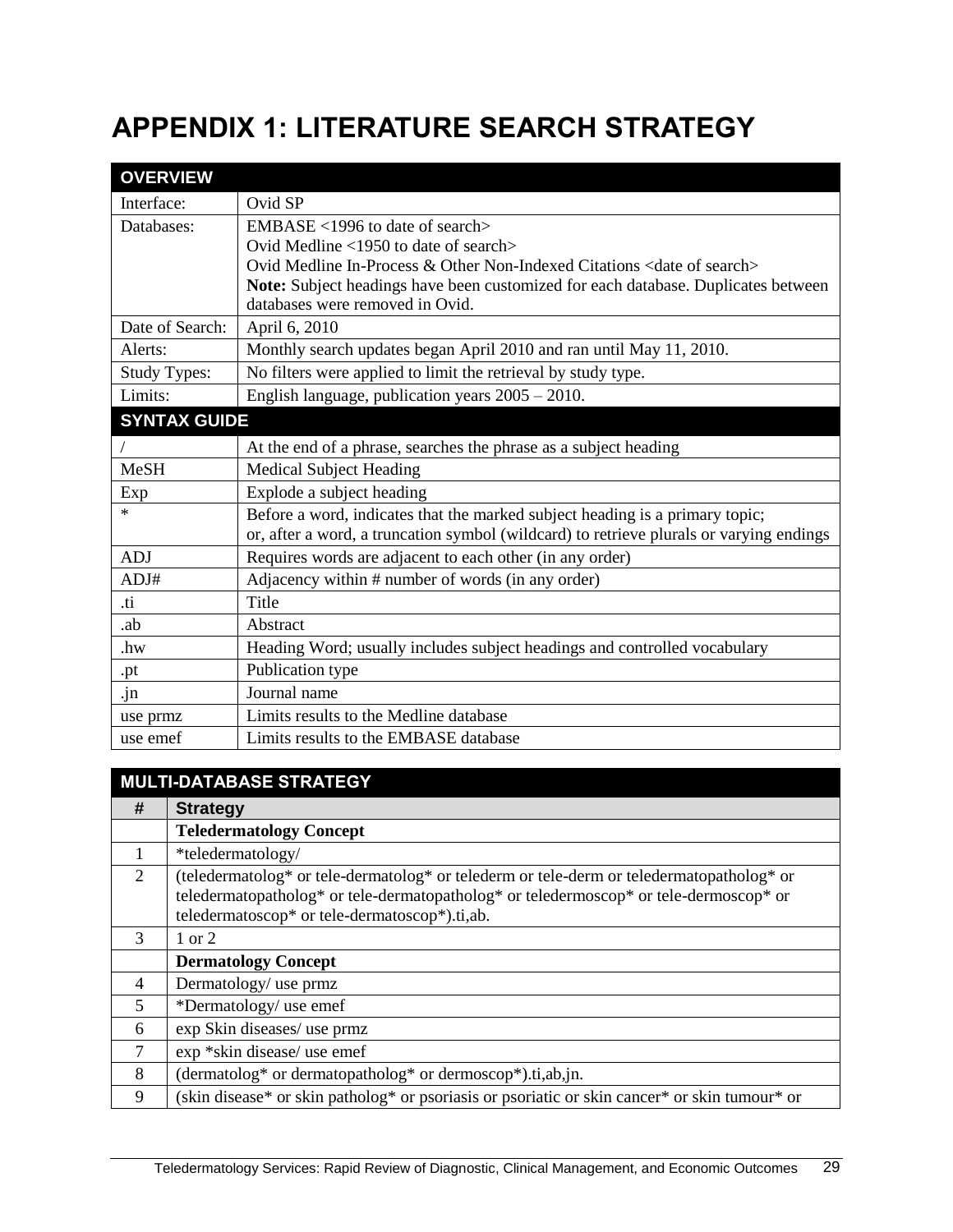|    | <b>MULTI-DATABASE STRATEGY</b>                                                                                                                                                                                                                                                                                                             |
|----|--------------------------------------------------------------------------------------------------------------------------------------------------------------------------------------------------------------------------------------------------------------------------------------------------------------------------------------------|
| #  | <b>Strategy</b>                                                                                                                                                                                                                                                                                                                            |
|    | skin tumor* or skin lesion*).ti,ab.                                                                                                                                                                                                                                                                                                        |
| 10 | $or/4-9$                                                                                                                                                                                                                                                                                                                                   |
|    | <b>Telemedicine Concept</b>                                                                                                                                                                                                                                                                                                                |
| 11 | exp Telemedicine/ use prmz                                                                                                                                                                                                                                                                                                                 |
| 12 | exp *telehealth/ use emef                                                                                                                                                                                                                                                                                                                  |
| 13 | (telehealth or tele-health or telecare or tele-care or telemedic* or tele-medic* or e-health* or<br>ehealth*).ti,ab.                                                                                                                                                                                                                       |
| 14 | (remote assessment* or rural assessment*).ti,ab.                                                                                                                                                                                                                                                                                           |
| 15 | (telepathology or tele-pathology).ti,ab.                                                                                                                                                                                                                                                                                                   |
| 16 | (telemonitor* or tele-monitor* or telehome* or tele-home* or telematic or tele-matic or<br>teleconsult* or teleconsult* or telemanagement or tele-management or teleservic* or tele-<br>servic* or telediagnos* or tele-diagnos* or teletransmi* or tele-transmi* or transtelephonic or<br>trans-telephonic or telefax or tele-fax).ti,ab. |
| 17 | ((remote or wireless or mobile) adj2 (monitor* or consult* or screening or surveillance)).ti,ab.                                                                                                                                                                                                                                           |
| 18 | (teleconferenc* or tele-conferenc* or videoconferenc* or video conferenc* or webconference*<br>or web conferenc <sup>*</sup> or web consult <sup>*</sup> ).ti,ab.                                                                                                                                                                          |
| 19 | (m-health* or mobile health*).ti,ab.                                                                                                                                                                                                                                                                                                       |
| 20 | (telemed* or eHealth).jn.                                                                                                                                                                                                                                                                                                                  |
| 21 | $or/11-20$                                                                                                                                                                                                                                                                                                                                 |
|    | <b>Search Results</b>                                                                                                                                                                                                                                                                                                                      |
| 22 | 3 or (10 and 21)                                                                                                                                                                                                                                                                                                                           |
| 23 | remove duplicates from 22                                                                                                                                                                                                                                                                                                                  |
| 24 | Limit 23 to English language                                                                                                                                                                                                                                                                                                               |
| 25 | Limit 24 to yr="2005 -Current"                                                                                                                                                                                                                                                                                                             |

| <b>OTHER DATABASES</b> |                                                                            |  |
|------------------------|----------------------------------------------------------------------------|--|
| PubMed                 | Same MeSH, keywords, limits, and study types used as per MEDLINE search,   |  |
|                        | with appropriate syntax used.                                              |  |
| The Cochrane           | Same MeSH, keywords, and date limits used as per MEDLINE search, excluding |  |
| Library                | study types and human restrictions. Syntax adjusted for Cochrane Library   |  |
| <b>Issue 3, 2010</b>   | databases.                                                                 |  |

### **Grey Literature**

| Dates for Search: | March 30, 2010 – April 7, 2010.                  |
|-------------------|--------------------------------------------------|
| Keywords:         | Included terms for teledermatology.              |
| Limits:           | Publication years 2005 to date of search.        |
|                   | Conferences and meetings 2009 to date of search. |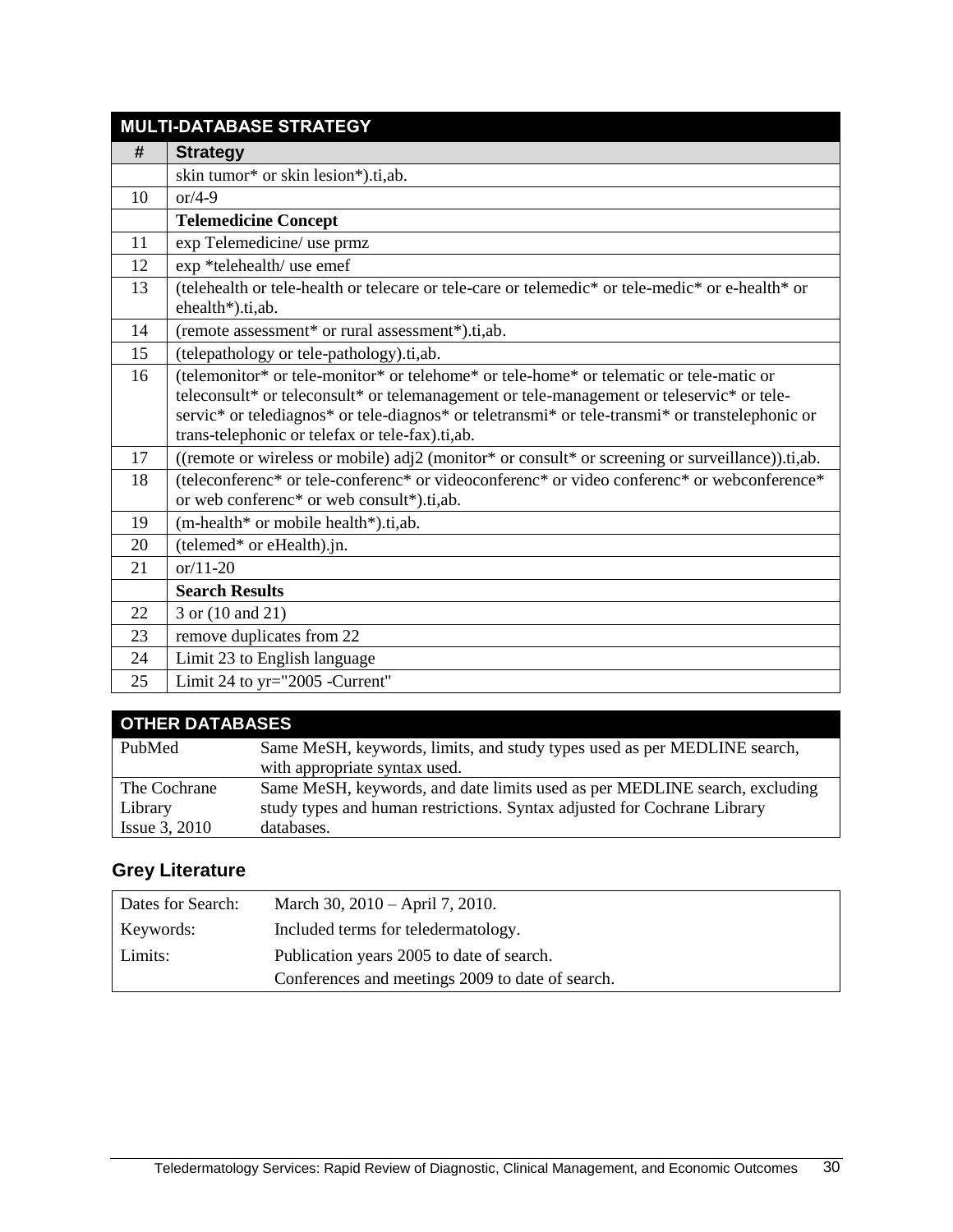The following sections of the CADTH grey literature checklist, *Grey matters: a practical tool for evidence-based searching*, [\(http://www.cadth.ca/index.php/en/cadth/products/grey-matters\)](http://www.cadth.ca/index.php/en/cadth/products/grey-matters) were searched:

- Health Technology Assessment (HTA) Agencies  $\bullet$
- $\bullet$ Health Economics
- Internet Search.  $\bullet$

#### **Conferences and Meetings**

The Canadian Telehealth Forum (formerly the Canadian Society of Telehealth) <http://www.cst-sct.org/>

American Telemedicine Association <http://www.americantelemed.org/>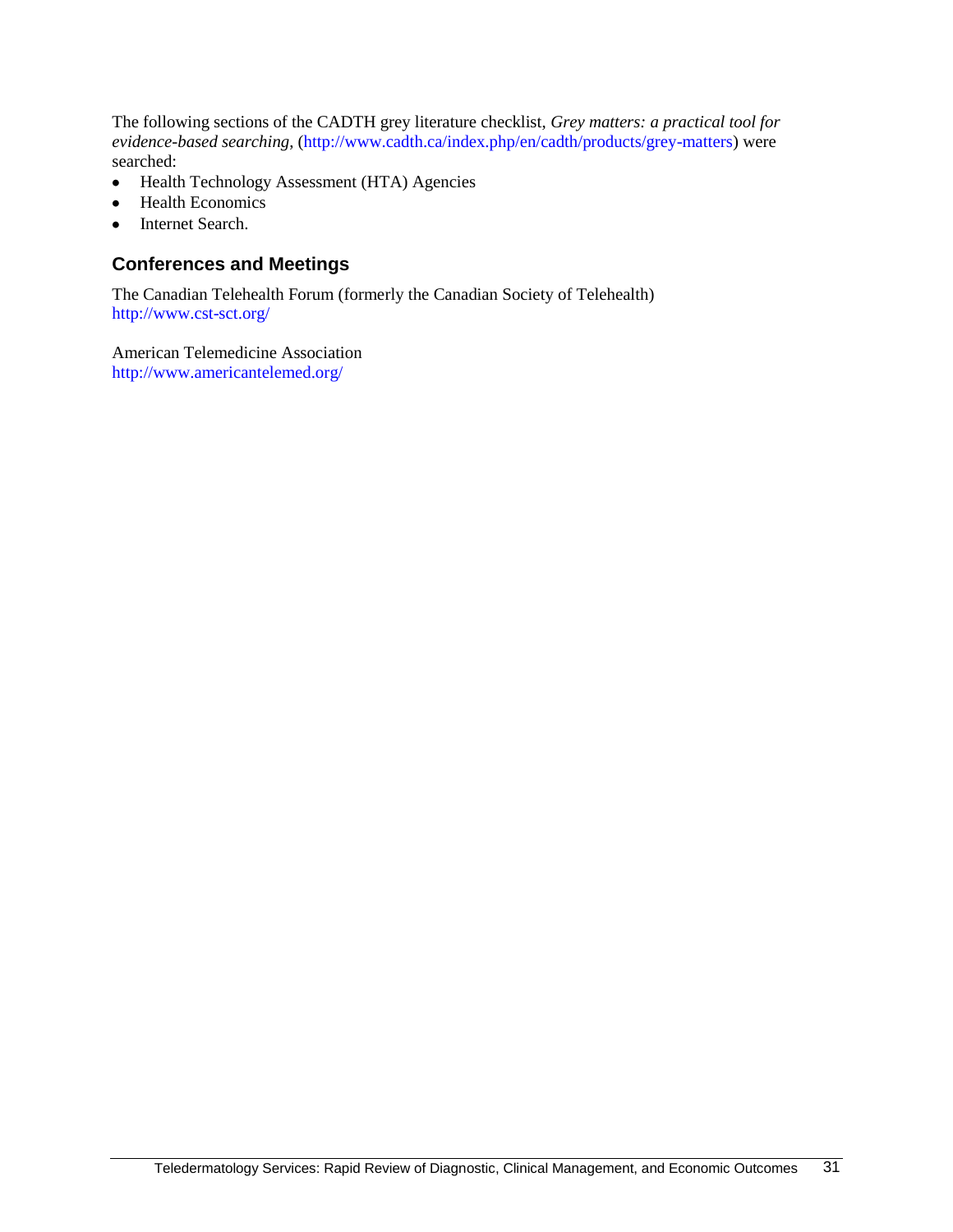## <span id="page-39-0"></span>**APPENDIX 2: GLOSSARY**

**Cost-effectiveness analysis:** an analysis that compares the incremental cost and incremental effectiveness of two or more interventions. The units of effectiveness are non-monetary measures.

**Cost-minimization analysis:** an analysis that compares the costs of a program that achieves, or is assumed to achieve, the same outcome as the alternative method of service delivery for the purpose of identifying the lowest-cost intervention.

**Diagnostic accuracy:** the probability that the results of a test will accurately predict presence or absence of disease compared with a gold standard method of diagnosis.

**Diagnostic reliability (agreement):** the repeatability or reproducibility of an examination finding or other diagnostic assessment using the same or a different (but not the gold standard) diagnostic method. The kappa statistic is often used in diagnostic reliability assessments. A kappa value of 0.6 or higher is considered to be a substantially higher level of agreement than would be expected by chance and is accepted as a benchmark of high reliability. $^{23}$ 

**Incremental cost-effectiveness ratio (ICER):** the ratio of the difference in costs over the difference in effectiveness outcomes for the interventions being compared.

**Inter-observer reliability:** reliability measured between two or more examiners.

**Intra-observer reliability:** reliability measured between one examiner and themselves over serial reviews, using different modalities or the same modality.

**Live interactive teledermatology:** a technique that uses video conferencing technology. Participants are separated by space but not by time.

**Negative likelihood ratio:** ratio of the proportion of patients with disease who have a negative test result (false-negative rate) to the proportion of people without disease who have a negative test result (truenegative rate or specificity).

**Positive likelihood ratio:** ratio of the proportion of patients with disease who have a positive test result (true-positive rate or sensitivity) to the proportion of people without the disease who have a positive test result (false-positive rate).

**Sensitivity:** the proportion of patients with disease who have a positive test result (true-positive).

**Specificity:** the proportion of patients without disease who have a negative result (true-negative).

**Store-and-forward teledermatology:** a technique in which asynchronous, still digital image technology is used for communication, analogous to an email system. Participants are typically separated by time and space.

**Teledermoscopy:** an application of teledermatology involving the use of an epiluminescence microscope to create digital dermoscopic images for the early detection of malignant skin lesions.